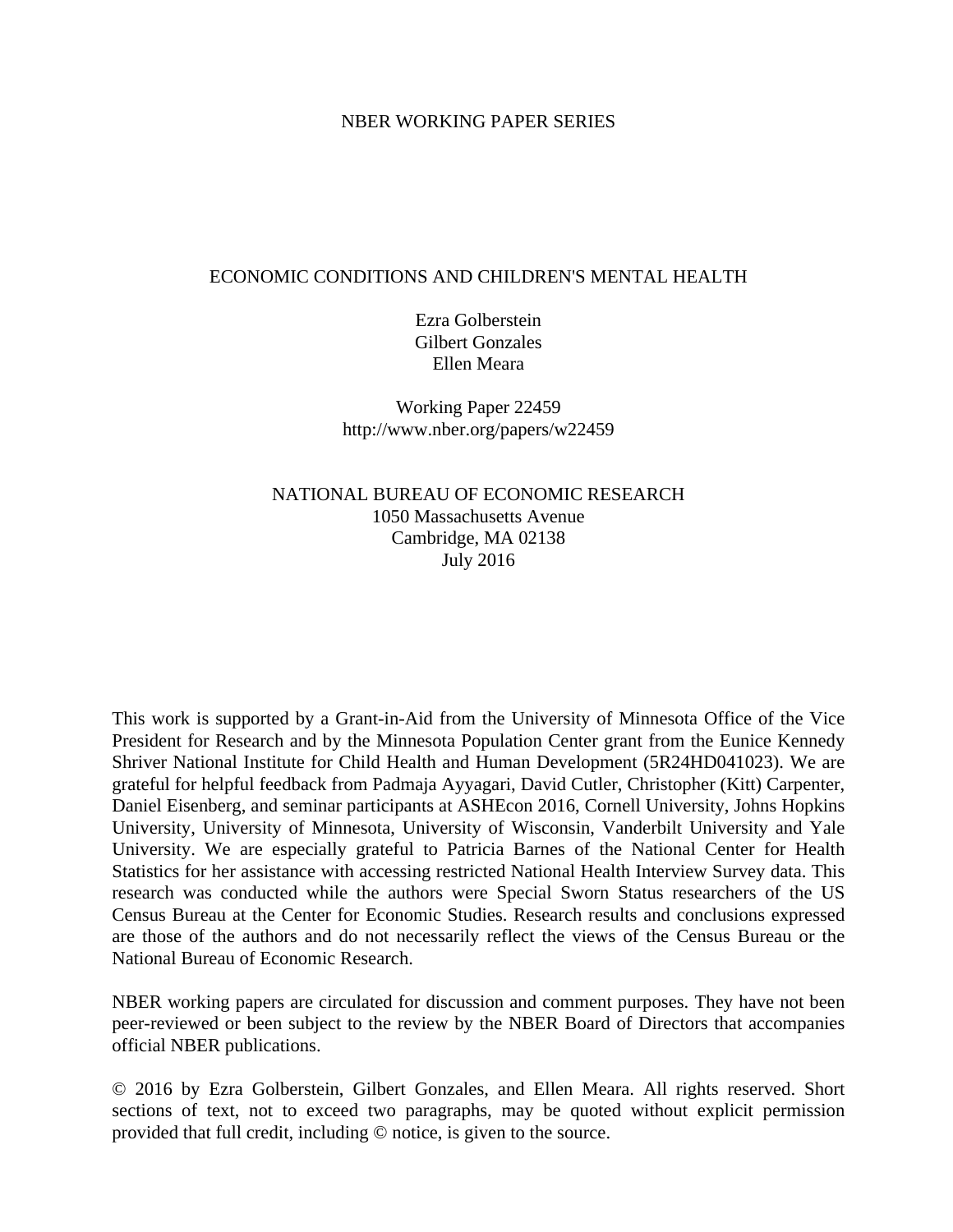Economic Conditions and Children's Mental Health Ezra Golberstein, Gilbert Gonzales, and Ellen Meara NBER Working Paper No. 22459 July 2016 JEL No. I1

## **ABSTRACT**

Research linking economic conditions and health largely ignores children's mental health problems, which are the most common and consequential health issues for children and adolescents. We examine the effects of unemployment rates and housing prices on child and adolescent mental health and use of special education services for emotional problems in the 2001-2013 National Health Interview Survey. Mental health status declines as economic conditions deteriorate, and this result is pervasive across nearly every subgroup we examine, including families least likely to experience job loss. The use of special education services for emotional problems also rises when economic conditions worsen.

Ezra Golberstein Division of Health Policy and Management University of Minnesota School of Public Health 420 Delaware St. SE, MMC 729 Minneapolis, MN 55455 egolber@umn.edu

Gilbert Gonzales Department of Health Policy Vanderbilt University School of Medicine 2525 West End Ave, 1200 Nashville, TN 37203 gilbert.gonzales@vanderbilt.edu

Ellen Meara Dartmouth Institute for Health Policy and Clinical Practice 35 Centerra Parkway Lebanon, NH 03766 and NBER ellen.r.meara@dartmouth.edu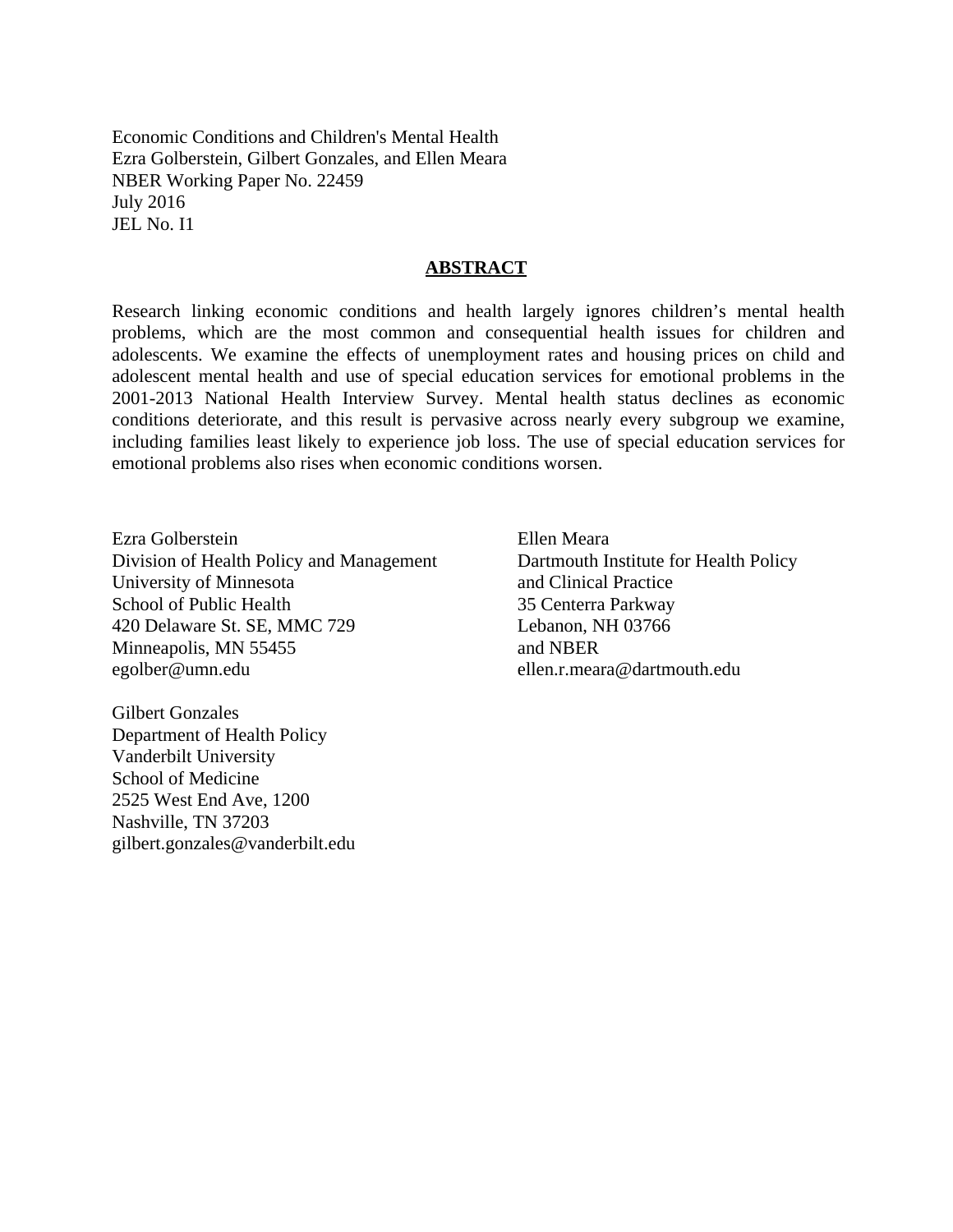#### **1. Introduction**

How do economic downturns affect the health and well-being of children? Although an expansive literature links economic conditions and adult health, the relationship between the economy and children's health is largely ignored. In this paper, we examine the effect of economic conditions on the most prominent health issue among children: mental health. Mental health problems for children and adolescents are more common than physical health problems, and poor mental health impedes human capital accumulation and future labor market outcomes more than physical conditions (Case, Fertig et al. 2005, Currie, Stabile et al. 2010, Goodman, Joyce et al. 2011).

To begin to fill the gaps in our understanding of economic conditions and child health, we present the most comprehensive evidence to date on the effects of economic conditions on children's and adolescents' mental health. We link 13 years of nationally-representative data with measures of child mental health status and use of intensive services for emotional problems to two measures of economic conditions: unemployment rates and housing prices. We find that the effects of economic conditions on children's mental health are clinically and economically meaningful; children's mental health outcomes worsen as the economy weakens. The effects of economic conditions on child and adolescent mental health are pervasive, found in nearly every subgroup that we examine. Turning to possible mechanisms that link economic conditions to child mental health, parental unemployment cannot fully account for the relationship between child mental health and economic conditions. Rather, we hypothesize that other mechanisms like reduced family income and increased levels of family stress associated with recessions are likely to influence child mental health.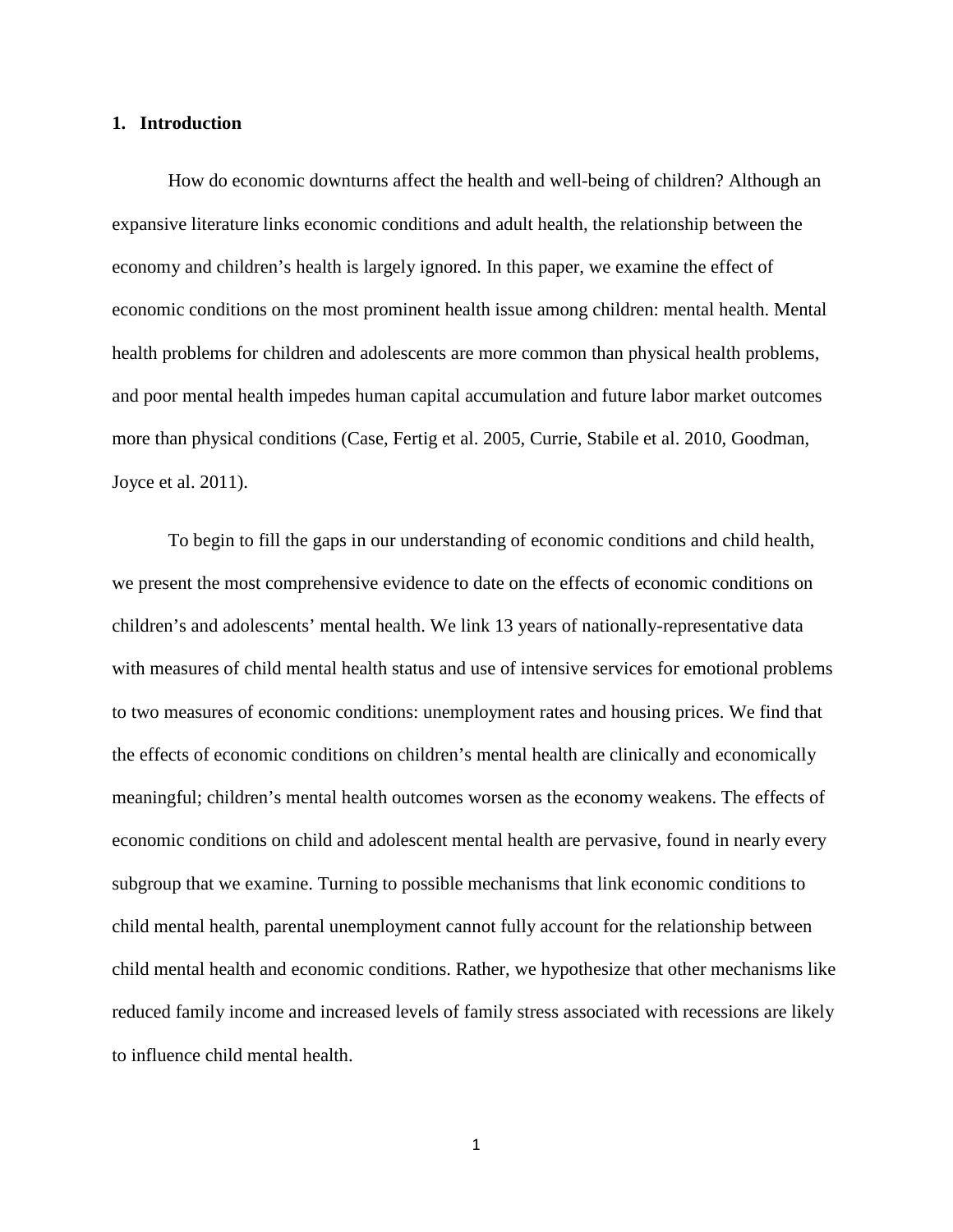Aside from gaining new insight into the production of children's mental health, our results are important for two reasons: (1) our study documents an important spillover effect of recessions on individuals outside the labor market, creating potentially long term consequences for labor supply and the economy; and (2) we document counter-cyclical demand for an important and costly, publicly-financed service, special education for emotional problems. The remainder of the paper proceeds as follows: section 2 provides background on mental health problems in childhood and adolescence; section 3 describes the potential mechanisms that explain how economic conditions affect children's mental health, and the relevant existing empirical work; section 4 describes our data and empirical approach; section 5 contains our results; and section 6 concludes.

### **2. Background on Economic Conditions and Children's Mental Health**

An extensive literature examines the effects of economic conditions on health. Seminal work by Ruhm demonstrated that mortality rates are *procyclical*, suggesting that when unemployment is high, mortality declines as the time costs of health-producing activities also goes down (Ruhm 2000). This original finding has been extended and challenged in subsequent research with mixed findings, except in the case of mental health. Adult mental health outcomes worsen during economic downturns (Ruhm 2005, Charles and DeCicca 2008, Ruhm 2013, Stevens, Miller et al. 2013). A related and burgeoning literature examines the effects of the Great Recession on physical and mental health of adults and the elderly (Davalos and French 2011, McInerney and Mellor 2012, McInerney, Mellor et al. 2013), eating habits (Dave and Kelly 2012), suicide (Houle and Light 2014), hospitalizations and emergency department use (Currie and Tekin 2015), and demand for psychotropic medication (Bradford and Lastrapes 2013). In each case, the recession coincided with negative health impacts.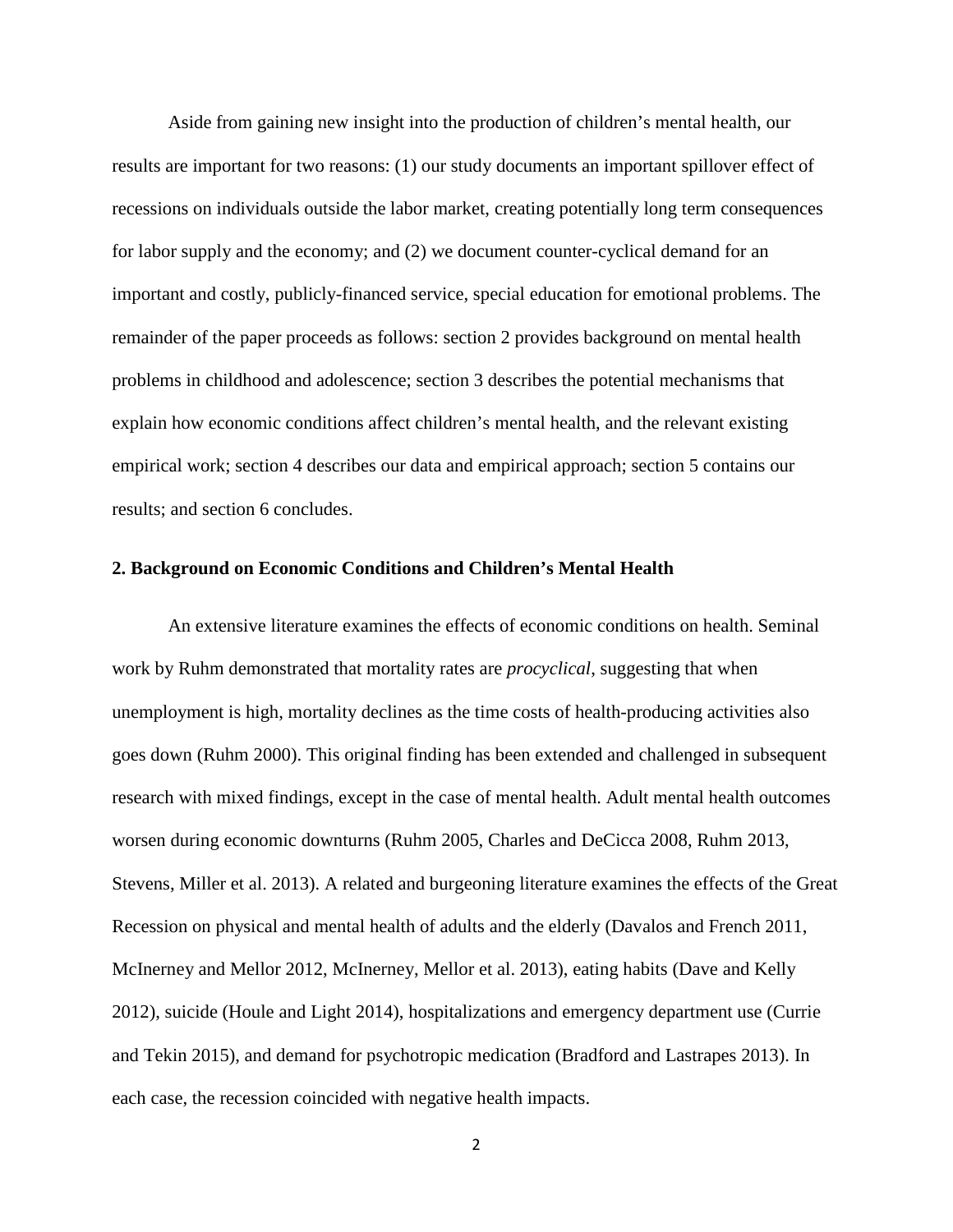Overall, the existing body of research has made important and influential contributions to the consequences of economic downturns and the understanding of health production, but this literature typically excludes children from analyses, leaving important questions unanswered. Two previous studies examine the impact of changes in economic conditions, measured by statelevel unemployment rates or county-level anticipated job losses, in-utero and find different results for birth weight (Dehejia and Lleras-Muney 2004, Carlson 2015), others find that individuals born during recessions live, on average, several years fewer than those born during economic expansions (Van Den Berg, Lindeboom et al. 2006). Beyond these studies that focus on in-utero and infant health exposures, the literature on effects of economic conditions on mental health is scant, with only two papers even mentioning child or adolescent health outcomes in relation to economic conditions and child health. Currie and Tekin use administrative hospital data from four states between 2005-2009 to estimate how within ZIP code increases in home foreclosures relate to hospitalizations, including admissions for psychiatric diagnoses (Currie and Tekin 2015). The paper studies all ages, but their main result holds for children. The most comparable research to our own examines how state-level job losses affect suicidality in adolescents (Gassman-Pines, Ananat et al. 2014). Using biennial data from the Youth Risk Behavior Surveillance Survey the research shows increases in the annual number of workers who lost jobs as a result of mass closings or layoffs are associated with more adolescent suicidality (suicidal thoughts or attempts). Taken together, the limited earlier research on economic conditions and mental health omitted young children, considered only suicidality in adolescents, relied on biennial data, and did not consider possible mechanisms linking economic conditions and mental health.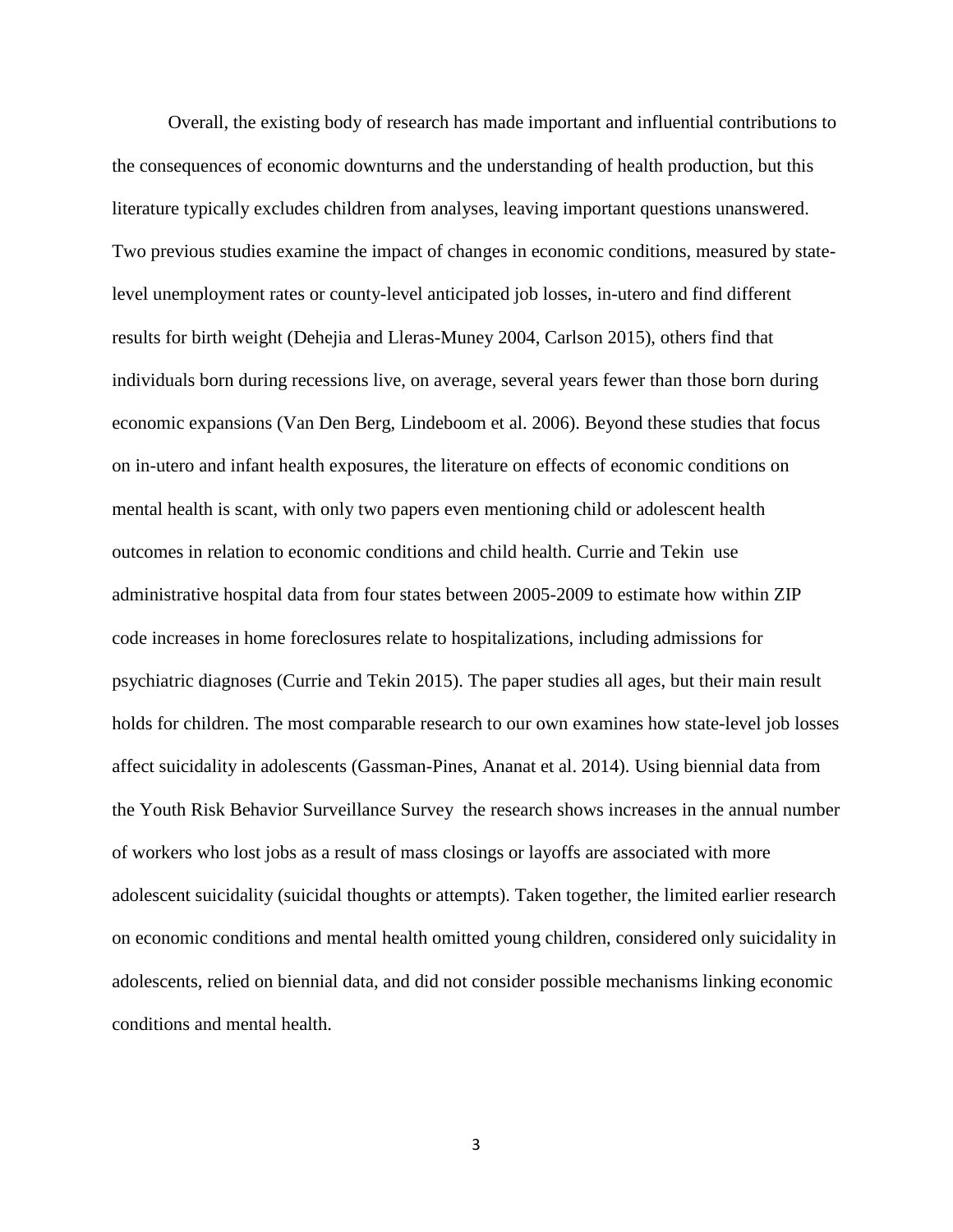The paucity of research on economic conditions and child and adolescent mental health is striking because mental health problems dominate the health issues facing this age group, Eleven percent of children 8-15 have mental disorders causing severe impairment (Merikangas, He et al. 2010); eight percent of adolescents annually experience a "severe emotional disturbance," (Kessler, Avenevoli et al. 2012); and nearly half of mental health conditions in adulthood initiated in childhood or adolescence (Kessler, Berglund et al. 2005). Mental health problems in childhood and adolescence have major economic consequences, as well. Children with mental health conditions or emotional problems are more likely to use special education services, to repeat grades, to perform poorly on standardized tests and less likely to complete secondary education (Currie and Stabile 2006, Fletcher and Wolfe 2008). Untreated mental health problems can result in lower grades, initiation of substance use, and other risky behaviors (Busch, Golberstein et al. 2014). Poor health and economic outcomes in adulthood are correlated with childhood onset of mental health disorders (Currie 2009), and overall consequences of poor mental health in childhood exceed those of other childhood health problems (Case, Fertig, and Paxson 2005). One recent estimate suggests that child and adolescent mental disorders cost \$247 billion annually (National Research Council and Institute of Medicine 2009), based primarily on the internal, direct costs to individuals and families (e.g., costs of treatments and lost future productivity). However, the external costs are also large, as mental health problems in childhood and adolescence are linked to delinquent behavior (Busch, Golberstein et al. 2014), poorer academic outcomes for classmates (Aizer 2008), and higher levels of addiction and crime into adulthood (Fergusson, Horwood et al. 2007, Currie and Stabile 2009).

To summarize, little is known about the effect of economic conditions on children's mental health, despite the importance of child mental health for a myriad of health and social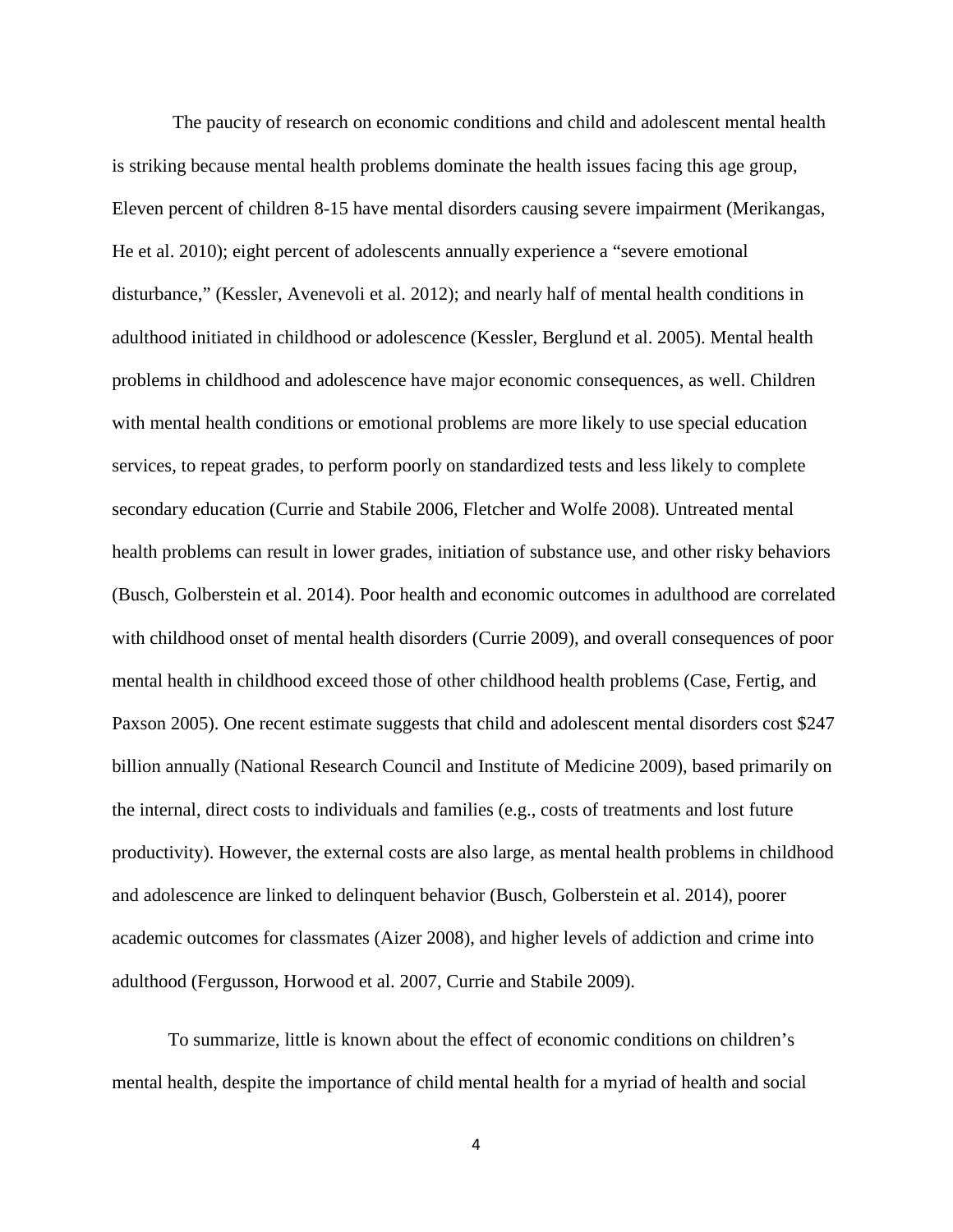outcomes. Our research builds on evidence that economic conditions is an important contributor to mental health outcomes by examining consequences of economic conditions on children's mental health and the use of services for children with emotional and behavioral problems.

#### **3. Potential Mechanisms**

Appropriate remedies to mitigate adverse effects of poor economic conditions on child mental health depend on which mechanisms link economic conditions to children's mental health, with multiple possible channels. First, psychological and social stress within the household could be higher during recessions due to changes in parental employment and hours worked, a reduction or stagnation in earnings, the loss of social status, and financial pressure to pay bills and debt (DeNavas-Walt, Proctor et al. 2012, Hoynes, Miller et al. 2012, Weiland and Yoshikawa 2012, Kalil 2013). Even without any change in employment situation, poor economic conditions can increase stress for parents due to increased job insecurity among the employed and fewer opportunities for finding work among the unemployed (Carlson 2015). Meanwhile, people unaffected by job loss but living in neigborhoods with declining social cohesion or deteriorating physical structures due to recessions may feel additional strain. Increased family stress during economic recessions may result in increasing intrafamily conflict (Conger and Donnellan 2007) and, at the extremes, child maltreatment (Stephens-Davidowitz 2013).

In addition to stress-related pathways, other financially-related mechanisms -- including reductions in income and changes in time cost -- link economic conditions to children's mental health. For example, children's mental health suffers in the face of declining family income (Milligan and Stabile 2011) or parental job loss (Johnson, Kalil et al. 2010). In a similar manner, job loss or income declines could reduce health insurance coverage and use of mental health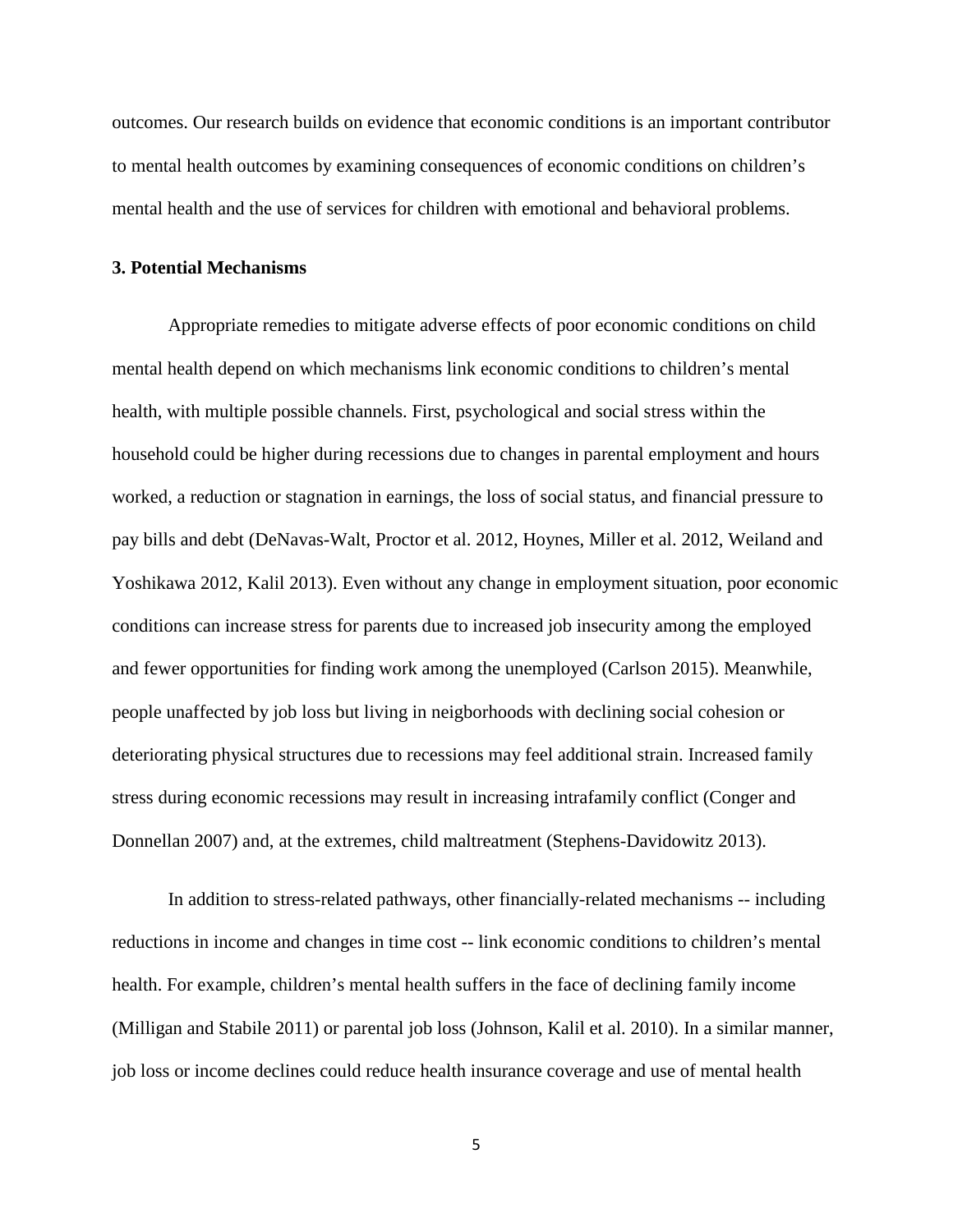services (Schaller and Stevens 2014, Cawley, Moriya et al. 2015). Finally, while economic recessions may reduce time-costs for parents, spending more time with children may affect children negatively if parents are stressed during spells of unemployment, as biomarkers of child stress are correlated with parental mental health (Lupien, King et al. 2000). We do not describe all possible mechanisms linking economic conditions and children's mental health, but merely note the extensive evidence on a variety of mechanisms suggesting that economic conditions may negatively affect children's mental health.

## **4. Methods**

#### **4.1 National Health Interview Survey**

To explore the relationship between economic conditions and children's mental health, we use annual cross-sectional data from the 2001-2013 National Health Interview Survey (NHIS). Conducted by the National Center of Health Statistics (NCHS), the NHIS is a nationally representative survey of the civilian non-institutionalized population in the United States (National Center for Health Statistics, 2013). The family core questionnaire records basic demographic, health, and disability information for each household member. A single randomly selected adult and child in each household receive detailed interview questions about health information. All responses are self-reported in a face-to-face interview with an NCHS surveyor.

#### **4.2 Measures of Childhood Mental Health**

Since 2001, the NHIS has collected data on the mental health of children and adolescents ages 4-17 using measures developed in the Child Strength and Difficulties Questionnaire (SDQ) (Bourdon, Goodman et al. 2005). Children do not respond directly to the NHIS, but a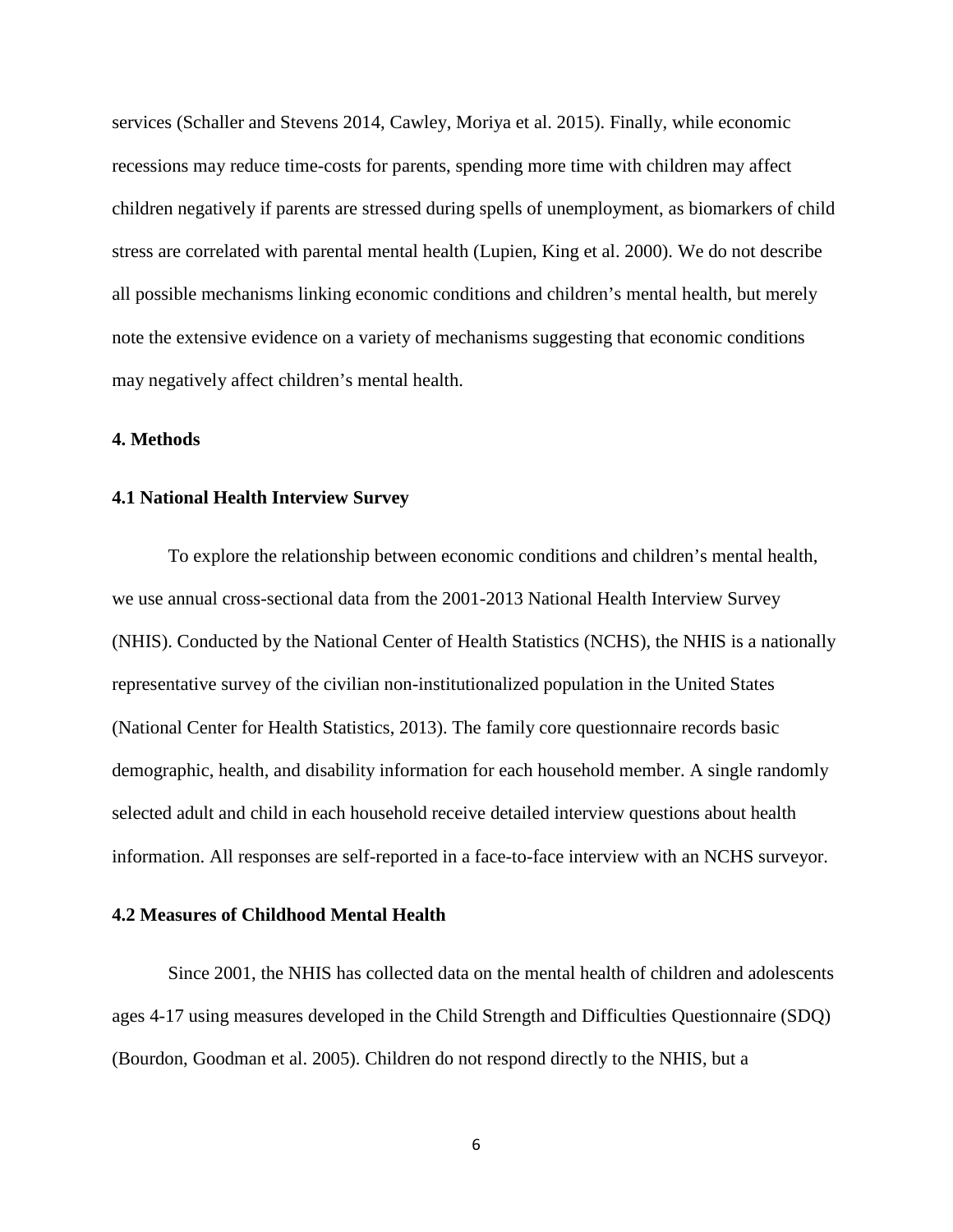knowledgeable adult—nearly always a parent or guardian—answers questions regarding the health of the randomly-selected child per household (the "sample child").

The SDQ assesses psychopathology and social adjustment in young children and adolescents. The original questionnaire includes 25 core items across 5 domains (emotional symptoms, conduct problems, hyperactivity-inattention, peer problems, and prosocial behavior) and can be administered to parents, teachers and children (Goodman 2001). SDQ scores are highly predictive of mental illness. For instance, the prevalence of DSM-IV diagnoses of mental illness (as determined by an independent clinical rater) was 46 percent in the top decile of SDQ scores, compared to 5 percent in the lower 90 percent of SDQ scores (Goodman 2001). SDQ scores are highly correlated with outcomes such as the use of mental health services, special education services, or early intervention services (Pastor, Reuben et al. 2012). Parent-reported SDQ scores also correlate highly with teacher and child assessments (Goodman 2001).

One potential limitation of any parent-reported measure of child mental health, including the SDQ, is that we cannot distinguish whether economic conditions have true effects on child mental health status, or whether we simply capture changes in parental perceptions and reporting of child mental health as a response to economic conditions. We think parent-reported measures are meaningful in this context for several reasons. First, parent-reported SDQ scores correlate well with teacher and child assessments, and with independent clinical assessments (Goodman 2001). Second, we test, and confirm that, as parent reports of child mental health deteriorate, use of special education and early intervention services rise as well, which we interpret as having an objective and meaningful economic impact on the child and schools with limited resources. To obtain special education services, school officials must independently assess a child's need for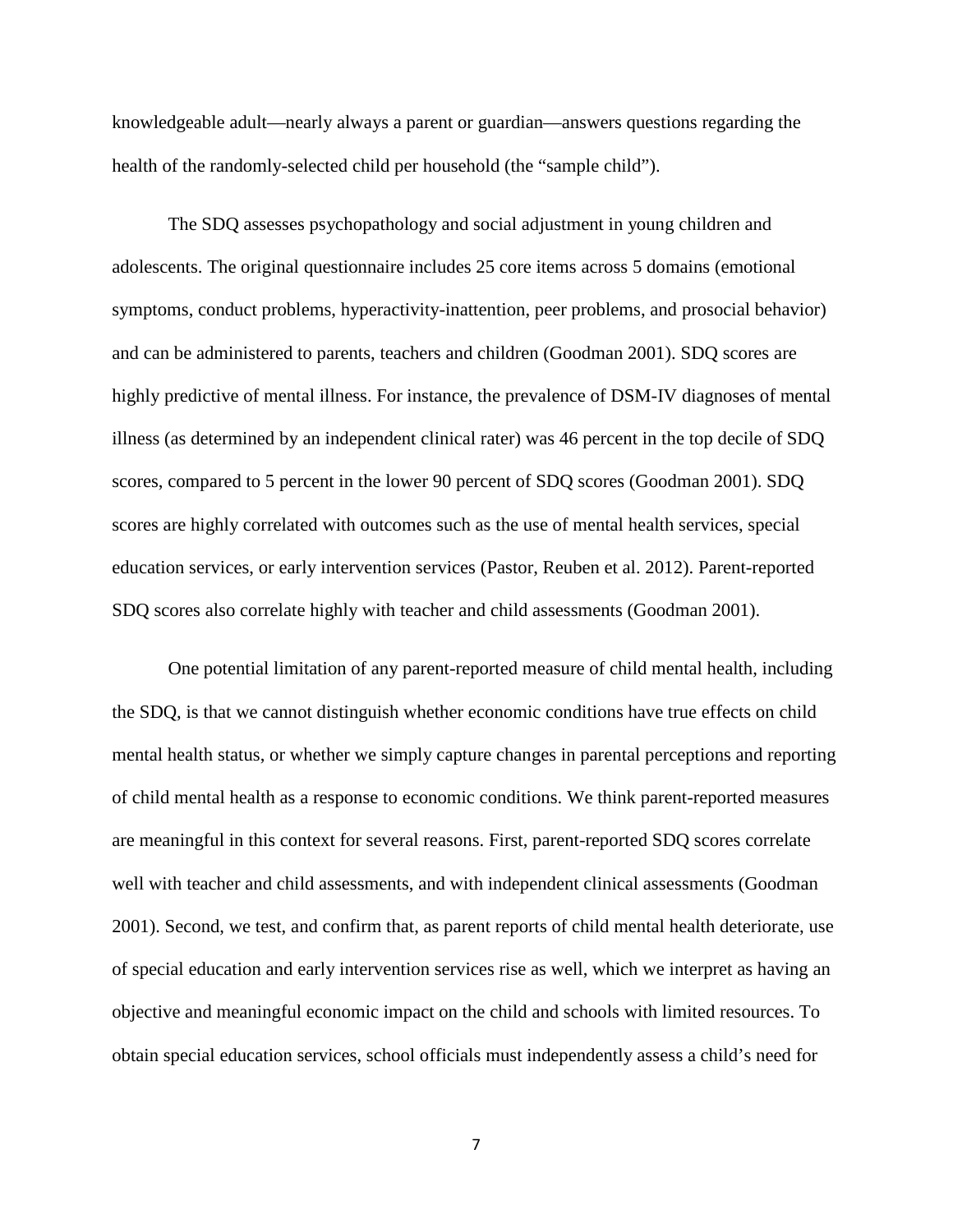services, implying that the parent's depressed mood, for example, is not simply coloring the view of child mental health.

In 2001-2013, the NHIS collected only five of the 25 SDQ items, which were chosen based on their high correlations with the original five SDQ domains. The interviewer introduced the SDQ items by stating, "I am going to read a list of items that describe children. For each item, please tell me if it has been not true, somewhat true, [or] certainly true for [Sample Child] during the past 6 months."

- He/She gets along better with adults than with other children/youth.
- He/She has good attention span, sees chores or homework through to the end.
- He/She is often unhappy, depressed or tearful.
- He/She is generally well behaved, usually does what adults request.
- He/She has many worries, or often seems worried.

Each response is scored 0, 1 or 2, with higher numbers corresponding to worse outcomes. The five items are then summed to form a summary child mental health score ranging from 0 (least likely to have psychological problems) to 10 (most likely to have psychological problems). We use the raw SDQ score as a continuous measure of mental health severity, and a binary measure that distinguishes children with psychological problems based on the NCHS's recommended threshold score of six or higher to predict serious psychological problems (Pastor, Reuben et al. 2012). Unfortunately, these five questions from the SDQ were excluded from the NHIS in 2008 and 2009 due to budget shortages, although they are present in subsequent years.

The NHIS maintained a single, global measure of emotional disturbance throughout 2001-2013. This measure is the first question from the SDQ "Impact Scale," a supplemental set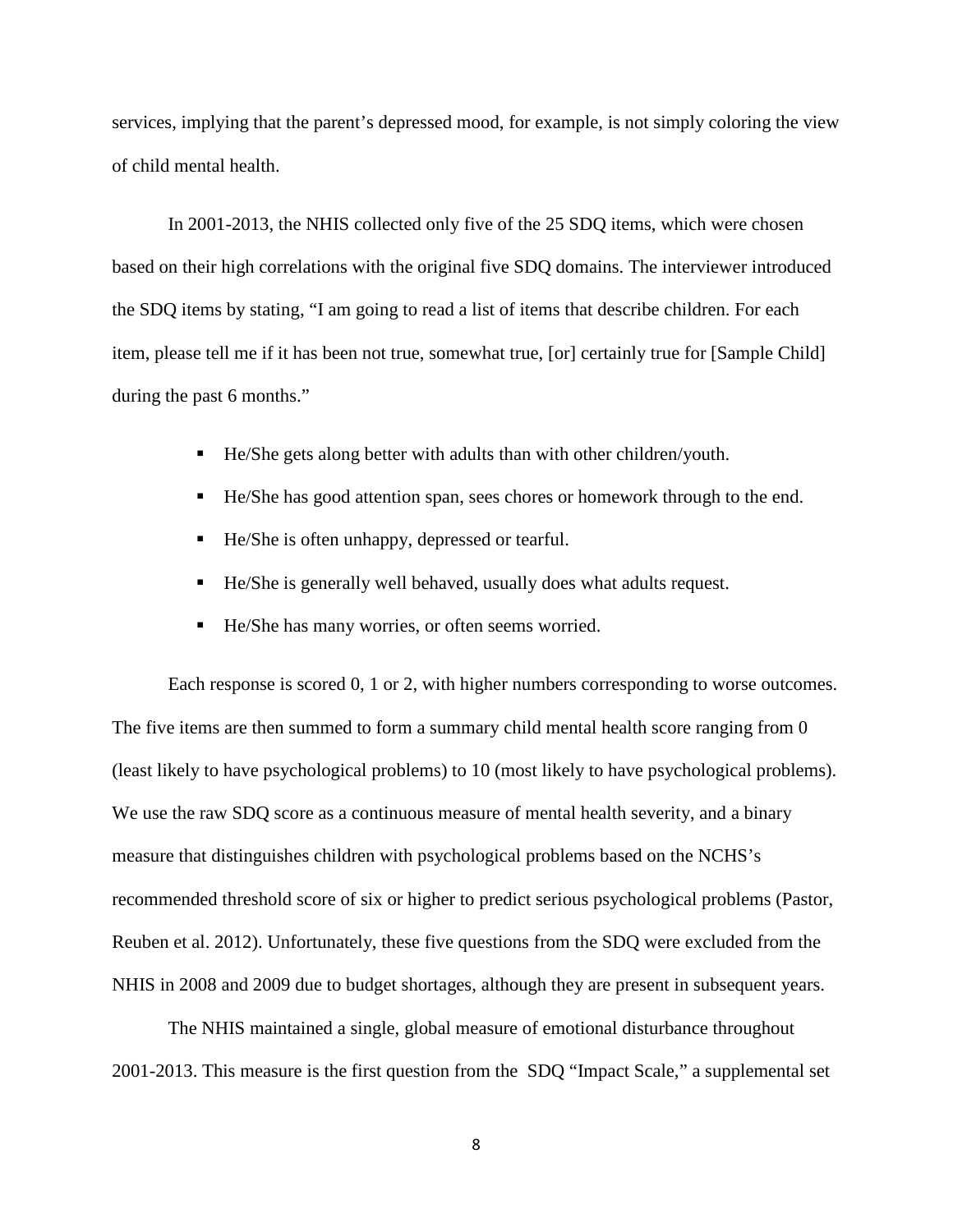of questions developed to better measure children's degree of impairment. Psychometric research finds that this full supplemental scale also predicts independent diagnosis of DSM-IV mental illness (Goodman 1999). A knowledgeable respondent answered the following question for each randomly selected sample child:

> Overall, do you think that [Sample Child name] has difficulties in any of the following areas: emotions, concentration, behavior, or being able to get along with other people?

Respondents could indicate no (0), yes with minor (1), yes with definite (2), or yes with severe (3) difficulties. We use two outcomes based on this measure of Emotional Difficulties: a continuous measure of mental health severity, and a binary measure that codes someone with definite or severe difficulties as having a likely psychological problem. Psychometric research documents that this single item predicts psychiatric disorder nearly as well as the full Impact Supplement, with a kappa measure of 0.72 indicating high agreement between this measure and psychiatric disorder (Goodman 1999, Pastor, Reuben et al. 2012).

We further demonstrate the value of the NHIS mental health measures with data on mental health treatment and medication use available in the 2005-2007 NHIS. We show the share of children reported ever taking medication for emotional problems, ever seeing or talking to a provider for emotional problems, and ever receiving treatment for emotional problems, broken out by whether there is a likely psychological problem based on the 5-question SDQ (Figure 1), and based on the Emotional Difficulty item (Figure 2). Both the measures strongly predict mental health-related treatments. For instance, 45 percent of children with likely psychological problems (based on the SDQ) received treatment for emotional problems at some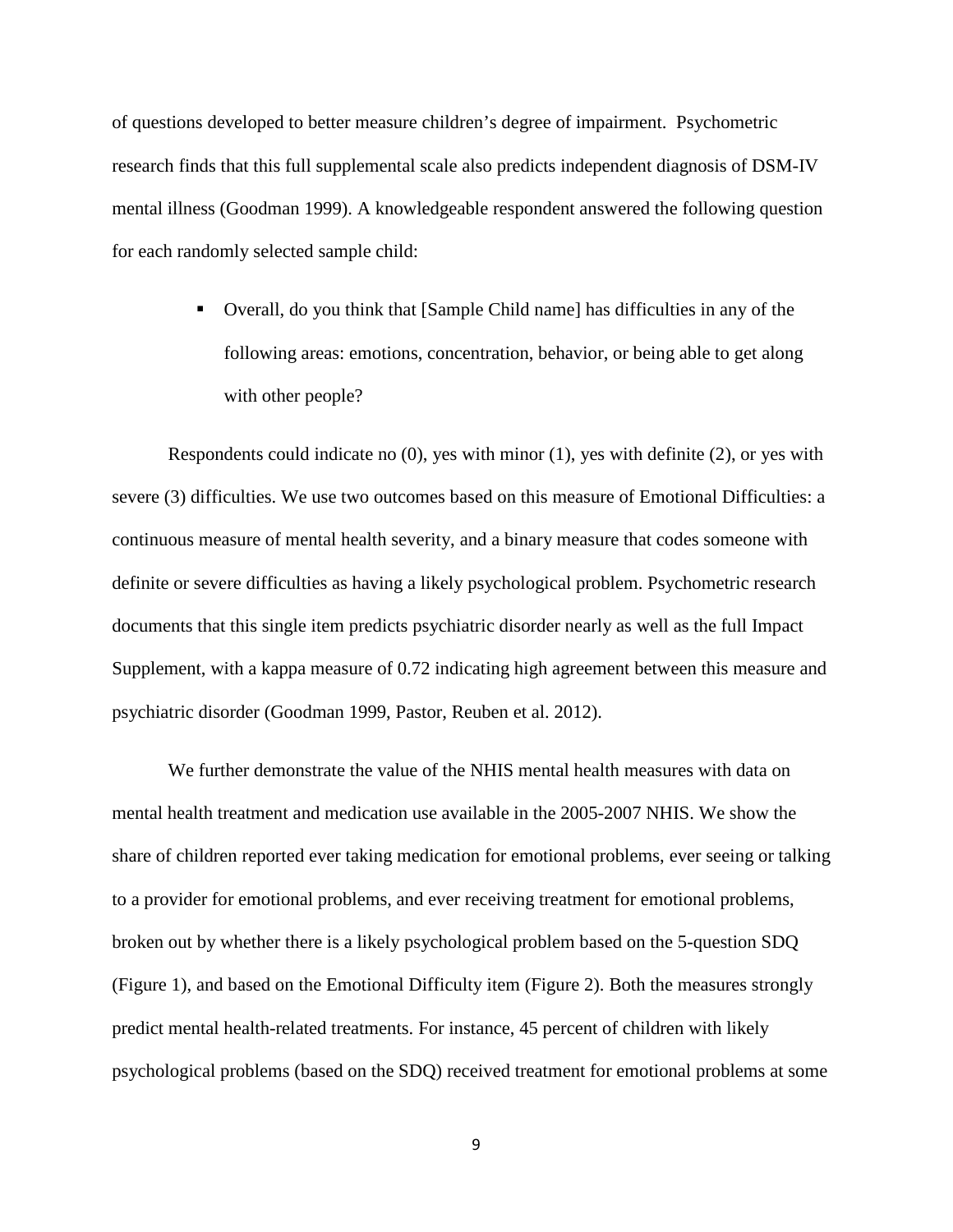point in their lives, compared to six percent of those without a likely psychological problem outcome. Fifty-five percent of children with likely psychological problems (based on the Emotional Difficulties item) ever received treatment, compared to five percent of those without likely psychological problems. Combined with the psychometric evidence cited above, this demonstrates that the NHIS's mental health items are meaningful measures of child mental health status.

#### **4.3. Empirical models**

We estimate the following model to empirically assess the effect of economic conditions on children's mental health status:

(1)*Kid*s
$$
MH_{ijt} = \alpha_{ijt} + \beta E
$$
conomic Conditions<sub>jt</sub> +  $\gamma X_{ijt} + \delta State_j + \lambda Quarter_t + \varepsilon_{ijt}$ .

*KidsMHijt* represents a measure of child mental health status for a child *i*, observed in state *j* in quarter *t*. *Economic Conditions* measures state-level economic conditions (unemployment rate or housing price index), in quarter *t*. *X* is a vector of child covariates including age, sex, and racial/ethnic group, and family-level covariates including highest level of parental education, average age of parents, and whether parents are single or married. *State* is a set of state fixed effects, and *Quarter* is a full set of 58 quarter fixed effects (44 fixed effects in the models of the 5-item SDQ scale that exclude 2008-9). The specification in equation 1 yields estimates of the effect of changes in economic conditions within states, over time on child mental health. We also estimate versions of our models that include state-specific linear time trends.

We focus on the state as the "area" for defining economic conditions. *A priori*, it is unclear whether the state or a more local definition of the relevant area for measuring economic conditions is preferable (Lindo 2015). State-level measures may be subject to less measurement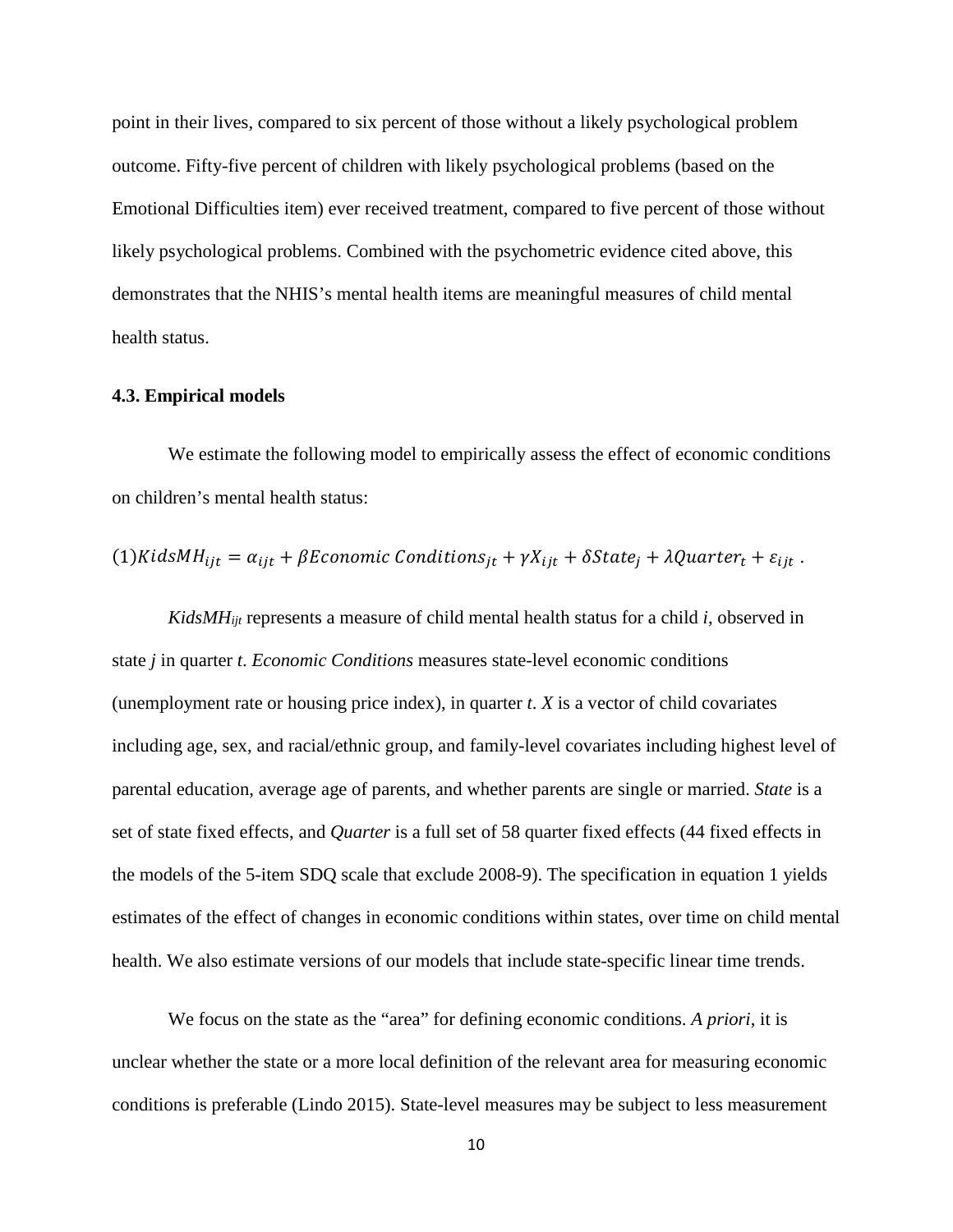error and to less bias due to endogenous migration in response to poor economic conditions than local measures, although more-local measures may be closer approximations to the economic conditions faced by any given household. In separate analyses we define economic conditions at the Metropolitan Statistical Area (MSA) level, and find similar results. For brevity, we do not present MSA level models, but these results are available upon request.

We examine two measures of state-level economic conditions. The first is the unemployment rate, the most commonly used measure in studies linking economic conditions to health outcomes. Our quarterly measures of unemployment rates are defined as the percent of the population aged 16 years and older who are in the labor force but not currently employed. These come from publicly-available Bureau of Labor Statistics data. Our second measure of area-level quarterly economic conditions is the Freddie Mac Housing Price Index (HPI). The HPI measures state-level housing price appreciation and depreciation by tracking repeat transaction prices of one-family detached and townhome properties. The HPI has recently been used to link local changes in housing prices to antidepressant prescription volume among the near elderly between 55 and 64 years of age (Lin, Ketcham et al. 2013). The HPI is measured relative to a normalized base-year value of one (i.e., an HPI of 1.5 would represent housing prices 50% higher than the base year). We were able to link state-level economic indicators to the NHIS microdata via a restricted data agreement with the NCHS.

We estimate OLS models of the continuous outcomes for ease of interpretation and to reduce computational burden. However, negative binomial models of the SDQ summary score and ordered probit models of the Emotional Difficulties question yield quantitatively similar findings. For the models of binary outcomes we estimate probit regressions and present marginal effects in the tables. In all models, we use NHIS sample weights to make estimates reflect the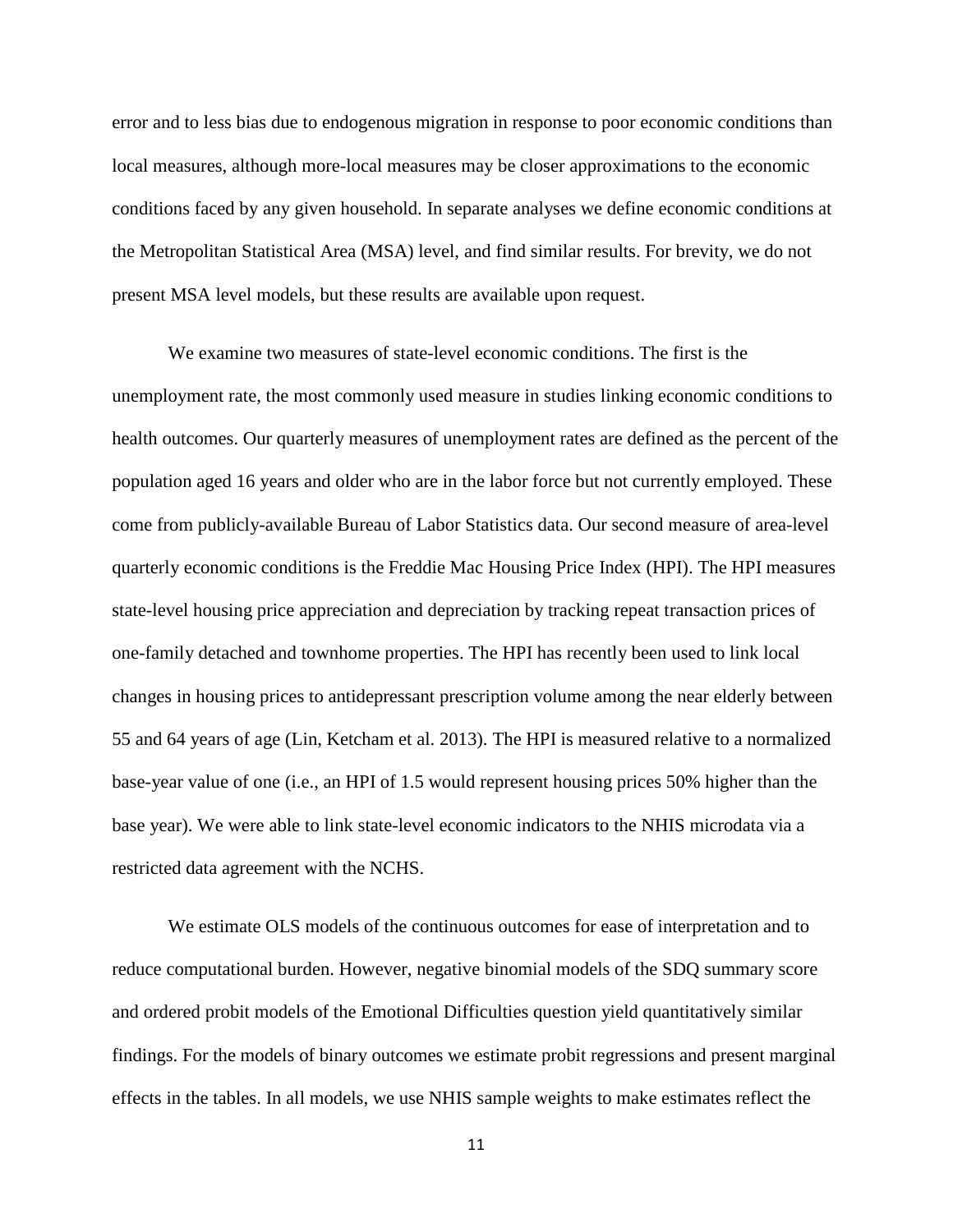target national population. Standard errors are clustered at the state level (Bertrand, Duflo et al. 2004).

The summary statistics are described in Table 1. The average child's age is 10.5 years, approximately 60 percent of children are white, 14 percent are black, 20 percent are Hispanic, 6 percent are "other" races or ethnicities, and approximately 28 percent live in single parent households. The average mental health severity based on the SDQ score is 1.7, and four percent of children have a likely psychological problem based on their SDQ scores. The average mental health severity based on the Emotional Difficulties item, is 0.26, and 5.0 percent of children have a likely psychological problem based on their Emotional Difficulty score. Few children, 2.4 percent, use special education services for emotional or behavioral problems.

# **5. Results**

## **5.1 The overall effects of economic conditions on children's mental health status**

Table 2 presents the results for the SDQ-derived outcomes. Child mental health deteriorates in a weakening economy. Increases in state unemployment rates lead to significantly worse mental health severity (marginal effect  $= 0.026$  for each percentage point increase in the state unemployment rate), as measured by higher SDQ scores (Panel A, Column 1). Results for MSA-level measures are similar in size and precision but slightly smaller, in general (available upon request). The estimated impact of economic conditions is larger in magnitude when statespecific linear time trends are included (Panel A, Column 2). We also find that increases in the state-level HPI lead to significantly better (i.e. lower) SDQ scores (Panel B, Column 1), and the results are similar when state-specific time trends are included. The magnitudes of the effects are similar across the two measures of economic conditions when considering relative effects. A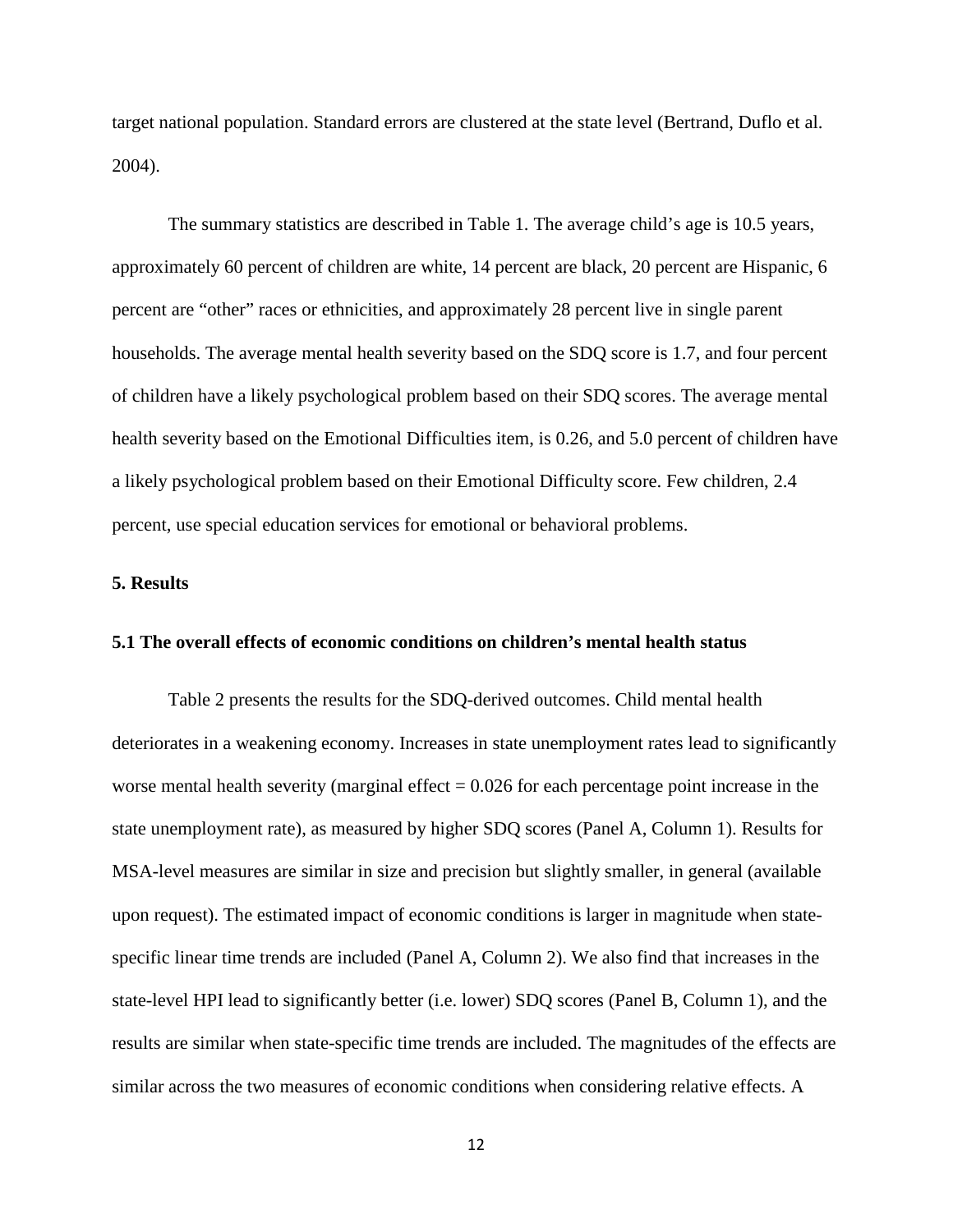one-standard deviation improvement in state-level unemployment rates (1.51 percentage points) and HPI (0.19) leads to a 2.3 percent and 2.0 percent improvement in SDQ scores, respectively. Columns 3 and 4 of Table 2 show the results for probit models of the likelihood of a psychological problem, based on the SDQ score.<sup>[1](#page-14-0)</sup> A one-standard deviation improvement in unemployment rates leads to an 11 percent reduction in the likelihood of a psychological problem. The effect of a one-standard deviation improvement in state-level HPI leads to a 6.4 percent drop in the likelihood of a psychological problem. The results are similar in strength and precision when state-specific time trends are included in the models (Column 4).

A similar overall pattern of results is found when we examine outcomes based on the Emotional Difficulties item in Table 3, although the relative magnitudes of the effects are slightly larger than in the SDQ-based outcome models. Increases in state unemployment lead to worse mental health severity (Table 3, Panel A, Column 1). Increases in the state HPI, (i.e., improving economic conditions), lead to significantly improved mental health severity (Table 3, Panel B, Column 1). For both unemployment rates and HPI, the point estimates are very similar regardless of whether state-specific time trends are included, although the point estimate on state unemployment rates is just outside the bounds of significance when the state-specific time trends are included. The relative effects are similar across the two measures of economic conditions. A one-standard deviation improvement in state-level unemployment rates and HPI leads to a 4.8 percent and 4.7 percent relative improvement in mental health severity, respectively, in the models without area-time trends. The results are broadly similar for the likelihood of clinicallymeaningful psychological problems (Table 3, Columns 3-4). A one-standard deviation

l

<span id="page-14-0"></span><sup>&</sup>lt;sup>1</sup> Results from linear probability models are similar, but we prefer probit models because of the low probabilities of the outcomes.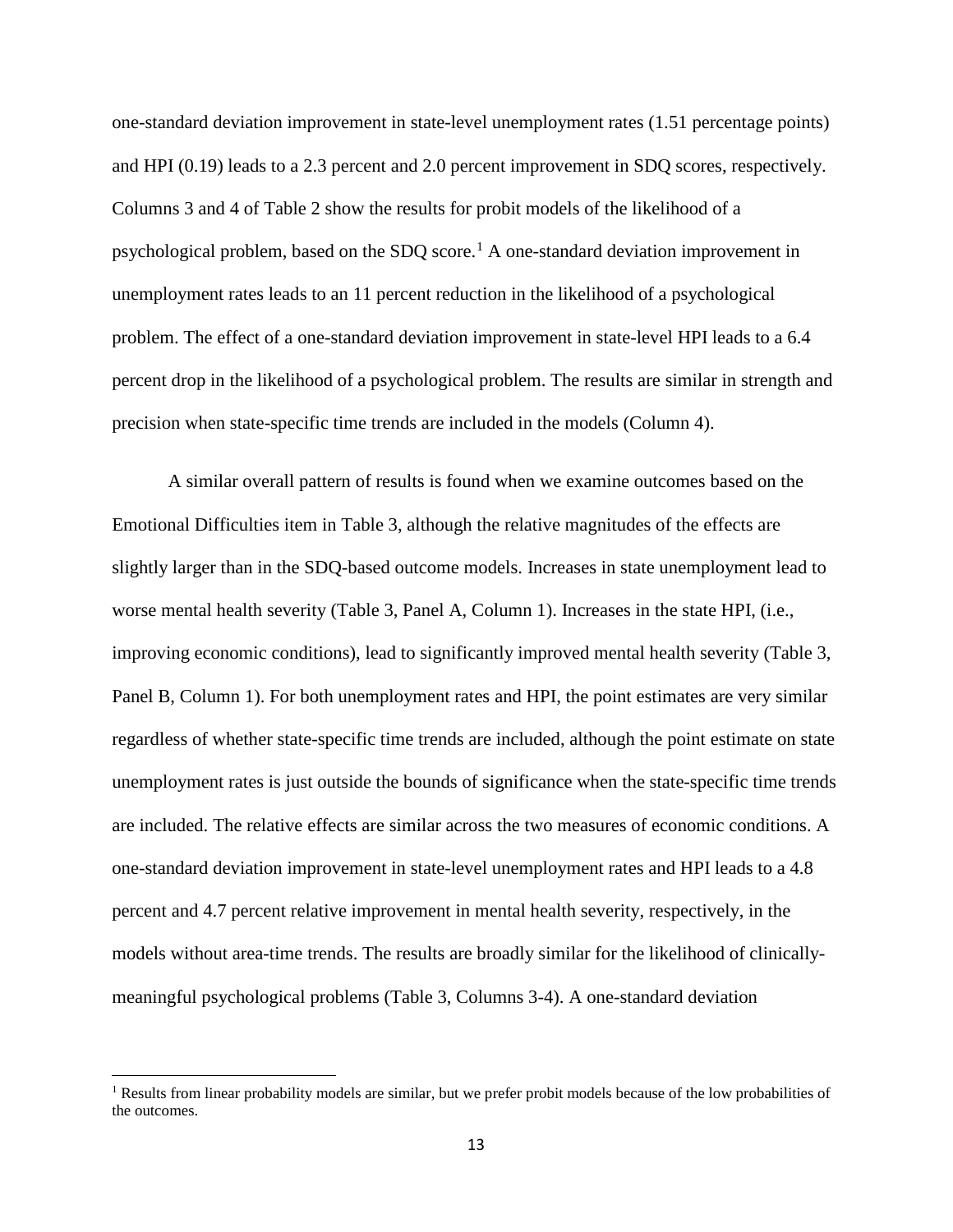improvement in state-level econonic conditions leads to a 7.4% to 10.4% reduction in the likelihood of psychological problems. Finally, we find that the effects of economic conditions on the likelihood of having psychological problems is even greater than for the continuous measures of mental health severity, suggesting that economic conditions matter more for children at risk of serious mental or emotional problems.

For all of the results reported thus far, the point estimates are nearly identical if we exclude the family-level covariates (parental education, average age of parents, and whether parents are single or married) from the model (available upon request). However, our results are slightly more precise if they are included. The stability of the point estimates with respect to family characteristics suggests that the estimates reflect actual effects of economic conditions, rather than compositional changes driven by selective migration along the dimensions of socioeconomic status, household structure, and parental age.

We also explore whether unemployment rates and HPI exert independent effects on child mental health when included in a model simultaneously. *A priori* we expect that we are less likely to find independent effects because the measures are highly correlated with each other.<sup>[2](#page-15-0)</sup> The results of these models are presented in Appendix Tables 1 and 2, and indeed show independent effects that are smaller and less-precise than the results in Tables 2 and 3, although we do find a few statistically significant and independent effects, mostly for the independent effects of HPI.

## **5.2 Do the Effects of Economic Conditions Vary by Sex or Age?**

l

<span id="page-15-0"></span> $2$  The correlation between the residuals of state unemployment rates and HPI, after accounting for state and quarter fixed effects, is -0.50.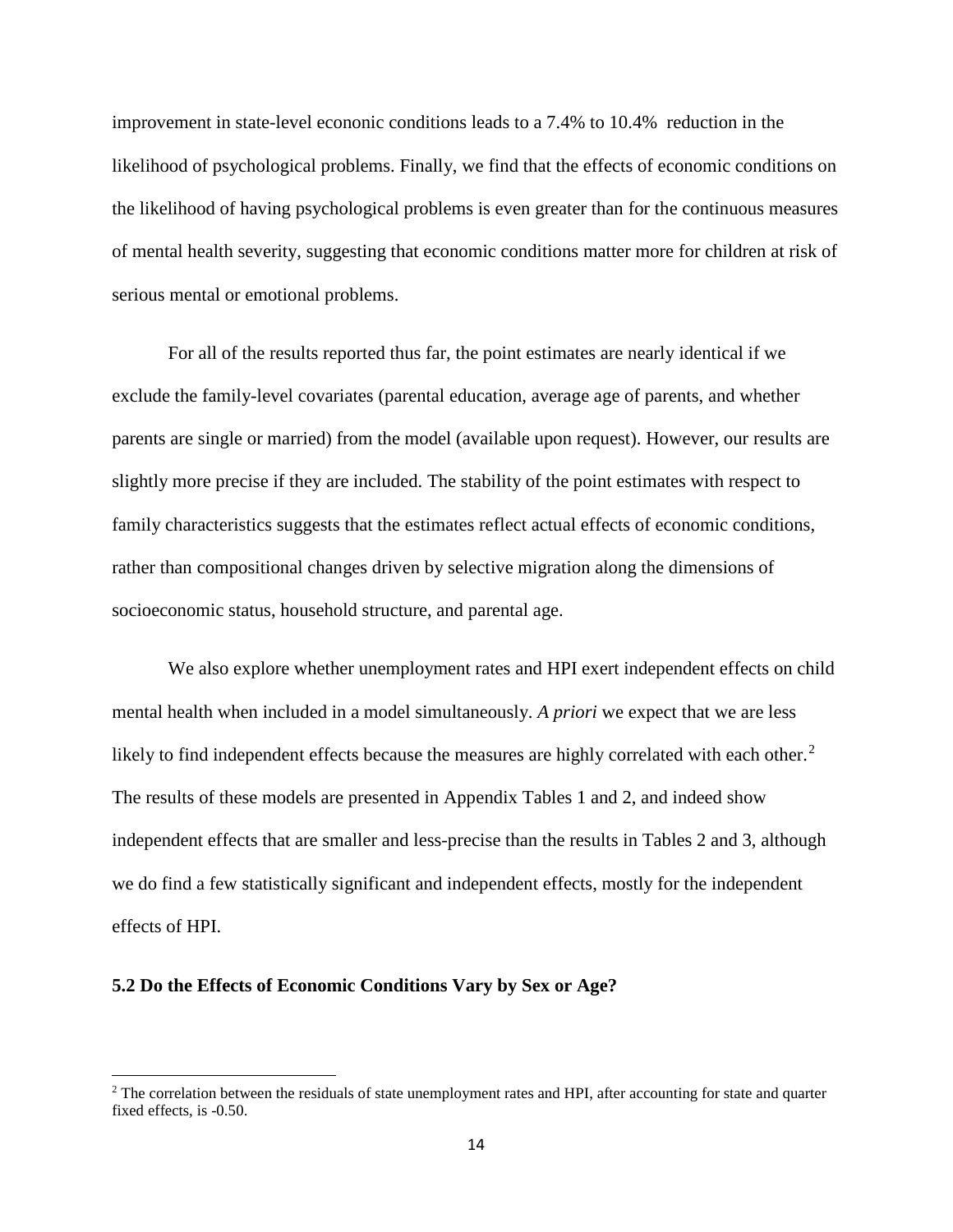In this section, we assess whether the effects of economic conditions on child mental health are heterogeneous along two important dimensions, sex and age. Table 4 presents results based on the SDQ and Table 5 presents results based on the Emotional Difficulties Item. Looking within each sex group and within each age group (4 to 11 versus 12 to 17), worsening economic conditions have a negative impact on mental health. The relative size of the impact varies from a 1.1 percent increase in mental health severity among children 4 to 11 as HPI falls, to an 18.9 percent increase in the chance of having a psychological problem for females. Still, across each specification, rising unemployment or falling housing prices coincide with worse mental health. Throughout Tables 4 and 5, we reported the results of models without controlling for state-specific linear time trends. The estimated results are similar with state-specific linear time trends (available upon request).

### **5.3 True effects, or effects on parental reporting?**

The estimates that we have reported thus far could represent true effects of economic conditions on mental health, or they could also represent changes in parental reporting about children's mental health status. We take two approaches to address this important issue. First, we examine how patterns of mental health status within the household respond to economic conditions. In this analysis, we look jointly at parent and child mental health. Adult mental health is measured by Kessler's K6 instrument for serious psychological distress in the NHIS, which is collected from the randomly-selected "sample adult" in each household (which could be a child's parent or other adults in the household). We use the recommended threshold of a K6 score of 13 or higher to define poor parental mental health (Kessler, Barker et al. 2003).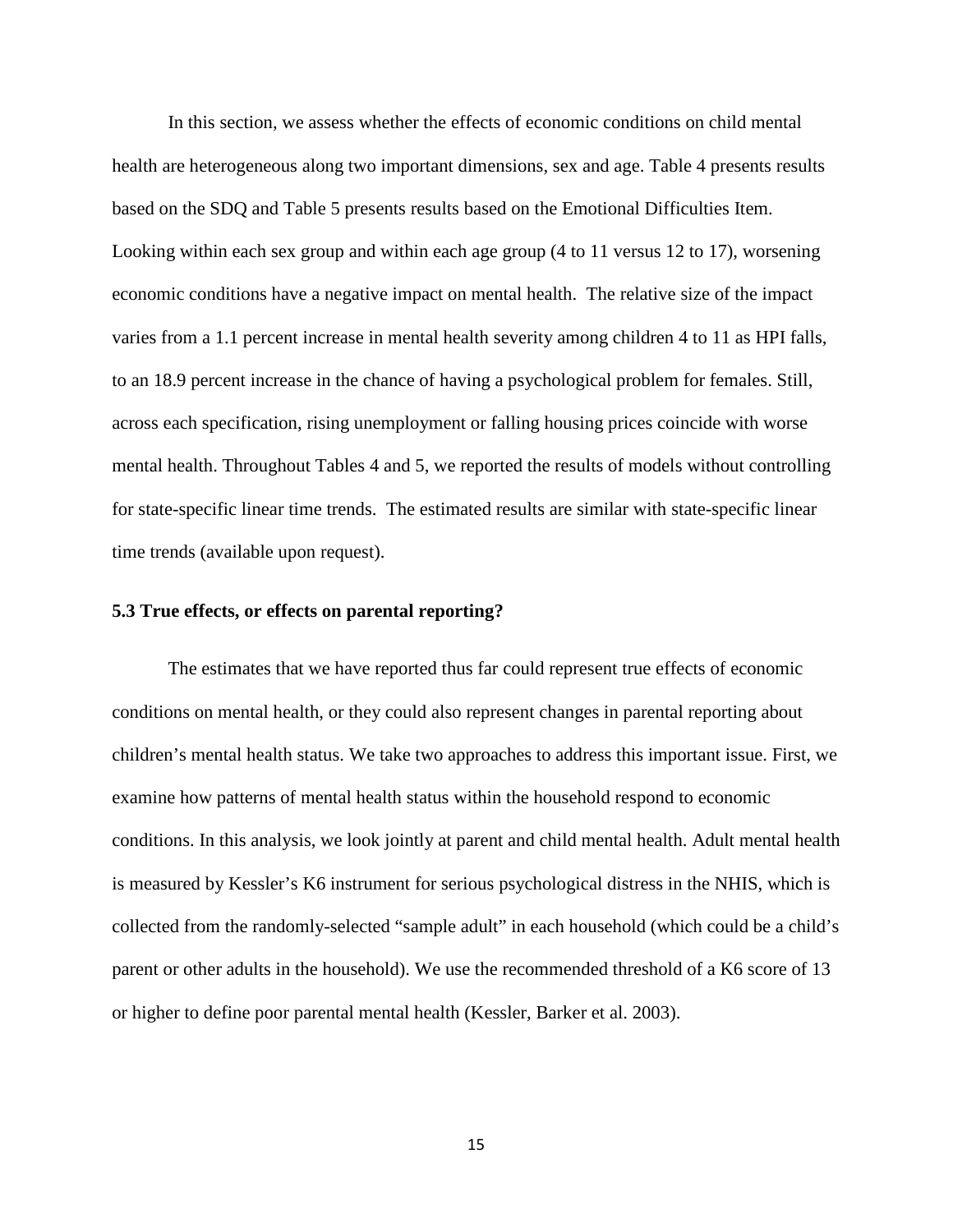The goal of this analysis is to assess whether parental and child mental health move together, so that a bad economy hurts mental health status for both parents and children jointly, or whether adverse mental health effects move independently for parents and children. If we found that the effects on parental and child mental health move together, it is more likely that child mental health estimates reflect changes in parental reporting rather than true changes in children's mental health. To determine whether parental mental health responds simulteanously with children's mental health under similar economic conditions, we estimate a bivariate probit model of poor parental mental health jointly with the child's likelihood of psychological problems based on the SDQ scale, using the same specification as equation 1 for both equations in the bivariate probit model.

In Table 6 we report the marginal effects of state-level unemployment rates and housing prices on the joint densities of child and parent mental health (both poor, neither poor, child poor, parent poor). Increases in unemployment rates decrease the likelihood that both parent and child report good mental health. This decline in mental health is offset by increases in the likelihood of only the child (not parent) reporting poor mental health, only the parent (not child) reporting poor mental health, and neither parent nor child reporting poor mental health; listed by decreasing size of marginal effect. For the HPI measure, the pattern is similar – when housing prices drop the likelihood of both parent and child having good health decreases, but this is mostly offset by increases in the likelihood of only the parent or only the child reporting poor mental health. In other words, when economic conditions worsen, household levels of mental health problems rise, but this is driven more by increases in *either* the parent or the child reporting poor mental health than it is by *both* parent and child reporting poor mental health. This suggests that the main results are not being driven by changes in parental reporting.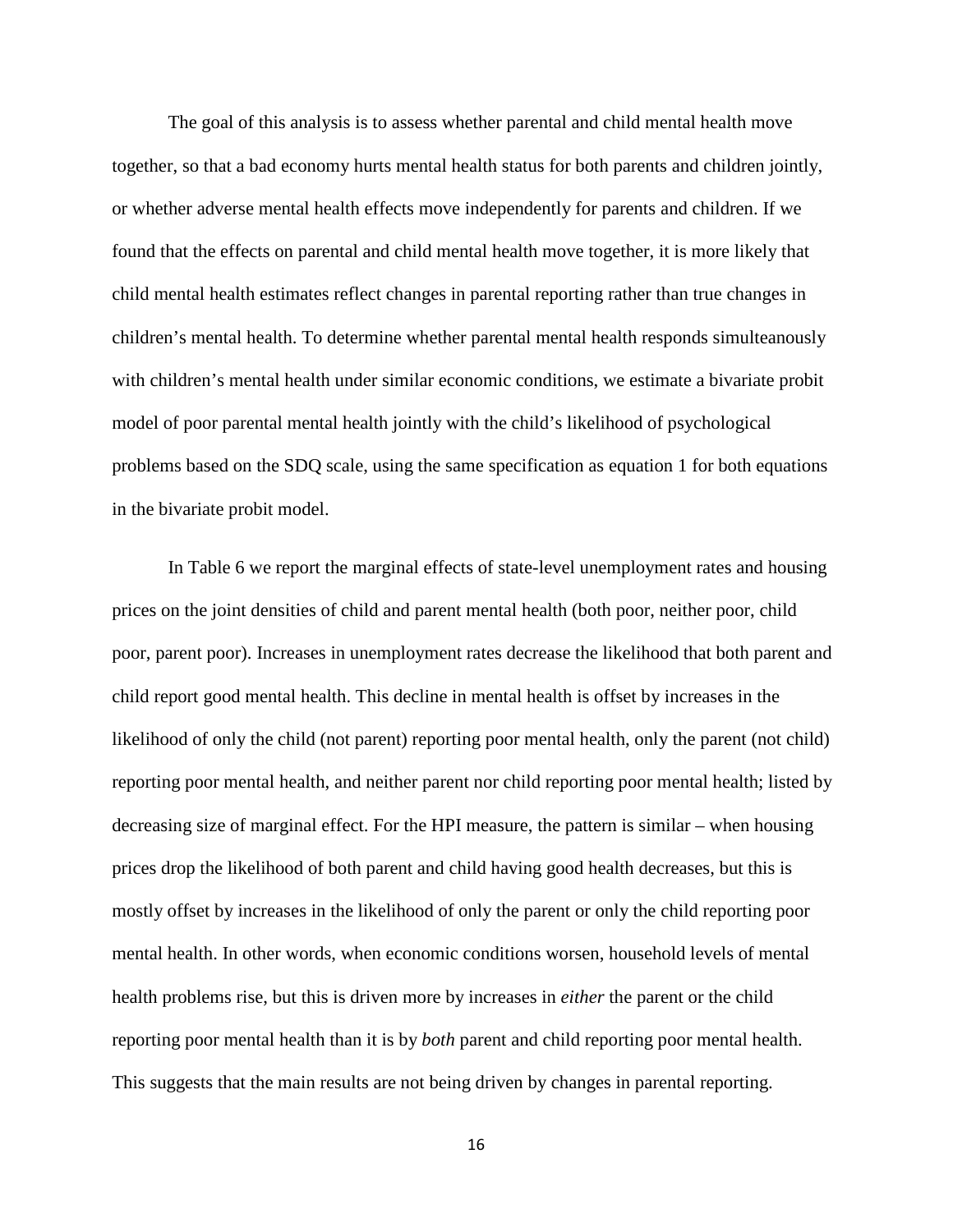In our second approach to addressing the possible association between parental and children's mental health, we examine whether the main results are sensitive to including parental mental health as a covariate. This approach is limited in that it includes an endogenous variable, parental mental health, as a covariate. However, if the main results were sensitive to including parental mental health, it would suggest that lower child mental health during bad economic times could reflect changes in parental reporting as the economy changed rather than true changes in children's mental health. We find that the results are not sensitive to including parental mental health; the point estimates and significance are nearly the same as the main results (available upon request), suggesting, again, that the main results are not driven by changes in parental reporting.

# **5.4. Effects on Services for Emotional or Behavioral Problems**

Thus far, we have shown evidence of the negative effect of poor economic conditions on children's mental health status, and we found that economic conditions affect both boys and girls and affect both younger children and adolescents. Next we turn to the effect of economic conditions on an important consequence of poor mental health: the use of special education services for children's emotional problems. Only one emotional/behavioral services measure in the NHIS is available throughout our study period: whether a child used special education or early intervention services in the past 12 months specifically for an emotional or behavioral problem. This question was asked of all children under 18 from 2001 on, yielding a substantially larger sample size than the main children's mental health questions, although we focus on ages 4-17 for consistency with our analyses of mental health status. Among 4-17 year olds, respondents reported that 2.4 percent had used special education or early intervention services for emotional or behavioral problems in the past 12 months.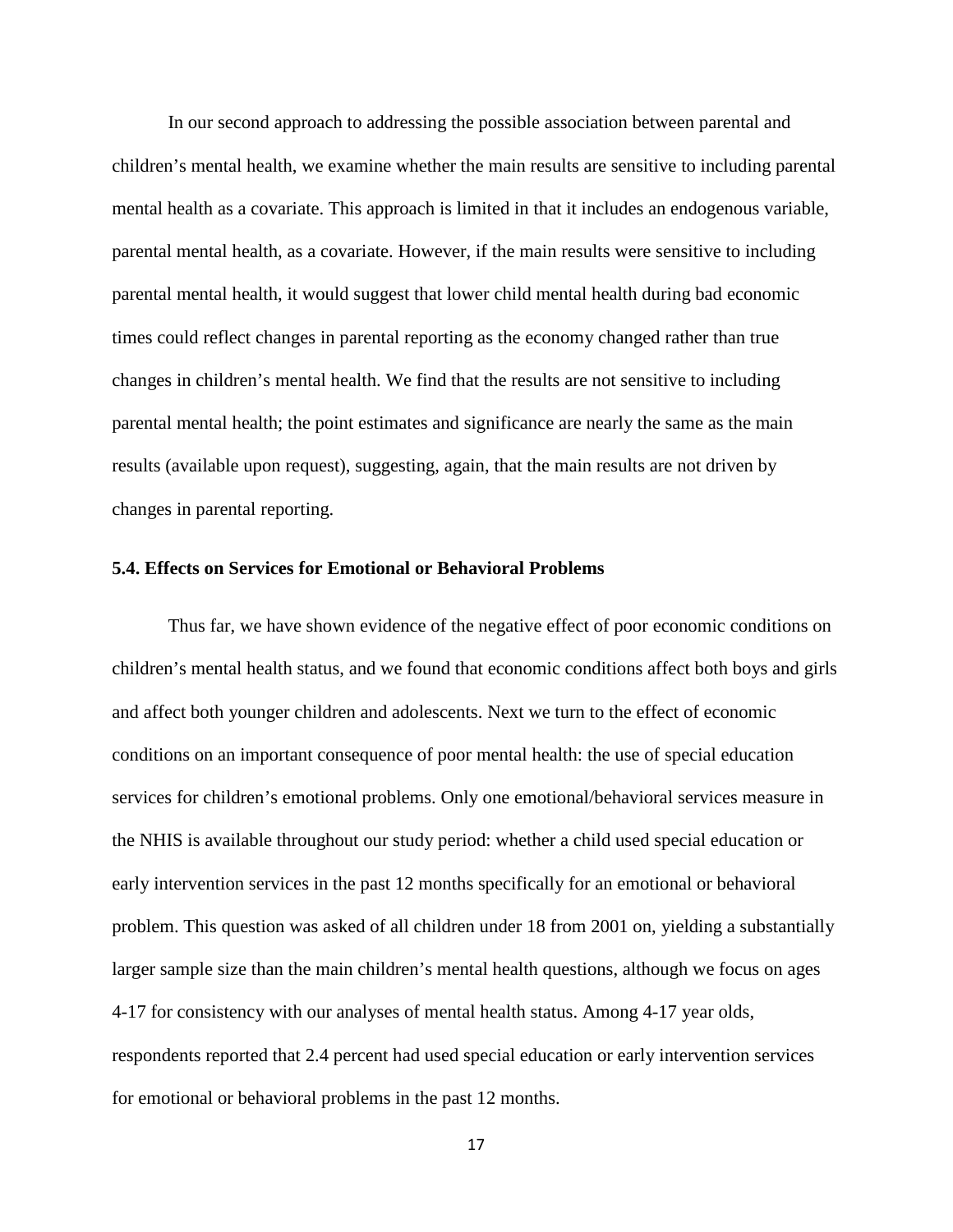This measure has strengths and limitations. First, special education or early intervention services represent an extreme measure of service use for emotional problems, as many children using mental health services do not use or qualify for such special education services. Second, the supply of special education and early intervention services could be counter-cyclical, as these services are largely financed by state and local governments, where budgets are more constrained in a poor economy. Thus, one might miss a change in true underlying demand for these services if constrained budgets limited children's access to such services. In defense of this measure of service use, special education and early intervention services represent the use of very intensive services for children with mental health problems. This outcome also reflects mental health problems that are long-lasting, as the NHIS questionnaire explicitly defines emotional or behavioral problems in this context to be chronic, and not short-term, difficulties. This measure is also unlikely to be subject to concerns about biased parental reporting, since children must be evaluated by many different adults, not just parents, to qualify for special education services. And, as these services are expensive and largely publicly-financed, any increases in the use of these services indicate that poor economic conditions have direct consequences for state and local budgets. The cost of educating a special education student is estimated to be 90 percent higher than educating a student without special needs, and the relative expense of these services is even higher in small school districts (Chambers, Parrish et al. 2004).

We report the results of probit models of special education and early intervention services for emotional problems in Table 7. In models without state-specific linear time trends, we find that rising unemployment rates, and falling housing prices, increase the use of special education services for emotional problems. A one-standard deviation improvement in the state-level unemployment rate decreases the use of special education services by 5.7 percent relative to the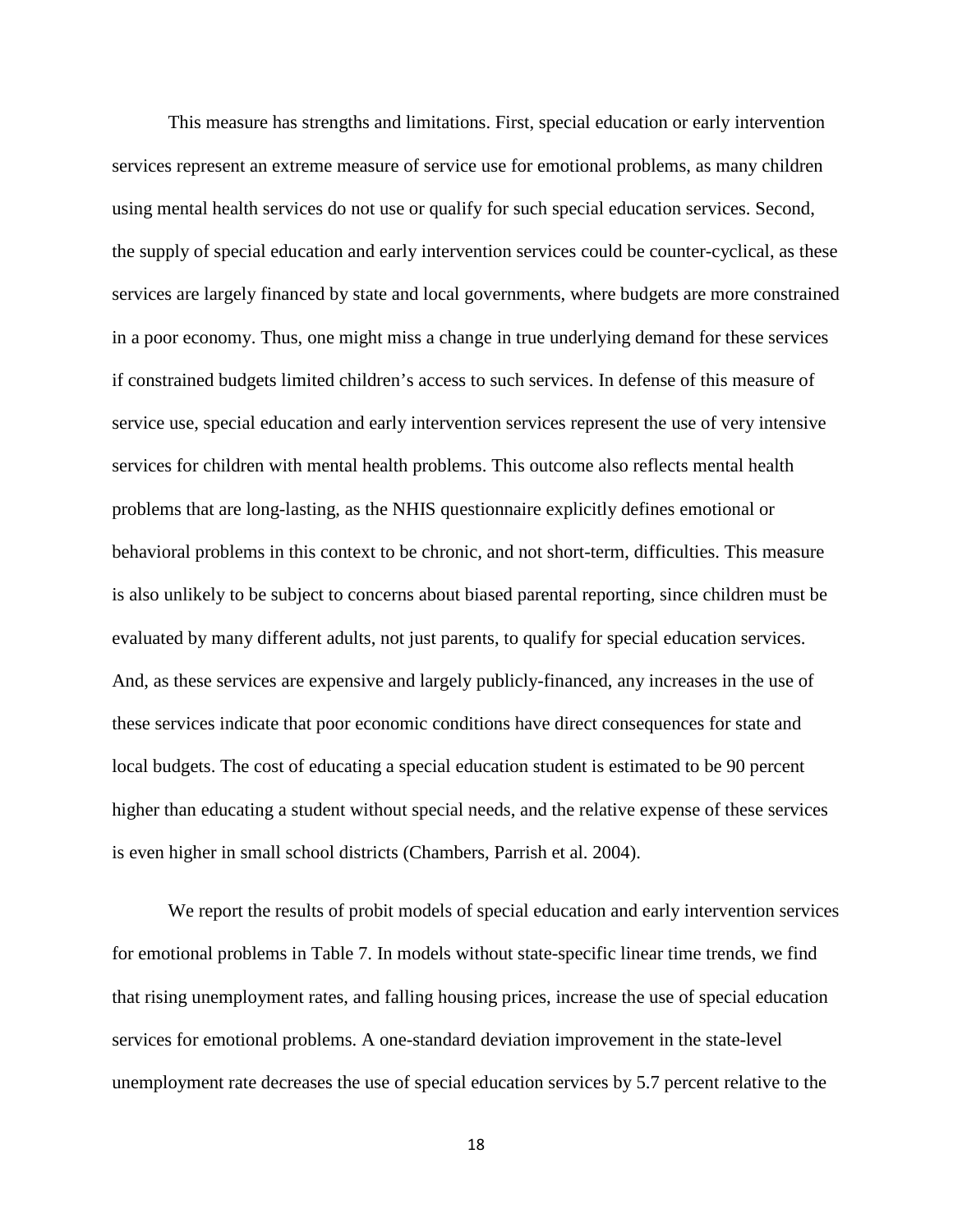mean, and a one-standard deviation increase in housing prices decreases special education use by 3.2 percent relative to the mean. The magnitudes of these results are sensitive to whether one controls for state-specific linear time trends (which yields a bigger, less precise estimated effect for unemployment rates; and a smaller, insignificant effect for housing prices). That we also find effects of economic condition on this outcome that is relatively "objective" compared to children's mental health status further reinforces our interpretation that the effects on children's mental health status are not an artifact of changes in parental reporting of symptoms.

## **5.5 Investigating Parental Employment as a Mechanism**

Understanding the mechanisms behind the overall effects of economic conditions on children's mental health is valuable for the literature on economic conditions and health in general, and understanding mechanisms is crucial for informing optimal policy responses to economic downturns. In this section we investigate potential mechanisms, with a focus on parental employment. We focus on parental employment because job loss and unemployment are among the main, if not the main, ways that economic conditions affect families and households. Other potential mechanisms (e.g., income, stress, parental time use) are also strongly mediated by family-level employment (Kalil 2013). The challenge in identifying the mediating role of parental employment is that it is complicated to interpret the results of models stratified by the actual employment status within the household, due to the endogeneity of employment. Therefore, we take three complementary approaches to understand the role that parental employment plays in explaining our results.

In the first approach, we examine subgroups with different risks of unemployment during economic recessions. One study on adult mental health in men (Charles and DeCicca 2008)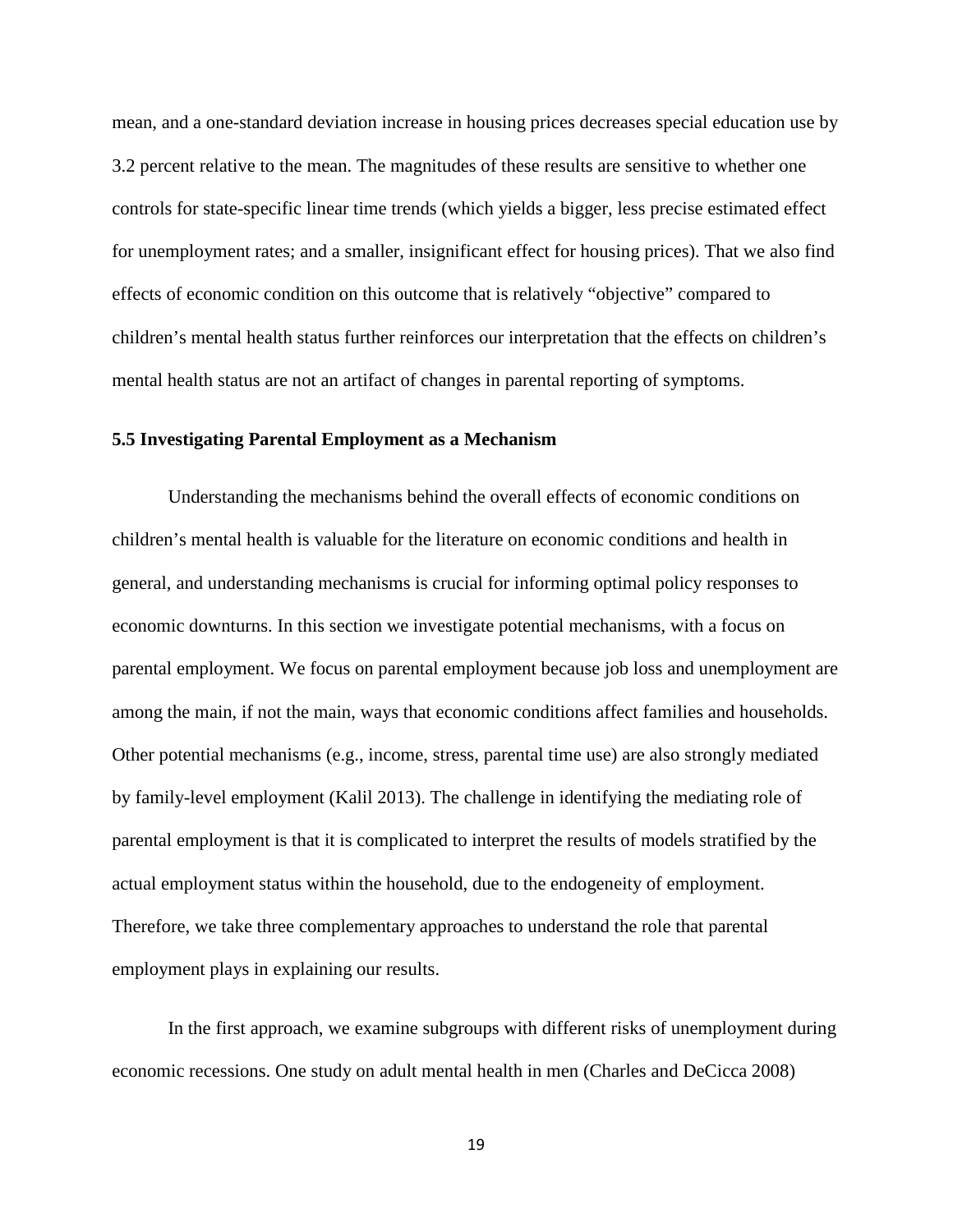stratifies mental health effects by educational attainment and race/ethnicity, motivated by the argument that lower socioeconomic groups were more likely to experience job losses during recessions. Thus, if unemployment effects are stronger within groups most likely to experience job loss during a poor economy, it might provide some evidence that the effects we observe are mediated by household-level employment outcomes.<sup>[3](#page-21-0)</sup> In this set of analyses, we stratify children by the highest level of parental educational attainment in the household, defined as less than a bachelor's degree versus at least a bachelor's degree. We also estimate models stratified by the child's race and ethnicity (defined as non-Hispanic white or other). Recent research documents that lower educational attainment and racial/ethnic minority groups experience greater declines in employment during economic downturns (Hoynes, Miller et al. 2012).

Tables 8 and 9 show the results of these stratified models predicting the likelihood of psychological problems based on the SDQ and on the emotional difficulty item, respectively. The effects of unemployment rates and housing prices are stronger and only statistically significant for lower-education families, across both outcomes. In contrast, the effects of economic conditions on children's mental health are mostly similar across racial/ethnic groups that had different employment responses to economic conditions. Taken together, these findings suggest that parental employment may be an important mediator of the effect of economic conditions on child mental health, but not the sole mediator. However, these results need to be interepreted with the caveat that there are a variety of differences across these groups that could also explain heterogeneous effects of economic conditions on children's mental health.<sup>[4](#page-21-1)</sup>

 $\overline{\phantom{a}}$ 

<span id="page-21-0"></span><sup>&</sup>lt;sup>3</sup> Any heterogeneous results may also reflect a host of other factors associated with low socioeconomic status, as well.

<span id="page-21-1"></span><sup>&</sup>lt;sup>4</sup> We also investigated differences by whether the household was one- or two-parent. The effects of economic conditions are also stronger for single-parent households (based emotional difficulty models), which may suggest that single parent families have fewer resources to buffer against negative economic shocks.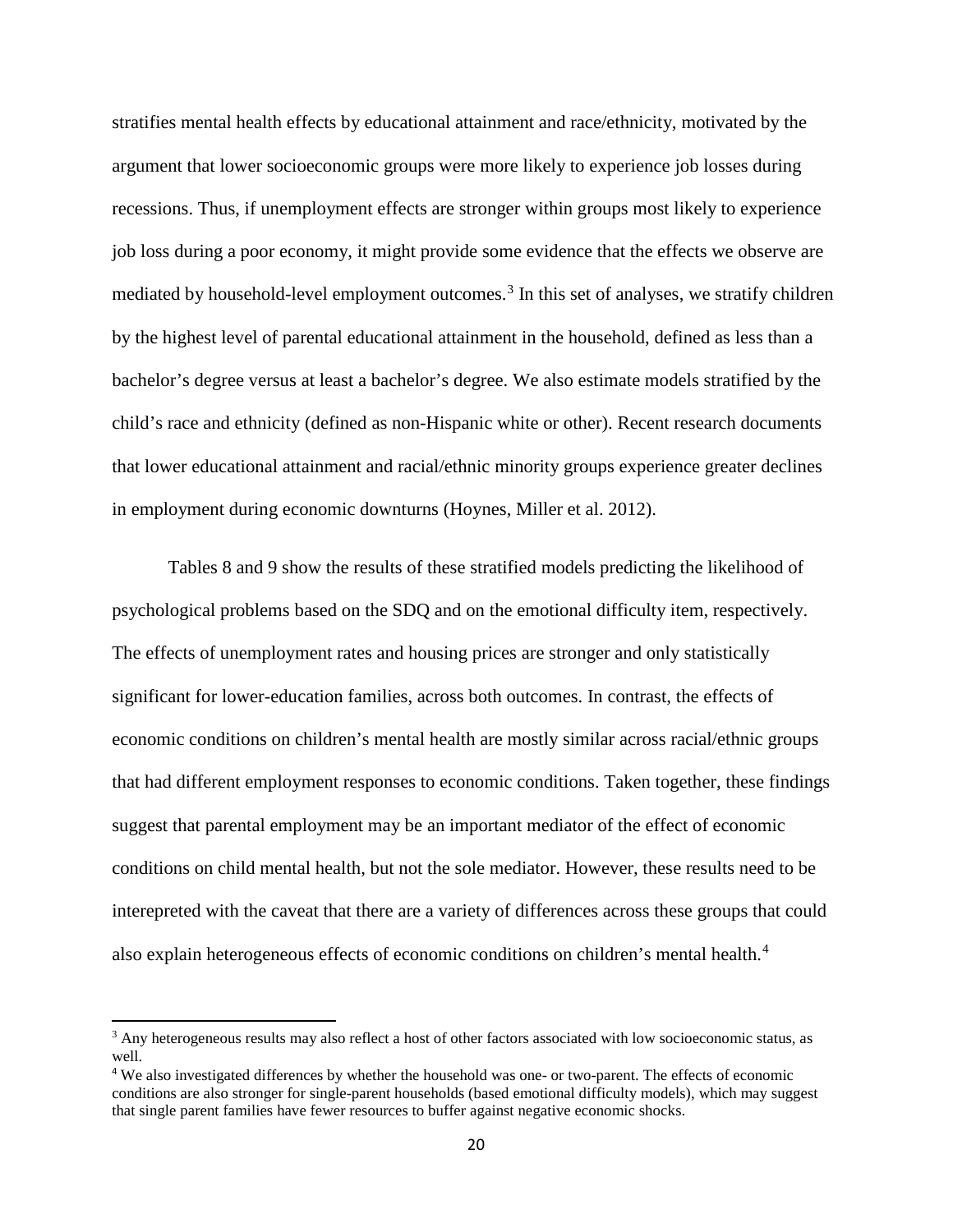Our second approach to understanding the possible mediating role of parental employment is to restrict the sample to children in *two-parent families* stratified by number of employed parents (0 or 1, or 2). This approach, shown in tables 8 and 9, has the clear limitation that employment is endogenous and that differences across employment status will reflect a host of other factors that may be relevant to children's mental health. With that caveat in mind, we do not see any effects of economic conditions on children in two-parent families where both parents are employed, and we find some larger, though imprecisely estimated, effects for children in families with at least one unemployed parent (Tables 8-9, Columns 5-6). These results suggest that parental employment is likely to be an important mediator of the effect of economic conditions on children's mental health, but that conclusion should be interpreted with caution given the imprecision of our point estimates.

In our third approach to understanding whether the main mechanism behind our results is family-level employment, we estimate each household's "predicted employment," similar to Charles and DeCicca (2008) to gain a better sense of whether children living with parents more likely affected by the recession have larger mental health effects. Using the 2001 data, we estimated employment models for all adults as a flexible function of age, race, sex, and education.<sup>[5](#page-22-0)</sup> We then use the parameters from that model to predict employment status for all parents in the households. We then divide the sample of children into quintiles of the probability of having employed parents in their household (two-parent households were assigned the higher employment probability of the two parents). We then re-estimate our analyses after stratifying by low-predicted parental employment (bottom quintile), medium-predicted parental employment

l

<span id="page-22-0"></span><sup>5</sup> We included a quadratic in age, and interacted race/ethnicity with educational attainment. We estimated separate models by sex.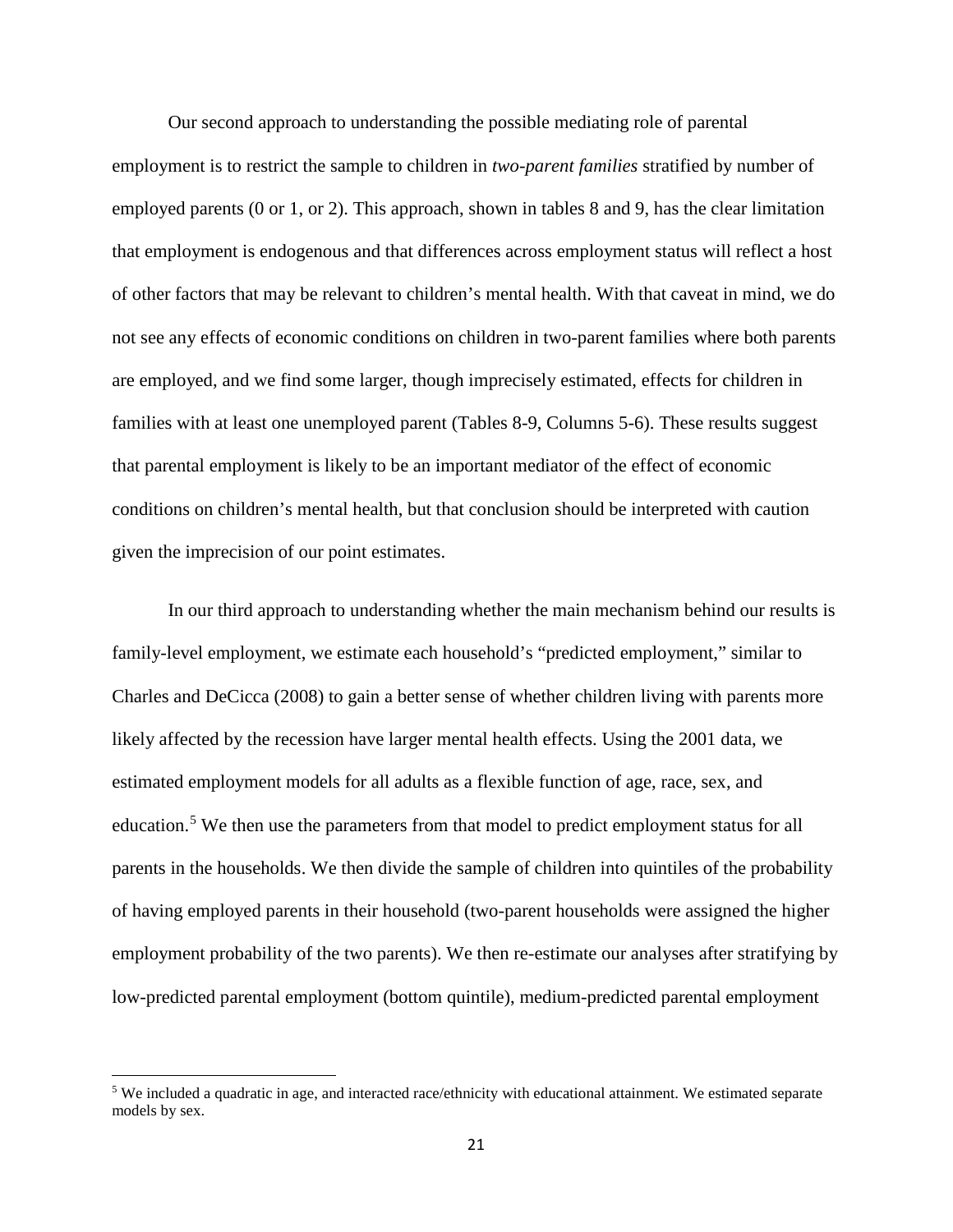(quintiles 2-4), and high-predicted parental employment (top quintile). We also estimate two economic outcomes directly. The estimated impacts of economic conditions on whether a child has any parent in the labor force but unemployed, and annual household income are shown in Panels A and B, to show how changes in state unemployment rates affect the families in the three predicted-employment groups.

The effect of unemployment rates on the likelihood of having an unemployed parent varies significantly across the predicted-employment groups. In households where parents are most likely to be employed (based on 2001 paramater estimates and current demographics), the probability of unemployment is not affected by state unemployment rates (Table 10, Panel A). As expected, the likelihood of parental unemployment rises with unemployment rates for the middle-predicted employment group, but the effect is considerably larger for the low-predicted employment group. On the other hand, unemployment rates have greater absolute effects on income for higher-predicted employment families, but the relative effects compared to mean family incomes are comparable across the three predicted-employment groups (Table 10, Panel  $B$ ).

The results for the likelihood of severe psychological problems based on the SDQ and on the emotional difficulties item are shown in Panels C and D of Table 10, respectively. If our main effects were driven by family-level unemployment, we would expect to see the strongest effects on children's mental health in the lowest predicted-employment quintile, and little-to-no effects in the highest predicted-employment quintile. We do not see that pattern of results in Panels C and D. For the likelihood of severe psychological problems, there is no effect of unemployment rates for the lowest- predicted-employment quintile, and the effects for the middle- and high-predicted employment groups are similar to each other (and both are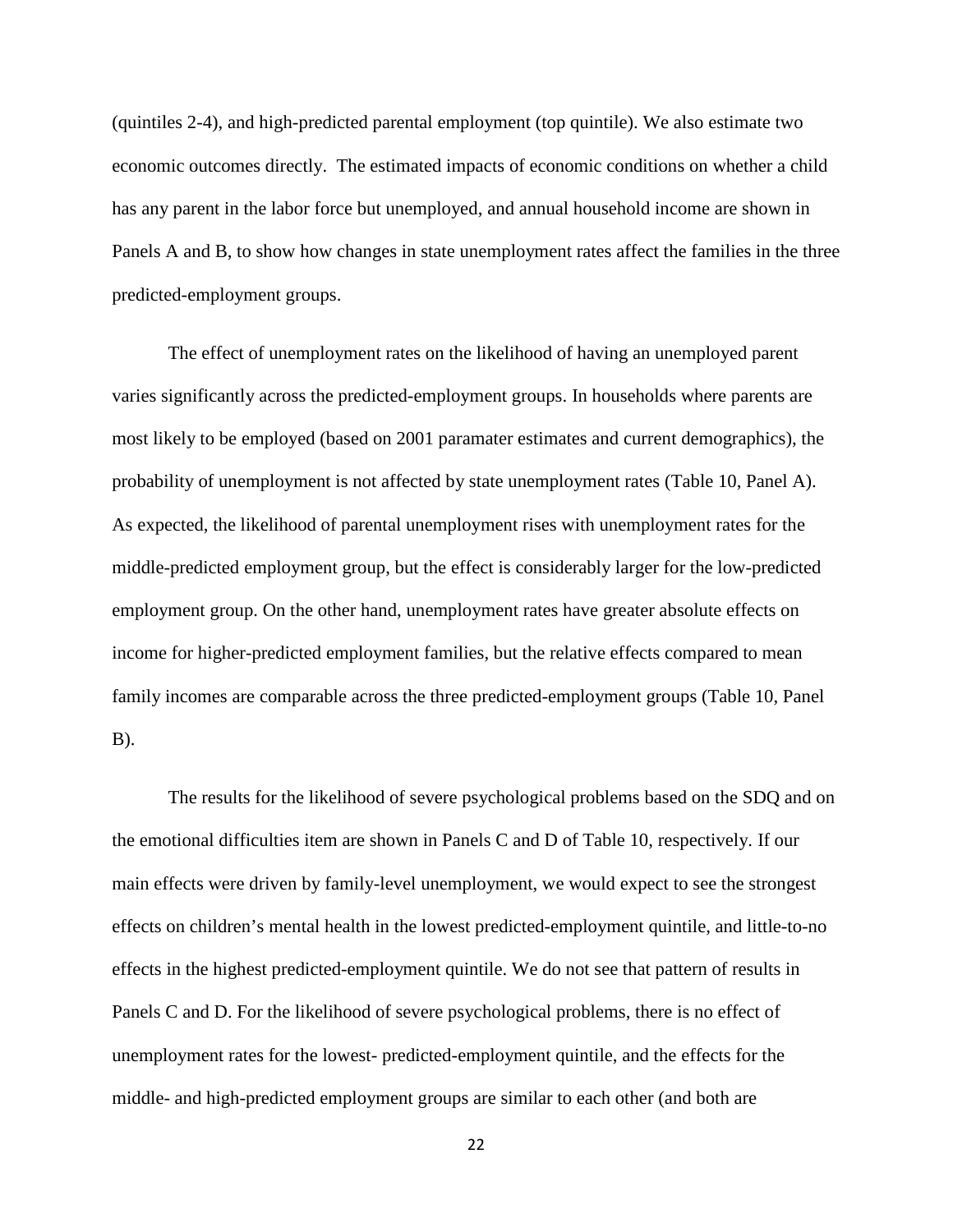statistically significant). The pattern of results for the binary emotional difficulties outcome is different, with strongest effects in the bottom quintile of predicted employment.<sup>[6](#page-24-0)</sup> The effects for the middle- and high-predicted employment groups are the same, and both are statistically significant at  $p<0.10$ .<sup>[7](#page-24-1)</sup>

These results are inconsistent with what we would expect if the main results of economic condition on children's mental health were mediated entirely by family-level job losses, which suggests that other mechanisms are also important for explaining the effects of economic conditions on children's mental health. However, this approach to considering family-level employment as a mediator has important limitations. *A priori*, it is unclear whether the effect of economic conditions on children's mental health should vary monotonically over parents' predicted employment. Predicted employment status likely proxies for overall socioeconomic status, and it is possible that households across the socioeconomic continuum respond to economic stressors differently.

Besides parental employment, what else drives the relationship between child mental health and economic conditions? While we do not directly investigate other mechanisms in our data, we hypothesize on what might be the most-likely candidates. Income could be an important explanation even in absence of job loss or unemployment, since poor economic conditions could exert downward pressure on wages or lead to shifts toward more part-time employment. Additionally, strong evidence documents causal effects of income on children's mental health (Milligan and Stabile 2011). Another possibility is that the stress of experiencing bad economic

 $\overline{\phantom{a}}$ 

<span id="page-24-0"></span><sup>6</sup> The different patterns across predicted employment groups between the SDQ and Emotional Difficulties outcomes are not explained by the missing SDQ measures in 2008-2009. The Emotional Difficulties results are nearly identical when we exclude 2008-2009.

<span id="page-24-1"></span> $<sup>7</sup>$  The results in Table 8 are quite similar if we use deciles of predicted unemployment-but-in-labor force to divide</sup> the three groups (Appendix Table 3).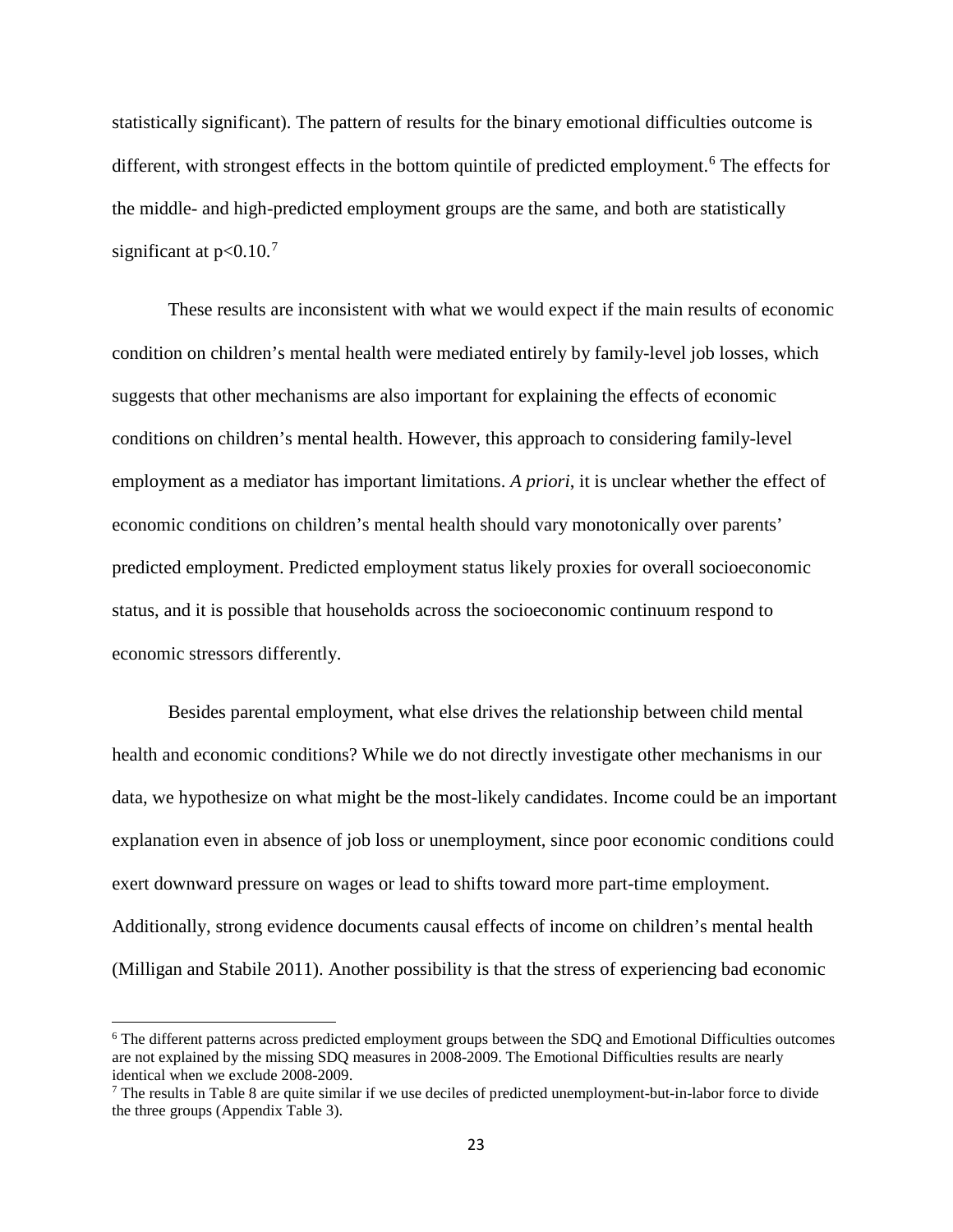conditions could affect children's mental health, independently of parental employment status and income. For examples, recent research shows that the release of distressing economic news and job insecurity significantly reduces birth weight, and that rising foreclosures are linked to suicides (Houle and Light 2014, Carlson 2015). One potential mechanism that we do not think is likely to be an important mediator is the spillover of parental to child mental health, as we previously noted that including parental mental health as a covariate does not alter our results.

# **6. Discussion**

We provide novel evidence on the effect of economic conditions on direct measures of child and adolescent mental health and use of special education services. We find that measures of mental health in children deteriorates when the economy is bad. The estimated effects of economic conditions on child mental health are comparable regardless of whether we measure economic activity with unemployment rates or a housing price index. The magnitudes of the effects are comparable to other estimates of effects of economic conditions on a variety of adult health outcomes. For example, prior research finds that a one percentage point rise in state unemployment rates increased adult suicide mortality by 1.3 percent (Ruhm 2000) and increased the likelihood of reporting fair or poor health among older adults by 2.0 to 11.2 percent (McInerney and Mellor 2012). We find that a similar rise in unemployment rates increased levels of mental health problem severity by 1.5 to 2.5 percent, and the probability of clinically meaningful mental health problems rises by 6.9 to 10.4 percent. In other words, our results imply that during the Great Recession when unemployment rates rose 5 percentage points, the probability of clinically meaningful child mental health problems increased by 35 to 50 percent. Consistent with the rise in mental health problems during recessions, the likelihood of using special education and early intervention services increases by 3.8 to 4.2 percent for each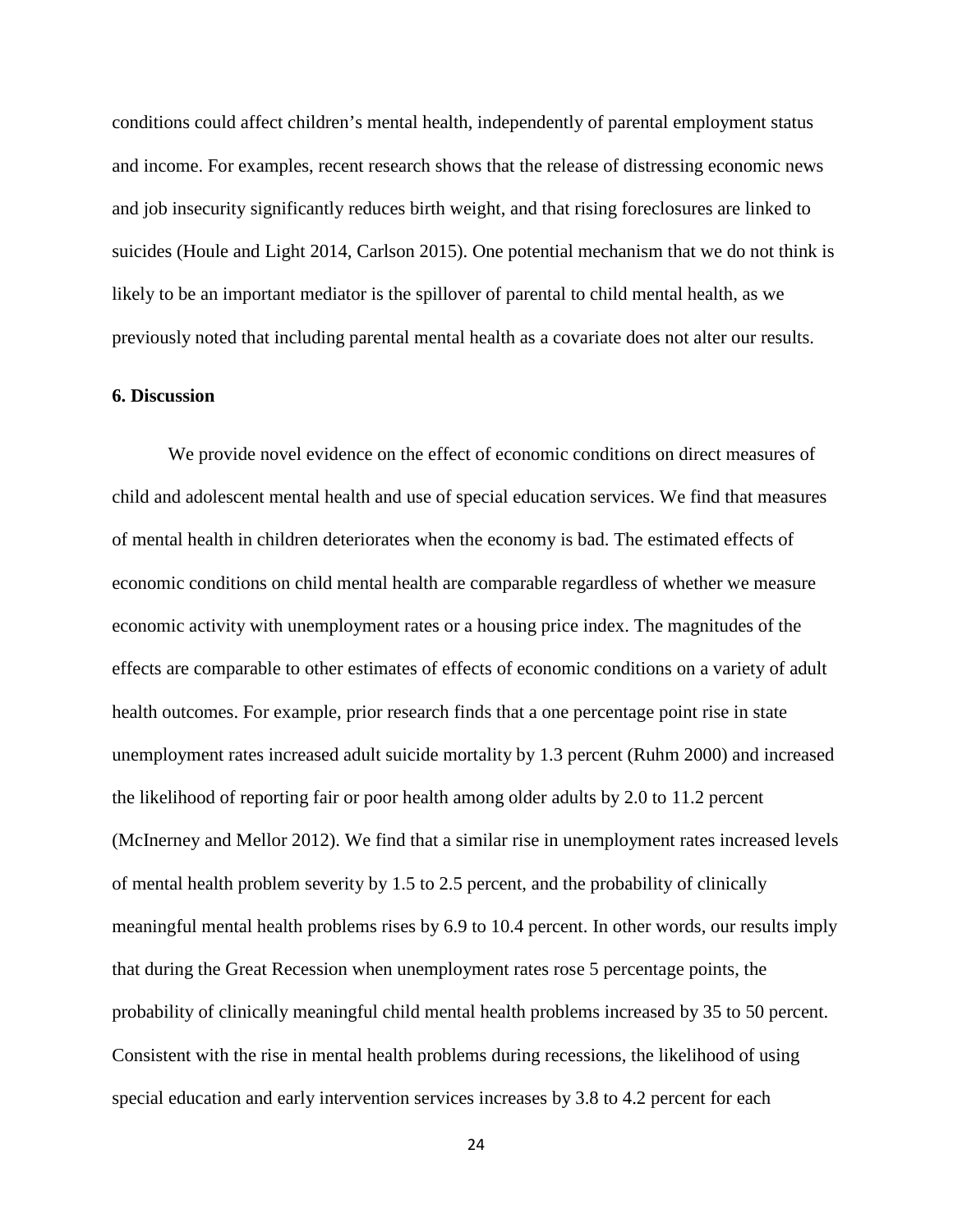percentage point rise in unemployment rates, underscoring that changes in child mental health during recessions are important not just within a child's family, but also for the school districts serving them.

As another way to frame our results, a recent paper considers the effects of a \$1,000 tax credit on child mental health, using a different but comparable measure of mental health (Milligan and Stabile 2011). They find that an additional \$1,000 leads to relative improvement in children's mental health status similar to those we estimate for a one percentage point decrease in unemployment rates. Considering that the Great Recession brought a 5 percentage point rise in the unemployment rate in the U.S. (with much larger rises in some states and MSAs), our results imply that mental health of children declined by an amount comparable to a loss of income of \$5,000, a figure consistent with actual changes in family income that occur as unemployment rates rise.

Which mechanisms explain the effects that we see? A prominent candidate is the effect of unemployment and job loss within the household. However, we do not consistently find that children with parents at highest risk of unemployment worse off. Children from some types of families likely to become unemployed in a bad economy (e.g., children living with parents that did not complete college) have larger reductions in mental health than other children, but other types of families most likely to become unemployed in a bad economy (e.g., non-white families) do not. We infer from this mixed set of results that household-level unemployment does not appear to be the main driver of our results. Income losses and fears of job losses that accompany a weak economy, even among the employed, offer other plausible mechanisms to explain the child mental health effects.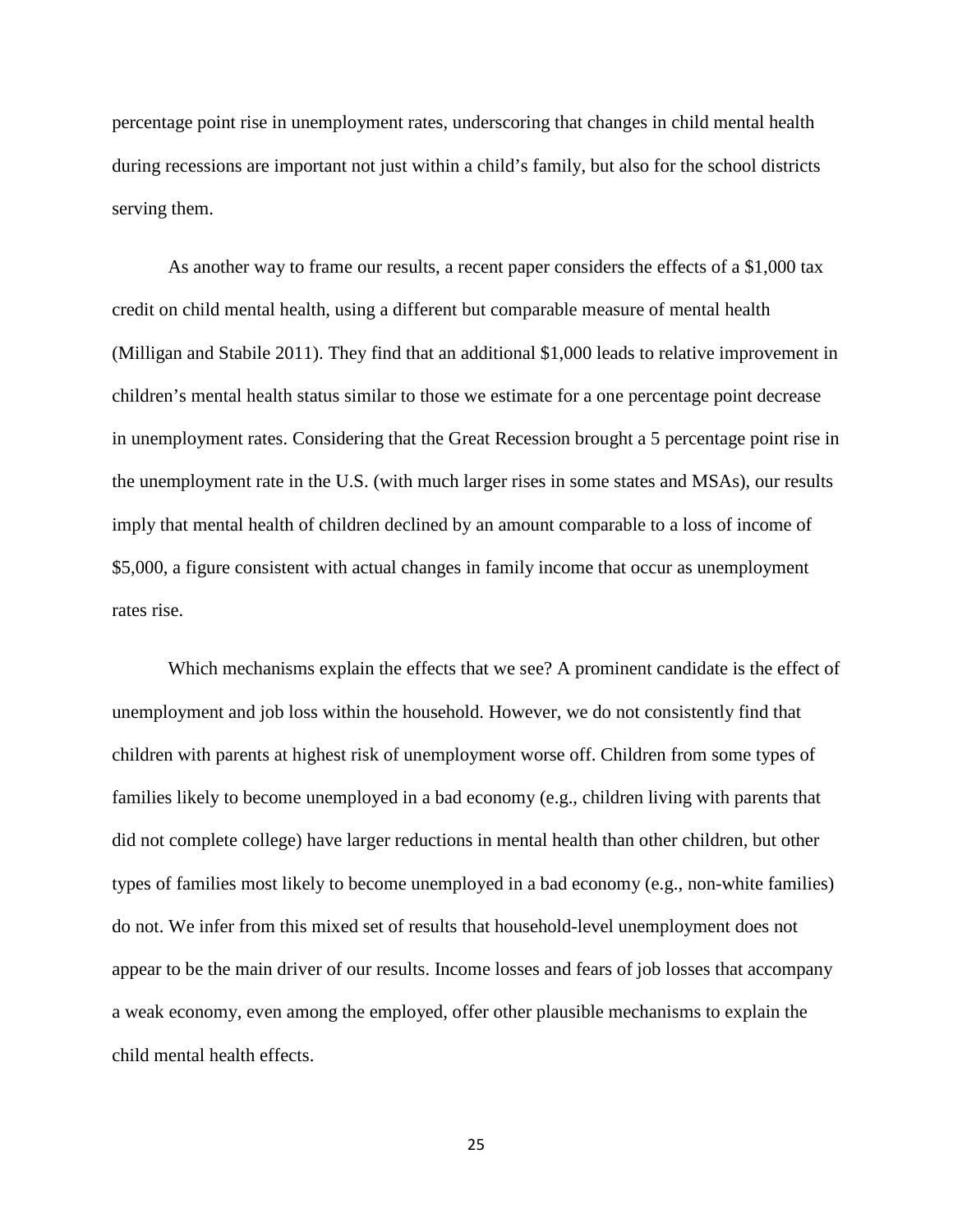One important consideration is whether the effects that we report in this paper reflect true effects on child mental health status, or whether economic conditions just affect parental perceptions and reporting of child mental health. We have three arguments in favor of "true" effects. First, parent-reported SDQ scores correlate well with teacher and child assessments, and with independent clinical assessments (Goodman 2001). Second, child mental health outcomes move independently of parent mental health, and the effect of economic conditions on child mental health remained unchanged in models controlling for parental mental health status. Third, we find evidence that economic conditions affect the use of special education and early intervention services for emotional problems -- a more objective measure of child mental health. We cannot definitively rule out changing parental perceptions as one explanation for our findings, but our results suggests that this would be unlikely to explain more than a small share of the effects we observe.

We estimate short-term child health responses to shocks in local economic conditions. Our approach does not permit us to answer the questions regarding economy-wide and longerlasting economic downturns, or whether the effects on mental health are transitory or persistent. However, even short-term mental health problems can have serious consequences in childhood and adolescence (Currie and Stabile 2009, Busch, Golberstein et al. 2014). Furthermore, when asking respondents about special education, the NHIS explicitly refers to services for chronic, and not short-term, difficulties, offering further support for the notion that child mental health effects persist over time. The effects on special education use also represent a large effect of economic conditions on special education systems and their financing. Among the 57.1 million non-institutionalized children ages 4-17 represented annually in the 2001-2013 NHIS, approximately 1.4 million children annually received special education specifically for emotional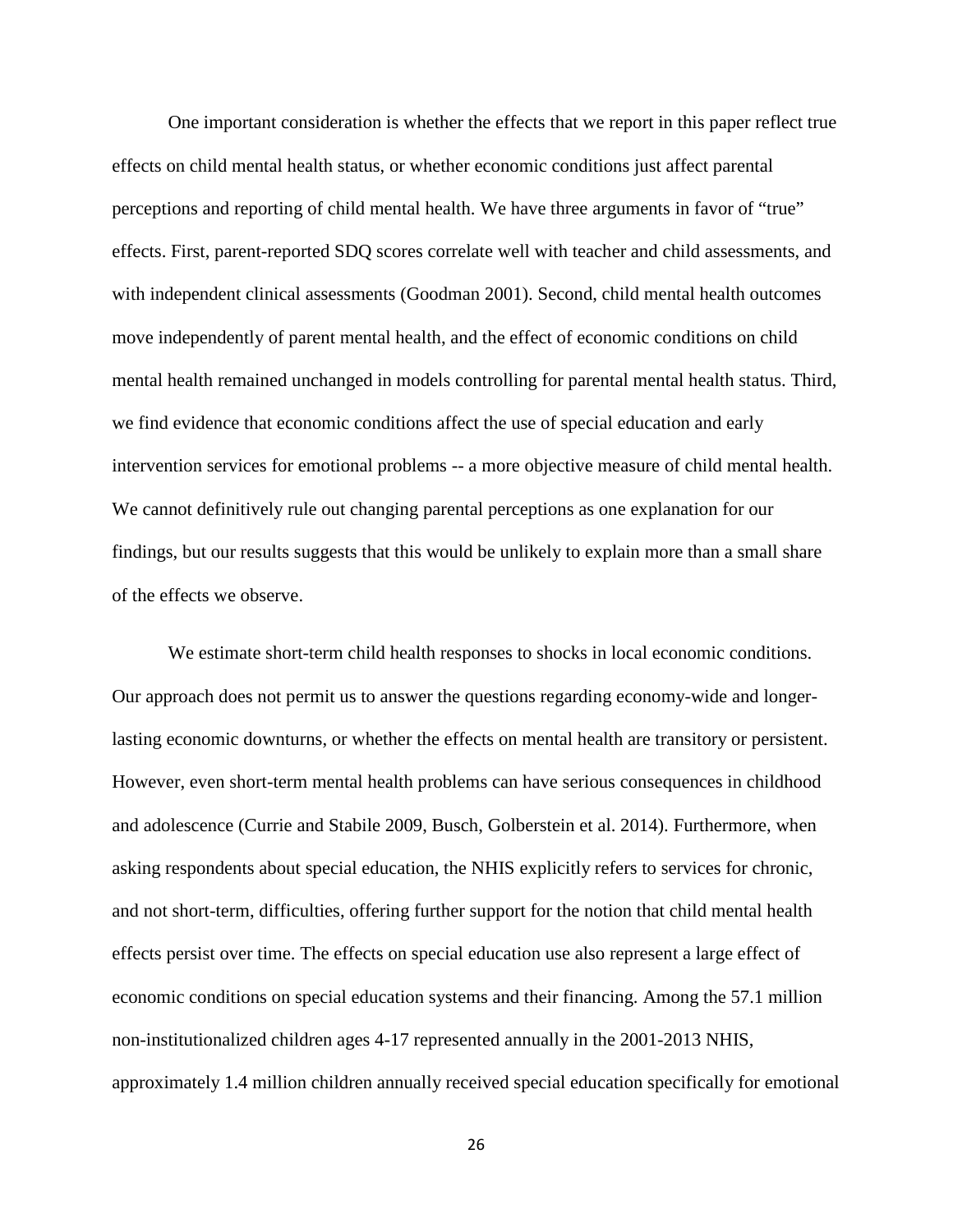or behavioral problems. Our estimates suggest that a standard deviation increase in unemployment rates would increase the number of children in special education by at least 80,000 nationally. Under the assumption that the difference in annual spending between a special education student and a regular education student is approximately \$8,250 in 2016 dollars (Chambers, Parrish et al. 2004), this implies an annual increase in spending of approximately \$660 million that is largely financed by state and local governments.

Along with providing new insight into the production of child mental health, our results have implications for policy responses to poor economic conditions. We confirm that the consequences of a bad economy extend beyond labor market participants. These spillover effects to child mental health suggest that common responses to weak economic conditions may have larger effects than anticipated. Interventions like extending unemployment benefits to cushion the loss of income, for example, may have benefits for child health that get overlooked. Countercyclical investments in children's mental health resources may also yield benefits, given the short- and long-term negative consequences of poor mental health in childhood. A better understanding of the mechanisms linking economic conditions to child mental health would help guide the optimal design of policy response during recessions.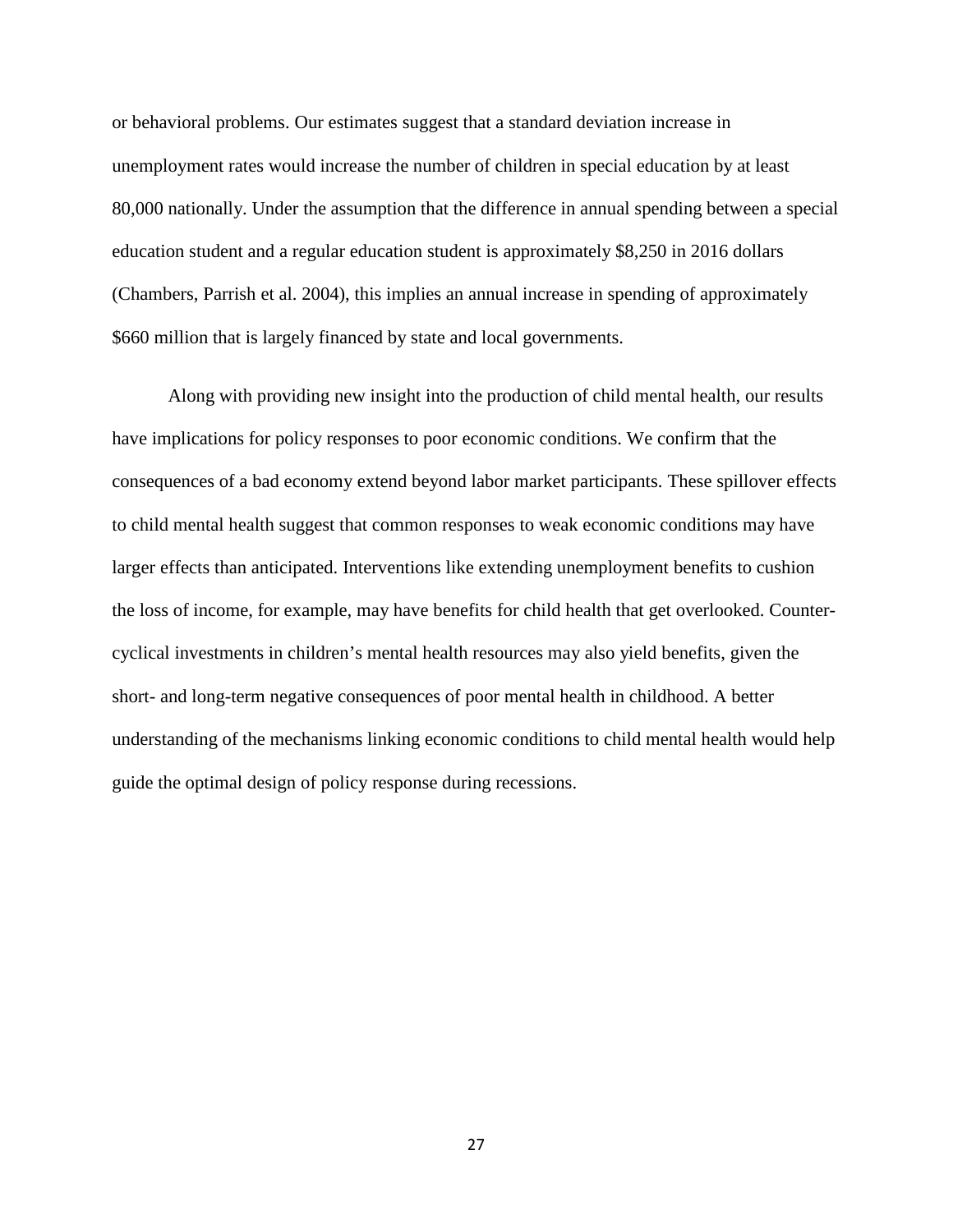# **References**

Aizer, A. (2008). "Peer Effects, Institutions, and Human Capital Accumulation: The Externalities of ADD." NBER Working Paper **w14354**.

Bertrand, M., E. Duflo and S. Mullainathan (2004). "How much should we trust differences-indifferences estimates?" Quarterly Journal of Economics **119**(1): 249-275.

Bourdon, K. H., R. Goodman, D. S. Rae, G. Simpson and D. S. Koretz (2005). "The Strengths and Difficulties Questionnaire: U.S. normative data and psychometric properties." J Am Acad Child Adolesc Psychiatry **44**(6): 557-564.

Bradford, W. D. and W. D. Lastrapes (2014). "A Prescription for Unemployment? Recessions and the Demand for Mental Health Drugs." Health Economics 23(11): 1301-1325.

Busch, S., E. Golberstein and E. Meara (2014). "FDA and ABCs: The Unintended Consequences of Antidepressant Warnings on Adolescent Human Capital Outcomes." Journal of Human Resources **49**(3): 540-571.

Carlson, K. (2015). "Fear itself: The effects of distressing economic news on birth outcomes." J Health Econ **41**: 117-132.

Case, A., A. Fertig and C. Paxson (2005). "The lasting impact of childhood health and circumstance." Journal of Health Economics **24**(2): 365-389.

Cawley, J., A. S. Moriya and K. Simon (2015). "The impact of the macroeconomy on health insurance coverage: evidence from the Great Recession." Health Econ **24**(2): 206-223.

Chambers, J. G., T. B. Parrish and J. J. Harr (2004). What Are We Spending on Special Education Services in the United States, 1999-2000? , American Institutes for Research.

Charles, K. K. and P. DeCicca (2008). "Local labor market fluctuations and health: Is there a connection and for whom?" Journal of Health Economics **27**(6): 1532-1550.

Conger, R. D. and M. B. Donnellan (2007). "An interactionist perspective on the socioeconomic context of human development." Annual Review of Psychology **58**: 175-199.

Currie, J. (2009). "Healthy, Wealthy, and Wise: Socioeconomic Status, Poor Health in Childhood, and Human Capital Development." Journal of Economic Literature **47**(1): 87-122.

Currie, J. and M. Stabile (2006). "Child mental health and human capital accumulation: The case of ADHD." Journal of Health Economics **25**(6): 1094-1118.

Currie, J. and M. Stabile (2009). Mental Health in Childhood and Human Capital. An Economic Perspective on the Problems of Dsiadvantaged Youth. J. Gruber. Chicago, University of Chicago Press for NBER.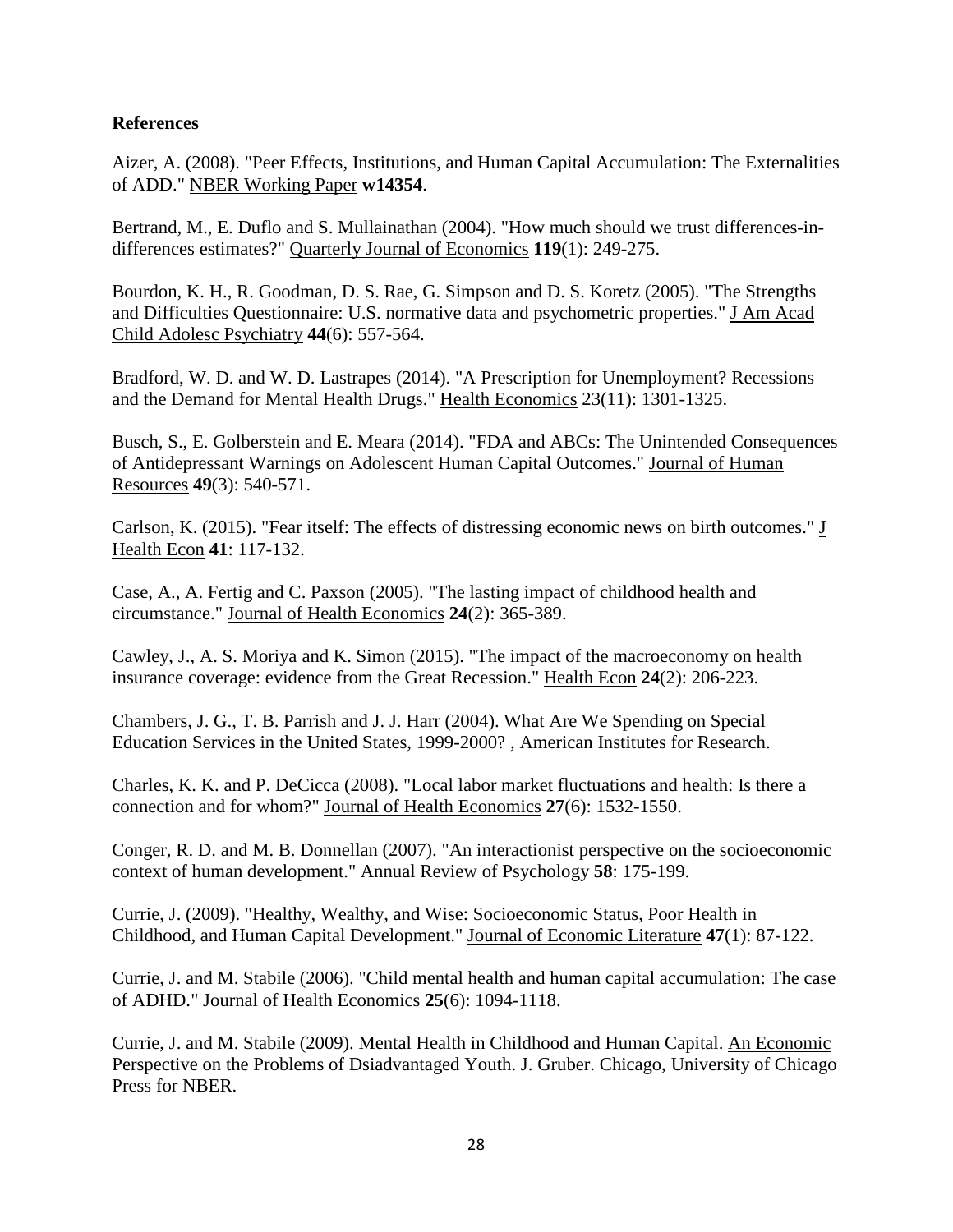Currie, J., M. Stabile, P. Manivong and L. L. Roos (2010). "Child Health and Young Adult Outcomes." Journal of Human Resources **45**(3): 517-548.

Currie, J. and E. Tekin (2015). "Is There a Link between Foreclosure and Health?" American Economic Journal-Economic Policy **7**(1): 63-94.

Davalos, M. E. and M. T. French (2011). "This Recession Is Wearing Me Out! Health-Related Quality of Life and Economic Downturns." Journal of Mental Health Policy and Economics **14**(2): 61-72.

Dave, D. M. and I. R. Kelly (2012). "How does the business cycle affect eating habits?" Social Science & Medicine **74**(2): 254-262.

Dehejia, R. and A. Lleras-Muney (2004). "Booms, busts, and babies' health." Quarterly Journal of Economics **119**(3): 1091-1130.

DeNavas-Walt, C., B. Proctor and J. Smith (2012). Income, Poverty, and Health Insurane Coverage in the United States: 2011. Current Population Reports. U. S. C. Bureau. Washington, DC, U.S. Government Printing Office.

Fergusson, D. M., L. J. Horwood and E. M. Ridder (2007). "Conduct and attentional problems in childhood and adolescence and later substance use, abuse and dependence: results of a 25-year longitudinal study." Drug Alcohol Depend **88 Suppl 1**: S14-26.

Fletcher, J. and B. Wolfe (2008). "Child mental health and human capital accumulation: The case of ADHD revisited." Journal of Health Economics **27**(3): 794-800.

Gassman-Pines, A., E. O. Ananat and C. M. Gibson-Davis (2014). "Effects of statewide job losses on adolescent suicide-related behaviors." Am J Public Health **104**(10): 1964-1970.

Goodman, A., R. Joyce and J. P. Smith (2011). "The long shadow cast by childhood physical and mental problems on adult life." Proceedings of the National Academy of Sciences of the United States of America **108**(15): 6032-6037.

Goodman, R. (1999). "The extended version of the Strengths and Difficulties Questionnaire as a guide to child psychiatric caseness and consequent burden." J Child Psychol Psychiatry **40**(5): 791-799.

Goodman, R. (2001). "Psychometric properties of the strengths and difficulties questionnaire." J Am Acad Child Adolesc Psychiatry **40**(11): 1337-1345.

Houle, J. N. and M. T. Light (2014). "The home foreclosure crisis and rising suicide rates, 2005 to 2010." Am J Public Health **104**(6): 1073-1079.

Hoynes, H., D. L. Miller and J. Schaller (2012). "Who Suffers During Recessions?" Journal of Economic Perspectives **26**(3): 27-47.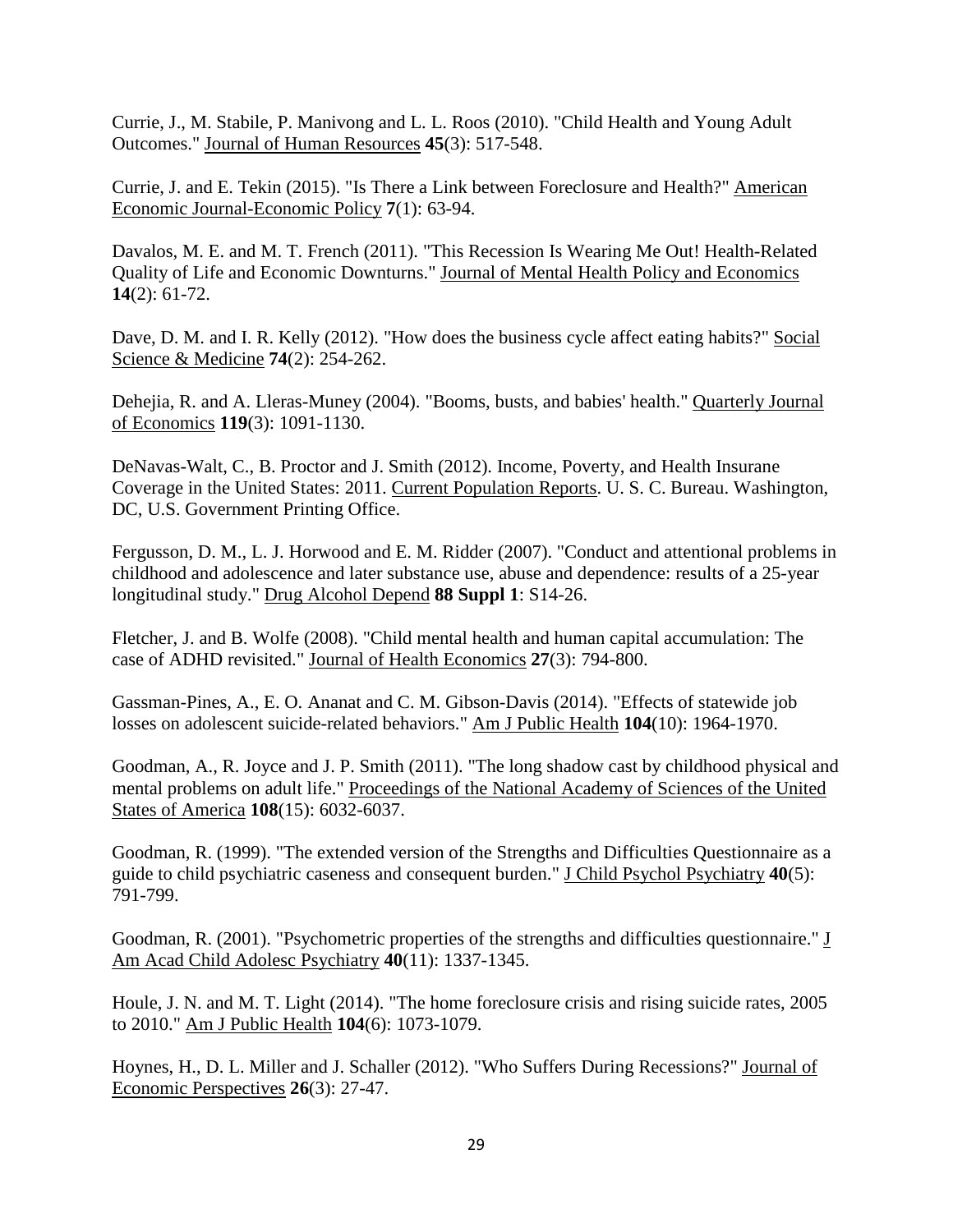Johnson, R. C., A. Kalil and R. E. Dunifon (2010). Mothers' Work and Children's Lives: Low-Income Families After Welfare Reform. Kalamazoo, MI, W.E. Upjohn Institute for Employment Research.

Kalil, A. (2013). "Effects of the Great Recession on Child Development." Annals of the American Academy of Political and Social Science **650**(1): 232-249.

Kessler, R. C., S. Avenevoli, J. Costello, J. G. Green, M. J. Gruber, K. A. McLaughlin, M. Petukhova, N. A. Sampson, A. M. Zaslavsky and K. R. Merikangas (2012). "Severity of 12 month DSM-IV disorders in the National Comorbidity Survey Replication Adolescent Supplement." Arch Gen Psychiatry **69**(4): 381-389.

Kessler, R. C., P. R. Barker, L. J. Colpe, J. F. Epstein, J. C. Gfroerer, E. Hiripi, M. J. Howes, S. L. Normand, R. W. Manderscheid, E. E. Walters and A. M. Zaslavsky (2003). "Screening for serious mental illness in the general population." Arch Gen Psychiatry **60**(2): 184-189.

Kessler, R. C., P. Berglund, O. Demler, R. Jin, K. R. Merikangas and E. E. Walters (2005). "Lifetime prevalence and age-of-onset distributions of DSM-IV disorders in the National Comorbidity Survey Replication." Arch Gen Psychiatry **62**(6): 593-602.

Lin, H. Z., J. D. Ketcham, J. N. Rosenquist and K. I. Simon (2013). "Financial distress and use of mental health care: Evidence from antidepressant prescription claims." Economics Letters **121**(3): 449-453.

Lindo, J. M. (2015). "Aggregation and the estimated effects of economic conditions on health." J Health Econ **40**: 83-96.

Lupien, S. J., S. King, M. J. Meaney and B. S. McEwen (2000). "Child's stress hormone levels correlate with mother's socioeconomic status and depressive state." Biol Psychiatry **48**(10): 976- 980.

McInerney, M. and J. M. Mellor (2012). "Recessions and seniors' health, health behaviors, and healthcare use: Analysis of the Medicare Current Beneficiary Survey." Journal of Health Economics **31**(5): 744-751.

McInerney, M., J. M. Mellor and L. H. Nicholas (2013). "Recession depression: Mental health effects of the 2008 stock market crash." Journal of Health Economics **32**(6): 1090-1104.

Merikangas, K. R., J. P. He, D. Brody, P. W. Fisher, K. Bourdon and D. S. Koretz (2010). "Prevalence and treatment of mental disorders among US children in the 2001-2004 NHANES." Pediatrics **125**(1): 75-81.

Milligan, K. and M. Stabile (2011). "Do Child Tax Benefits Affect the Well-being of Children? Evidence from Canadian Child Benefit Expansions." American Economic Journal-Economic Policy **3**(3): 175-205.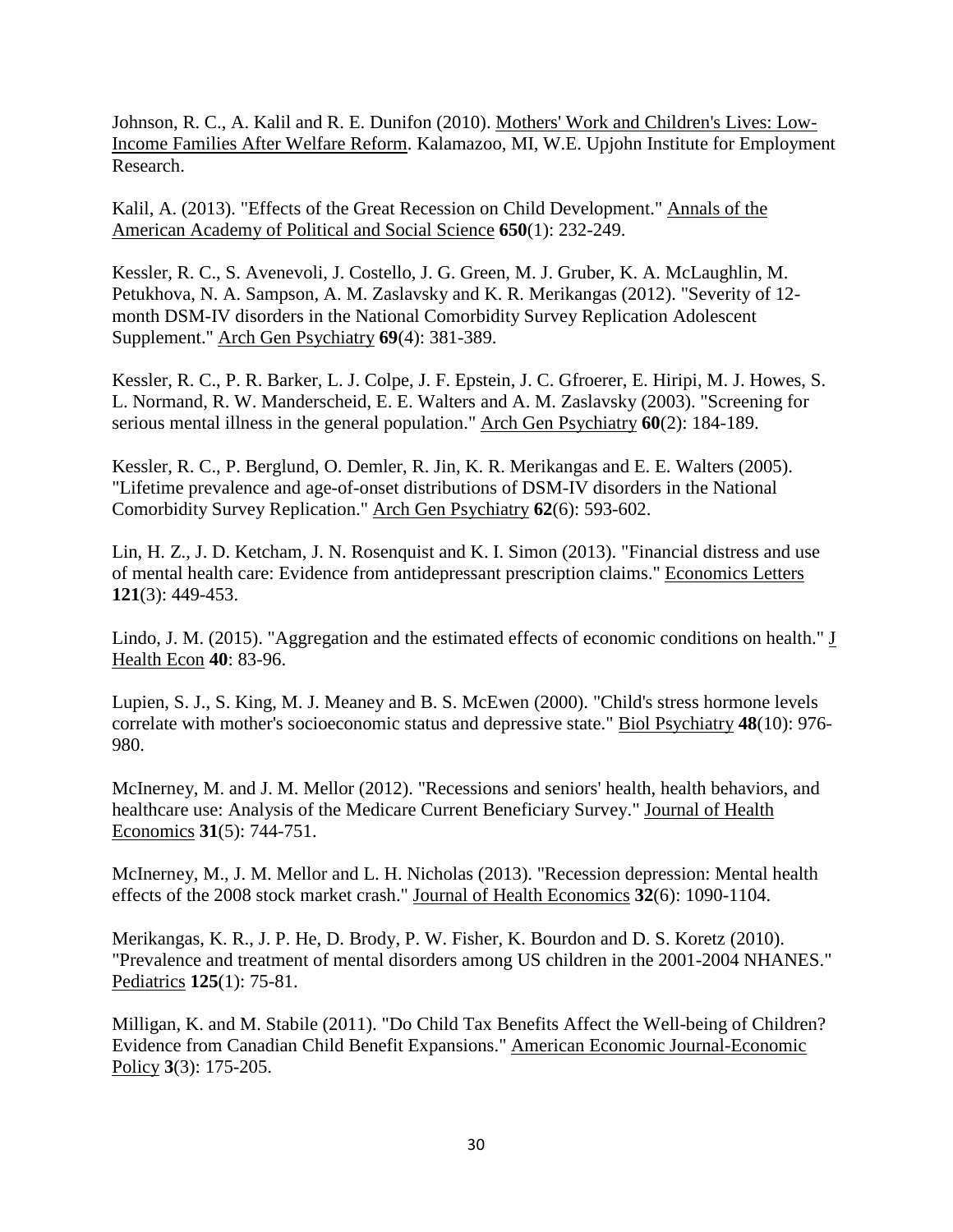National Research Council and Institute of Medicine (2009). Preventing Mental, Emotional, and Behavioral Disorders among Young People: Progress and Possibilities. Washington, D.C., The National Academies Press.

Pastor, P. N., C. A. Reuben and C. R. Duran (2012). "Identifying Emotional and Behavioral Problems in Children Aged 4-17 Years: United States, 2001-2007." National Health Statistics Reports **Number 48**.

Ruhm, C. J. (2000). "Are recessions good for your health?" Quarterly Journal of Economics **115**(2): 617-650.

Ruhm, C. J. (2005). "Healthy living in hard times." Journal of Health Economics **24**(2): 341-363.

Ruhm, C. J. (2013). "Recessions, Healthy No More?" Working Paper.

Schaller, J. and A. H. Stevens (2014). "Short-Run Effects of Job Loss on Health Conditions, Health Insurance, and Health Care Utilization." NBER Working Paper **19884**.

Stephens-Davidowitz, S. (2013). "Unreported Victims of an Economic Downturn." Working Paper.

Stevens, A. H., D. L. Miller, M. E. Page and M. Filipski (2013). "The Best of Times, the Worst of Times: Understanding Pro-Cyclical Mortality." Working Paper.

Van Den Berg, G. J., M. Lindeboom and F. Portrait (2006). "Economic conditions early in life and individual mortality." American Economic Review **96**(1): 290-302.

Weiland, C. and H. Yoshikawa (2012). "The Effects of Large-Scale Economic Change and Policies on Children's Developmental Contexts and Developmental Outcomes." Child Development Perspectives **6**(4): 342-350.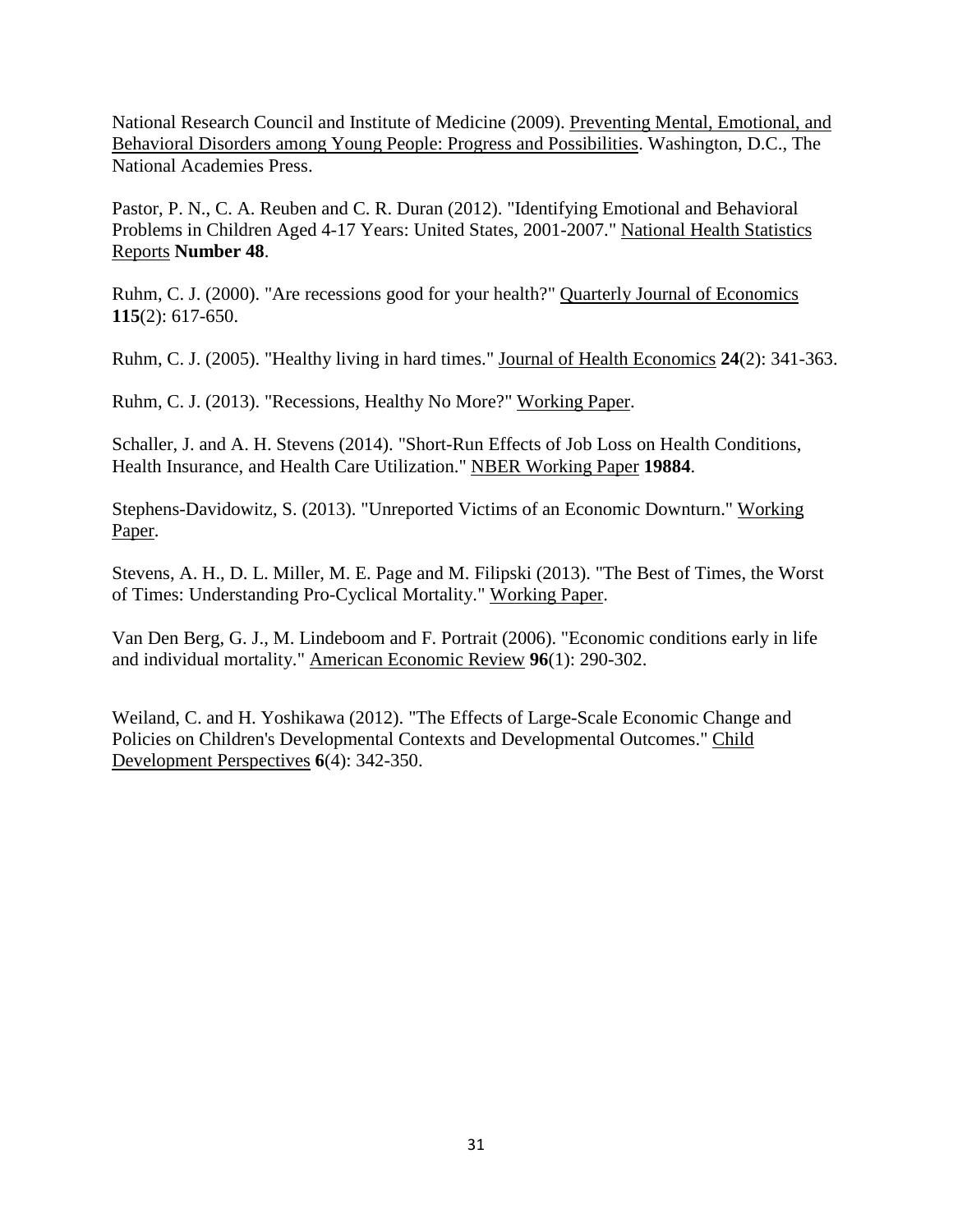



Source: 2001-2013 National Health Interview Survey.

Notes: SDQ=Strengths and Difficulty Questionnaire. Emotional=Emotional Difficulties Item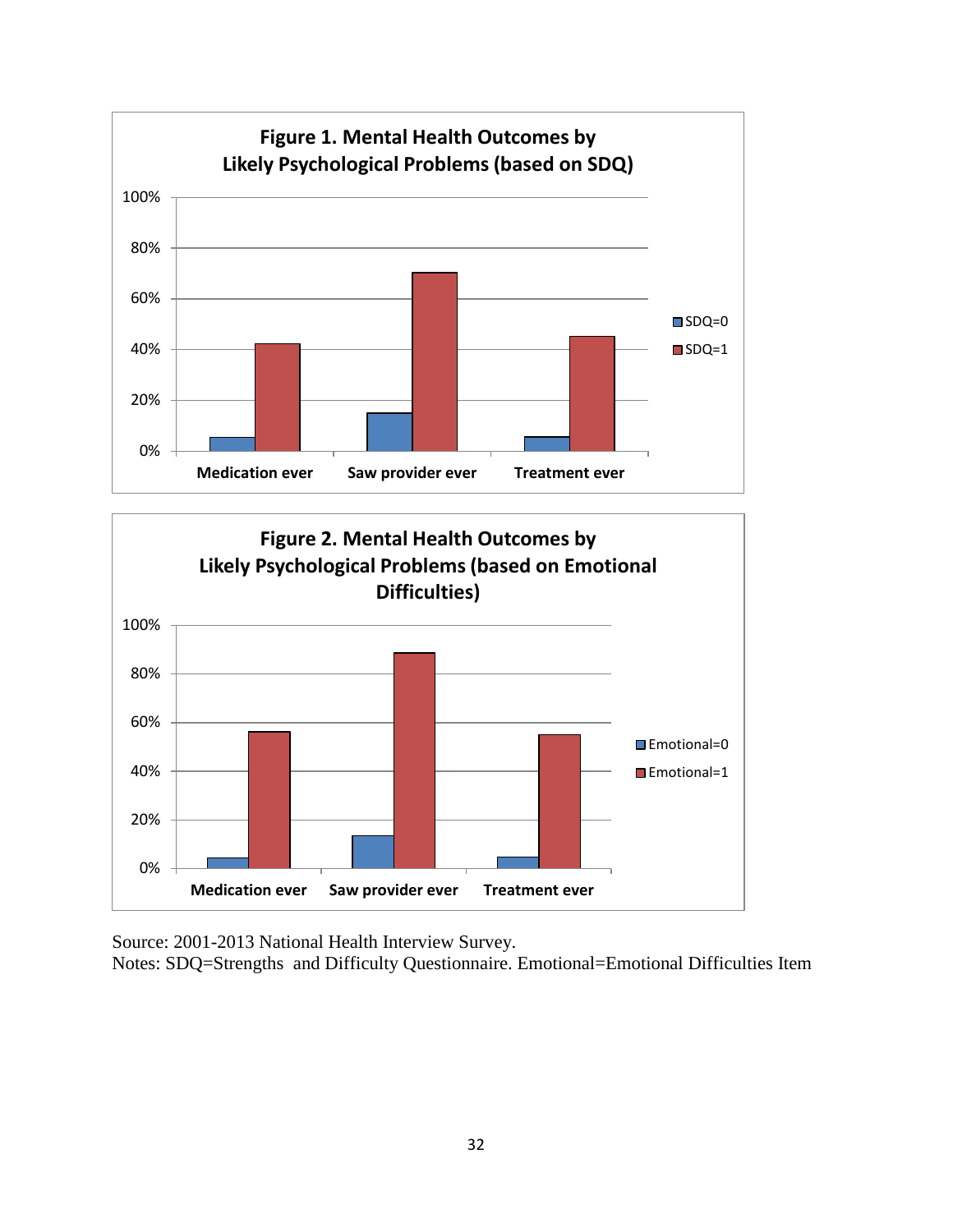|                                                                                                                                                                             | Sample Mean |
|-----------------------------------------------------------------------------------------------------------------------------------------------------------------------------|-------------|
| Age                                                                                                                                                                         | 10.50       |
| (SD)                                                                                                                                                                        | (2.79)      |
| Male                                                                                                                                                                        | 0.51        |
| Non-Hispanic White                                                                                                                                                          | 0.60        |
| Non-Hispanic Black                                                                                                                                                          | 0.14        |
| Hispanic                                                                                                                                                                    | 0.20        |
| Other non-Hispanic races                                                                                                                                                    | 0.06        |
| Parental education < high school                                                                                                                                            | 0.13        |
| Single parent household                                                                                                                                                     | 0.28        |
| <b>Quarterly State Unemployment Rate</b>                                                                                                                                    | 6.59        |
| (SD)                                                                                                                                                                        | (1.51)      |
| Quarterly State HPI                                                                                                                                                         | 1.31        |
| (SD)                                                                                                                                                                        | (0.19)      |
| Outcomes Based on SDQ Score:                                                                                                                                                |             |
| <b>Mental Health Severity</b>                                                                                                                                               | 1.713       |
| (SD)                                                                                                                                                                        | (1.21)      |
| Likely Psychological Problem                                                                                                                                                | 0.041       |
| Outcomes Based on Emotional Difficulties Item:                                                                                                                              |             |
| <b>Mental Health Severity</b>                                                                                                                                               | 0.263       |
| (SD)                                                                                                                                                                        | (0.405)     |
| Likely Psychological Problem                                                                                                                                                | 0.051       |
| Any special education or early intervention services<br>due to mental or emotional problem<br>Notes: Variable means with standard deviation (SD) in parentheses. SDO is the | 0.0237      |

| Table 1. Summary Statistics of Children 4-17 years old, 2001-2013 National Health |  |  |  |
|-----------------------------------------------------------------------------------|--|--|--|
| <b>Interview Survey</b>                                                           |  |  |  |

Notes: Variable means with standard deviation (SD) in parentheses. SDQ is the Strengths and Difficulties Scale, which ranges from 0 to 10, and was coded so that higher scores reflect worse health. For both the SDQ and Emotional difficulties, higher scores indicate worse mental health. NHIS sampling weights are used.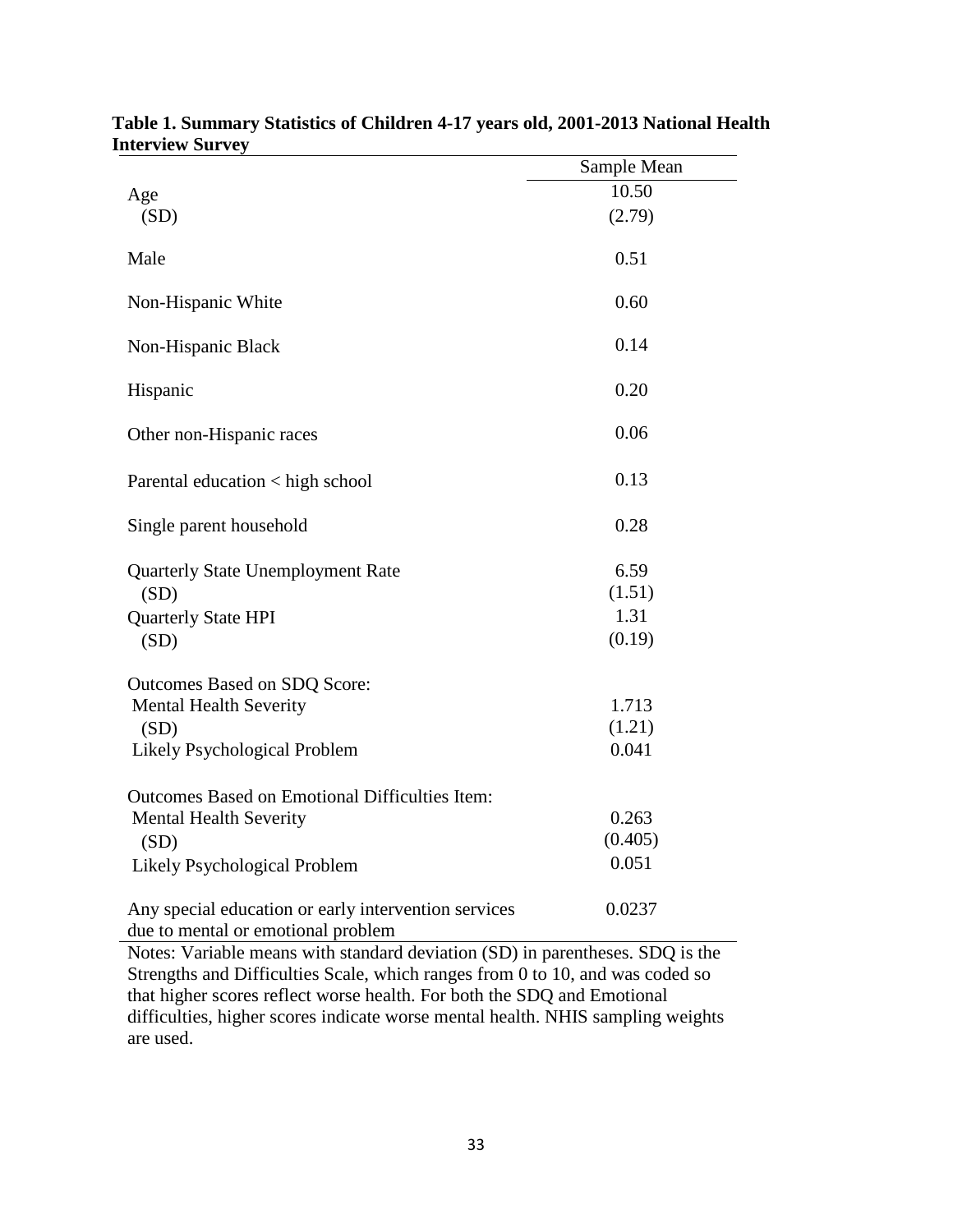|                                                                  | Panel A. State Unemployment Rate          |                                           |                |                                    |  |  |  |
|------------------------------------------------------------------|-------------------------------------------|-------------------------------------------|----------------|------------------------------------|--|--|--|
|                                                                  | <b>Mental Health Severity</b><br>$(0-10)$ |                                           |                | Likely Psychological Problem (0/1) |  |  |  |
|                                                                  | (1)                                       | (2)                                       | (3)            | (4)                                |  |  |  |
| <b>Marginal Effect</b>                                           | $0.0263*$                                 | $0.0434**$                                | $0.0030**$     | $0.0037***$                        |  |  |  |
| (SE)                                                             | (0.0132)                                  | (0.0163)                                  | (0.0012)       | (0.0014)                           |  |  |  |
| Mean of DV                                                       | 1.71                                      | 1.71                                      | 0.041          | 0.041                              |  |  |  |
| Relative Effect of 1-SD<br>improvement in<br>economic conditions | $-2.3%$                                   | $-3.8%$                                   | $-11.0%$       | $-13.6%$                           |  |  |  |
|                                                                  | Panel B. State Housing Price Index        |                                           |                |                                    |  |  |  |
|                                                                  |                                           | <b>Mental Health Severity</b><br>$(0-10)$ |                | Likely PsychologicalProblem (0/1)  |  |  |  |
|                                                                  | (1)                                       | (2)                                       | (3)            | (4)                                |  |  |  |
| <b>Marginal Effect</b>                                           | $-0.179**$                                | $-0.185**$                                | $-0.014**$     | $-0.014*$                          |  |  |  |
| (SE)                                                             | (0.068)                                   | (0.084)                                   | (0.006)        | (0.007)                            |  |  |  |
| Mean of DV                                                       | 1.71                                      | 1.71                                      | 0.041          | 0.041                              |  |  |  |
| Relative Effect of 1-SD<br>improvement in<br>economic conditions | $-2.0%$                                   | $-2.1%$                                   | $-6.4%$        | $-6.4%$                            |  |  |  |
| Sample size                                                      | 94,229                                    | 94,229                                    | 94,229         | 94,229                             |  |  |  |
| Area-specific linear<br>time trends                              | N <sub>o</sub>                            | Yes                                       | N <sub>o</sub> | Yes                                |  |  |  |

# **Table 2. Regression Results, Outcomes based on SDQ Scale**

Note: Results are from OLS (Columns 1-2) and probit (Columns 3-4) models with robust standard errors clustered on the state. SDQ is the Strengths and Difficulties Scale, which ranges from 0 to 10, and was coded so that higher scores reflect worse mental health. Covariates include age, sex, race/ethnicity, parental education, parental age, and parental marital status. Models include a full set of state fixed effects and time fixed effects. \*p-value <.10, \*\*p-value<.05, \*\*\*p-value<.01.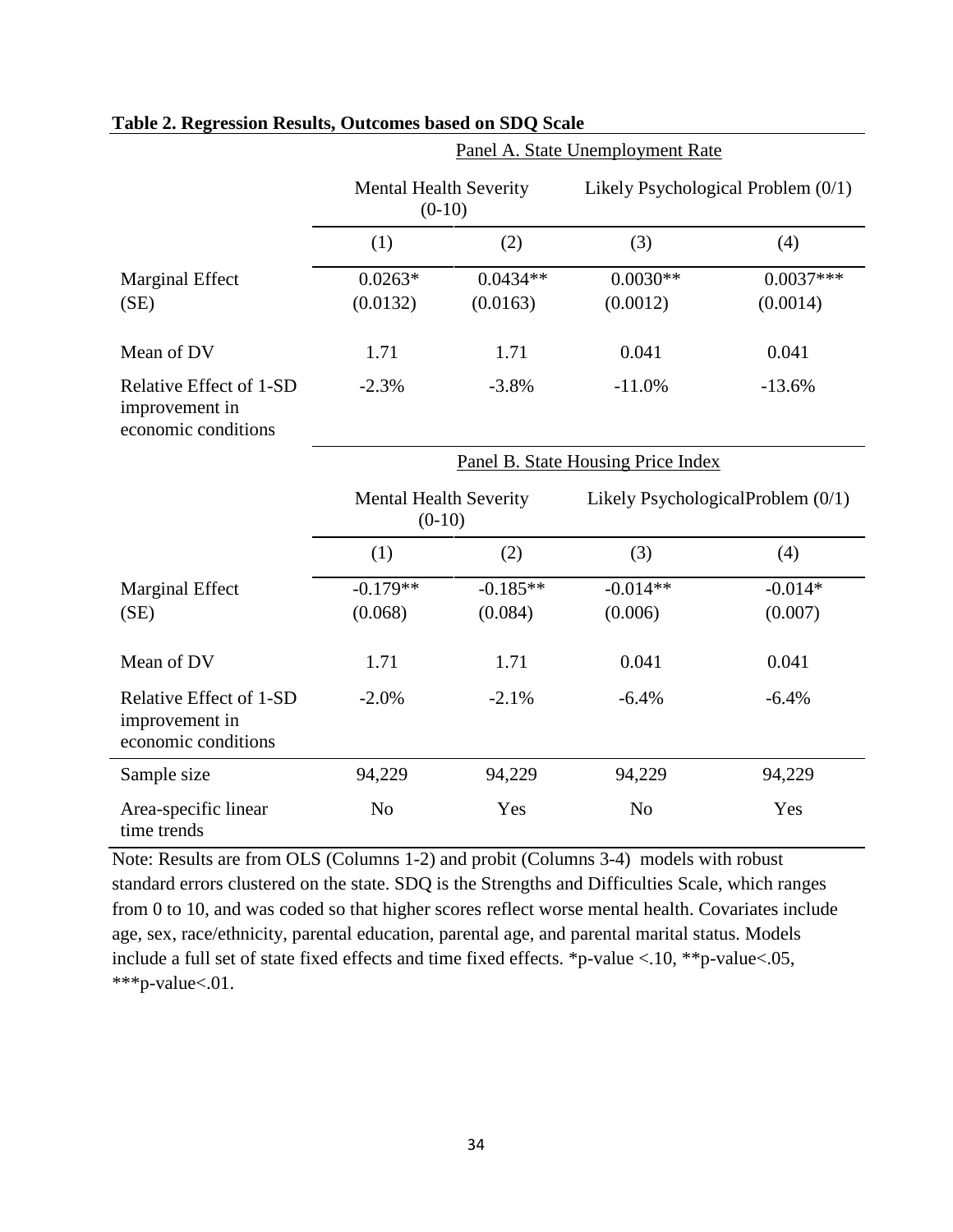|                                                                  | Mental Health Severity (0-3) |                                    |                                       | Likely Psychological Problem<br>(0/1) |  |
|------------------------------------------------------------------|------------------------------|------------------------------------|---------------------------------------|---------------------------------------|--|
|                                                                  | (1)                          | (2)                                | (3)                                   | (4)                                   |  |
| <b>Marginal Effect</b><br>(SE)                                   | $0.0084**$<br>(0.0035)       | 0.0082<br>(0.0053)                 | $0.0035***$<br>(0.0011)               | $0.0053***$<br>(0.0016)               |  |
| Mean of DV                                                       | 0.263                        | 0.263                              | 0.051                                 | 0.051                                 |  |
| Relative Effect of 1-SD<br>improvement in<br>economic conditions | $-4.8%$                      | $-4.8%$                            | $-10.4%$                              | $-15.7%$                              |  |
|                                                                  |                              | Panel B. State Housing Price Index |                                       |                                       |  |
|                                                                  | Mental Health Severity (0-3) |                                    | Likely Psychological Problem<br>(0/1) |                                       |  |
|                                                                  | (1)                          | (2)                                | (3)                                   | (4)                                   |  |
| <b>Marginal Effect</b><br>(SE)                                   | $-0.065***$<br>(0.015)       | $-0.061***$<br>(0.019)             | $-0.020***$<br>(0.005)                | $-0.024***$<br>(0.007)                |  |
| Mean of DV                                                       | 0.263                        | 0.263                              | 0.051                                 | 0.051                                 |  |
| Relative Effect of 1-SD<br>improvement in<br>economic conditions | $-4.7%$                      | $-4.4%$                            | $-7.4%$                               | $-8.9%$                               |  |
| Sample size                                                      | 110,267                      | 110,267                            | 110,267                               | 110,267                               |  |
| Area-specific linear<br>time trends                              | N <sub>o</sub>               | Yes                                | N <sub>o</sub>                        | Yes                                   |  |

Panel A. State Unemployment Rate

## **Table 3. Regression Results, Outcomes Based on Emotional Difficulty Score**

Note: Results are from OLS (Columns 1-2) and probit (Columns 3-4) models with robust standard errors clustered on the state. The Emotional Difficulty score ranges from 0 to 3, and was coded so that higher scores reflect worse mental health. Covariates include age, sex, race/ethnicity, parental education, parental age, and parental marital status. Models include a full set of state fixed effects and time fixed effects. \*p-value <.10, \*\*p-value <.05, \*\*\*p-value <.01.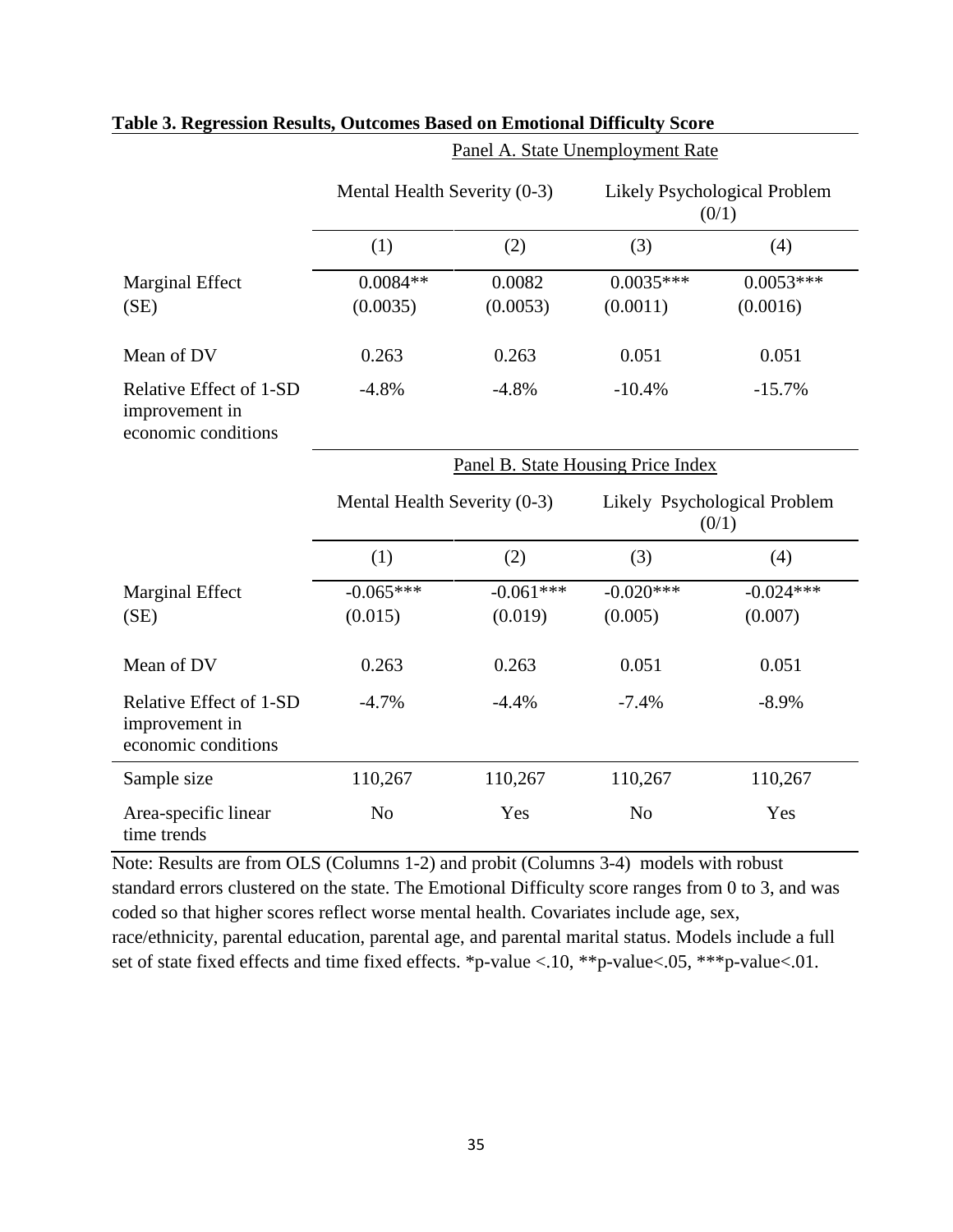|                                                                  | Panel A. State Unemployment Rates |            |            |                                    |                                      |            |                                      |             |
|------------------------------------------------------------------|-----------------------------------|------------|------------|------------------------------------|--------------------------------------|------------|--------------------------------------|-------------|
|                                                                  | Mental Health Severity (0-10)     |            |            |                                    | Likely Psychological Problem $(0/1)$ |            |                                      |             |
|                                                                  | Males                             | Females    | Age $4-11$ | Age 12-17                          | Males                                | Females    | Age 4-11                             | Age 12-17   |
| Marginal Effect                                                  | $0.032*$                          | 0.021      | $0.029*$   | 0.026                              | 0.0013                               | $0.0045**$ | $0.0025**$                           | $0.0042*$   |
| (SE)                                                             | (0.018)                           | (0.017)    | (0.017)    | (0.018)                            | (0.0021)                             | (0.0018)   | (0.0011)                             | (0.0021)    |
| Mean of DV                                                       | 1.83                              | 1.60       | 1.62       | 1.84                               | 0.046                                | 0.036      | 0.035                                | 0.049       |
| Relative Effect of 1-SD<br>improvement in<br>economic conditions | $-2.6%$                           | $-2.0\%$   | $-2.7%$    | $-2.1%$                            | $-4.3%$                              | $-18.9%$   | $-10.8%$                             | $-12.9%$    |
|                                                                  |                                   |            |            | Panel B. State Housing Price Index |                                      |            |                                      |             |
|                                                                  | Mental Health Severity (0-10)     |            |            |                                    |                                      |            |                                      |             |
|                                                                  |                                   |            |            |                                    |                                      |            | Likely Psychological Problem $(0/1)$ |             |
|                                                                  | Males                             | Females    | Age 4-11   | Age 12-17                          | Males                                | Females    | Age $4-11$                           | Age 12-17   |
| <b>Marginal Effect</b>                                           | $-0.173**$                        | $-0.183**$ | $-0.093$   | $-0.302***$                        | $-0.011$                             | $-0.018**$ | $-0.004$                             | $-0.029***$ |
| (SE)                                                             | (0.074)                           | (0.084)    | (0.080)    | (0.086)                            | (0.010)                              | (0.008)    | (0.006)                              | (0.010)     |
| Mean of DV                                                       | 1.83                              | 1.60       | 1.62       | 1.84                               | 0.046                                | 0.036      | 0.035                                | 0.049       |
| Relative Effect of 1-SD<br>improvement in<br>economic conditions | $-1.8%$                           | $-2.2%$    | $-1.1%$    | $-3.1%$                            | $-4.5%$                              | $-9.5%$    | $-2.2%$                              | $-11.2%$    |

# **Table 4. Outcomes Based on SDQ Scale - Heterogeneous Effects by Sex and Age**

Note: Results are from OLS and probit models with robust standard errors clustered on the state. SDQ is the Strengths and Difficulties Scale, which ranges from 0 to 10, and was coded so that higher scores reflect worse mental health. Covariates include age, sex, race/ethnicity, parental education, parental age, and parental marital status. Models include a full set of state fixed effects and time fixed effects. \*p-value <.10, \*\*p-value<.05, \*\*\*p-value<.01.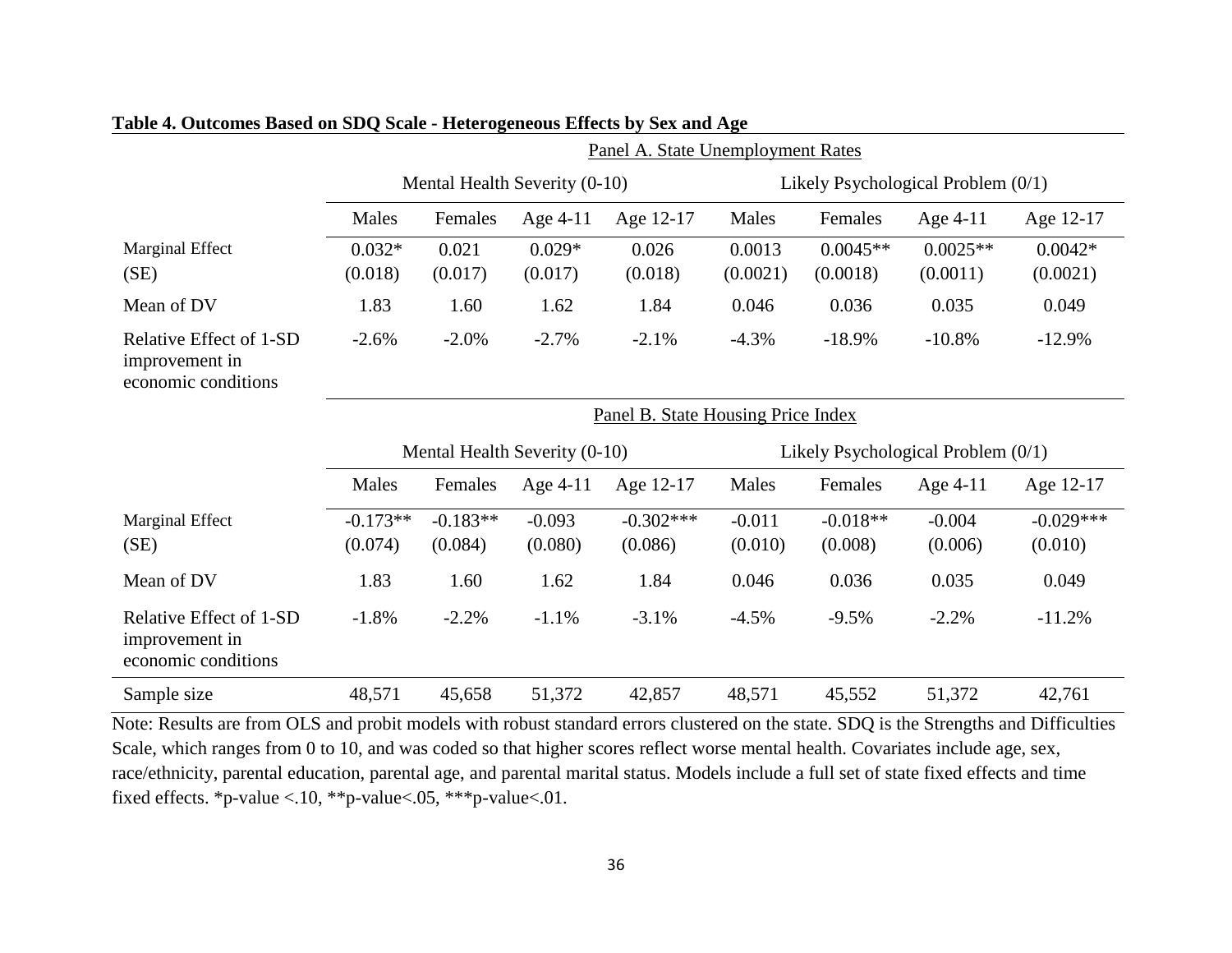|                                                                   | Panel A. State Unemployment Rate   |                        |                        |                        |                        |                                      |                                      |                        |
|-------------------------------------------------------------------|------------------------------------|------------------------|------------------------|------------------------|------------------------|--------------------------------------|--------------------------------------|------------------------|
|                                                                   | Mental Health Severity (0-3)       |                        |                        |                        |                        | Likely Psychological Problem $(0/1)$ |                                      |                        |
|                                                                   | Males                              | Females                | Age $4-11$             | Age 12-17              | Males                  | Females                              | Age 4-11                             | Age 12-17              |
| Marginal Effect<br>(SE)                                           | $0.010*$<br>(0.006)                | $0.006*$<br>(0.065)    | $0.010**$<br>(0.004)   | 0.008<br>(0.006)       | $0.0039**$<br>(0.0019) | $0.0030**$<br>(0.0013)               | $0.0037***$<br>(0.0012)              | $0.0036*$<br>(0.0019)  |
| Mean of DV                                                        | 0.313                              | 0.212                  | 0.249                  | 0.283                  | 0.064                  | 0.038                                | 0.046                                | 0.058                  |
| Relative Effect of 1-<br>SD improvement in<br>economic conditions | $-4.8%$                            | $-4.3%$                | $-6.1%$                | $-4.3%$                | $-9.2%$                | $-11.9%$                             | $-12.1%$                             | $-9.4%$                |
|                                                                   | Panel B. State Housing Price Index |                        |                        |                        |                        |                                      |                                      |                        |
|                                                                   | Mental Health Severity (0-3)       |                        |                        |                        |                        |                                      |                                      |                        |
|                                                                   |                                    |                        |                        |                        |                        |                                      | Likely Psychological Problem $(0/1)$ |                        |
|                                                                   | Males                              | Females                | Age $4-11$             | Age 12-17              | Males                  | Females                              | Age 4-11                             | Age 12-17              |
| Marginal Effect<br>(SE)                                           | $-0.072***$<br>(0.022)             | $-0.056***$<br>(0.021) | $-0.046***$<br>(0.017) | $-0.090***$<br>(0.022) | $-0.023**$<br>(0.009)  | $-0.017**$<br>(0.007)                | $-0.014**$<br>(0.005)                | $-0.028***$<br>(0.009) |
| Mean of DV                                                        | 0.313                              | 0.212                  | 0.249                  | 0.283                  | 0.064                  | 0.038                                | 0.046                                | 0.058                  |
| Relative Effect of 1-<br>SD improvement in<br>economic conditions | $-4.4%$                            | $-5.0\%$               | $-3.5%$                | $-6.0\%$               | $-6.8%$                | $-8.5%$                              | $-5.8%$                              | $-9.2%$                |

**Table 5. Outcomes Based On Emotional Difficulty Score - Heterogeneous Effects by Sex and Age**

Note: Results are from OLS and probit models with robust standard errors clustered on the state. The Emotional Difficulty score ranges from 0 to 3, and was coded so that higher scores reflect worse mental health. Covariates include age, sex, race/ethnicity, parental education, parental age, and parental marital status. Models include a full set of state fixed effects and time fixed effects. \*pvalue <.10, \*\*p-value <.05, \*\*\*p-value <.01.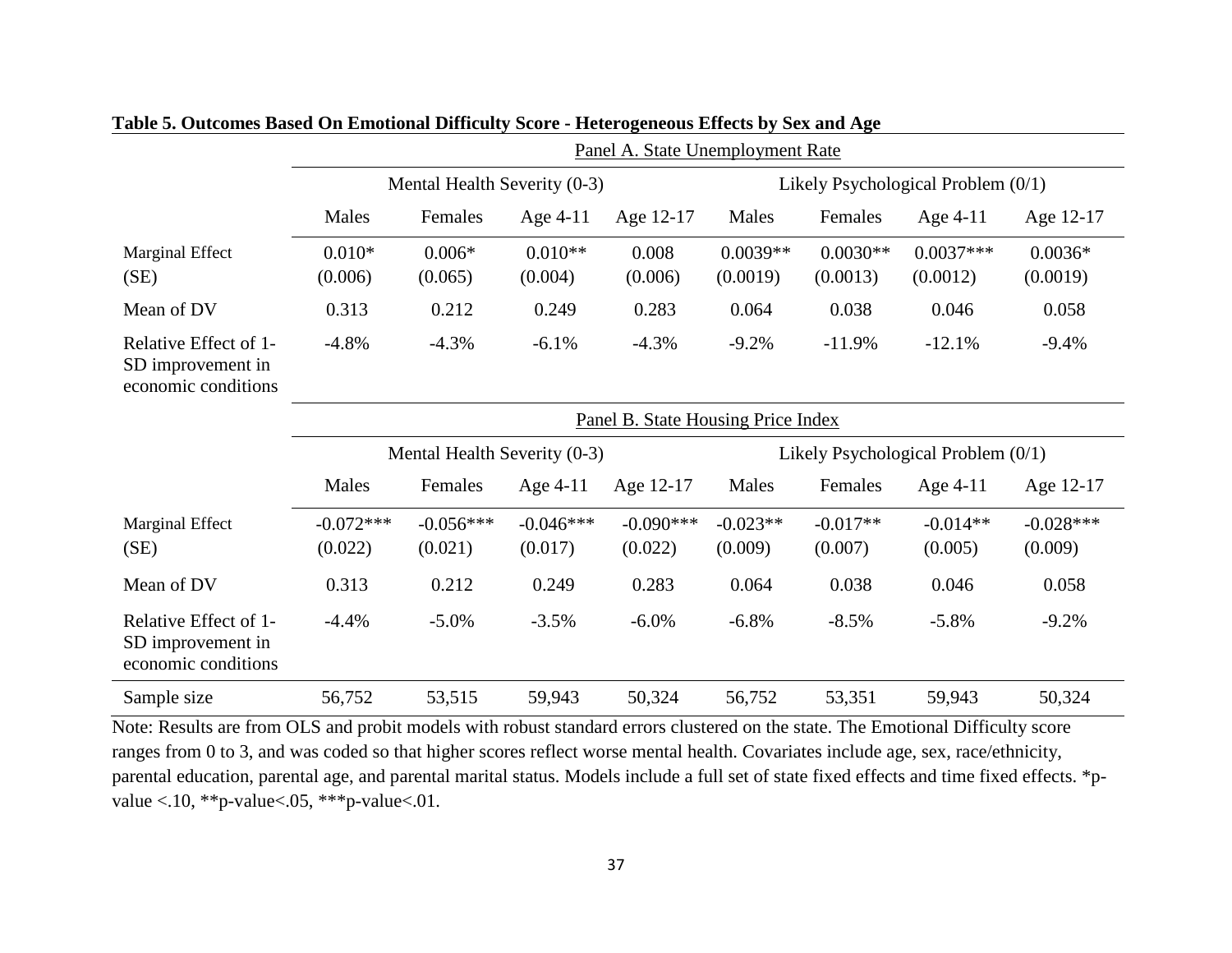| Joint distribution of child and                                                            | Marginal Effect of One-Unit | Marginal Effect of One- |  |
|--------------------------------------------------------------------------------------------|-----------------------------|-------------------------|--|
| parent mental health                                                                       | Increase in State           | Unit Increase in State  |  |
|                                                                                            | <b>Unemployment Rate</b>    | <b>HPI</b>              |  |
| (Neither poor mental health)                                                               | $-0.0029*$                  | $0.0222**$              |  |
|                                                                                            | (0.0015)                    | (0.0083)                |  |
| (Child poor mental health)                                                                 | $0.0018*$                   | $-0.0079$               |  |
|                                                                                            | (0.0011)                    | (0.0065)                |  |
| (Parent poor mental health)                                                                | 0.0007                      | $-0.0112***$            |  |
|                                                                                            | (0.0009)                    | (0.0035)                |  |
| (Both poor mental health)                                                                  | $0.0004*$                   | $-0.0031***$            |  |
|                                                                                            | (0.0002)                    | (0.0011)                |  |
| Note: Decults are from a hiverists mushit model. Child mental health is a hinery indicator |                             |                         |  |

**Table 6. Marginal Effects of State-Level Economic Condition on Joint Distribution of Child and Parent Likely Psychological Problems within a Family**

Note: Results are from a bivariate probit model. Child mental health is a binary indicator of Serious Psychological Problem based on the SDQ, Parent mental health is a binary indicator of severe psychological distress based on the K6 (3% of parents have severe psychological distress). Marginal effects for the four categories sum to zero. Covariates include age, sex, race/ethnicity, parental education, parental age, and parental marital status. Models include a full set of state fixed effects and time fixed effects. \* p-value <.10, \*\*p-value <.05, \*\*\*p-value <.01.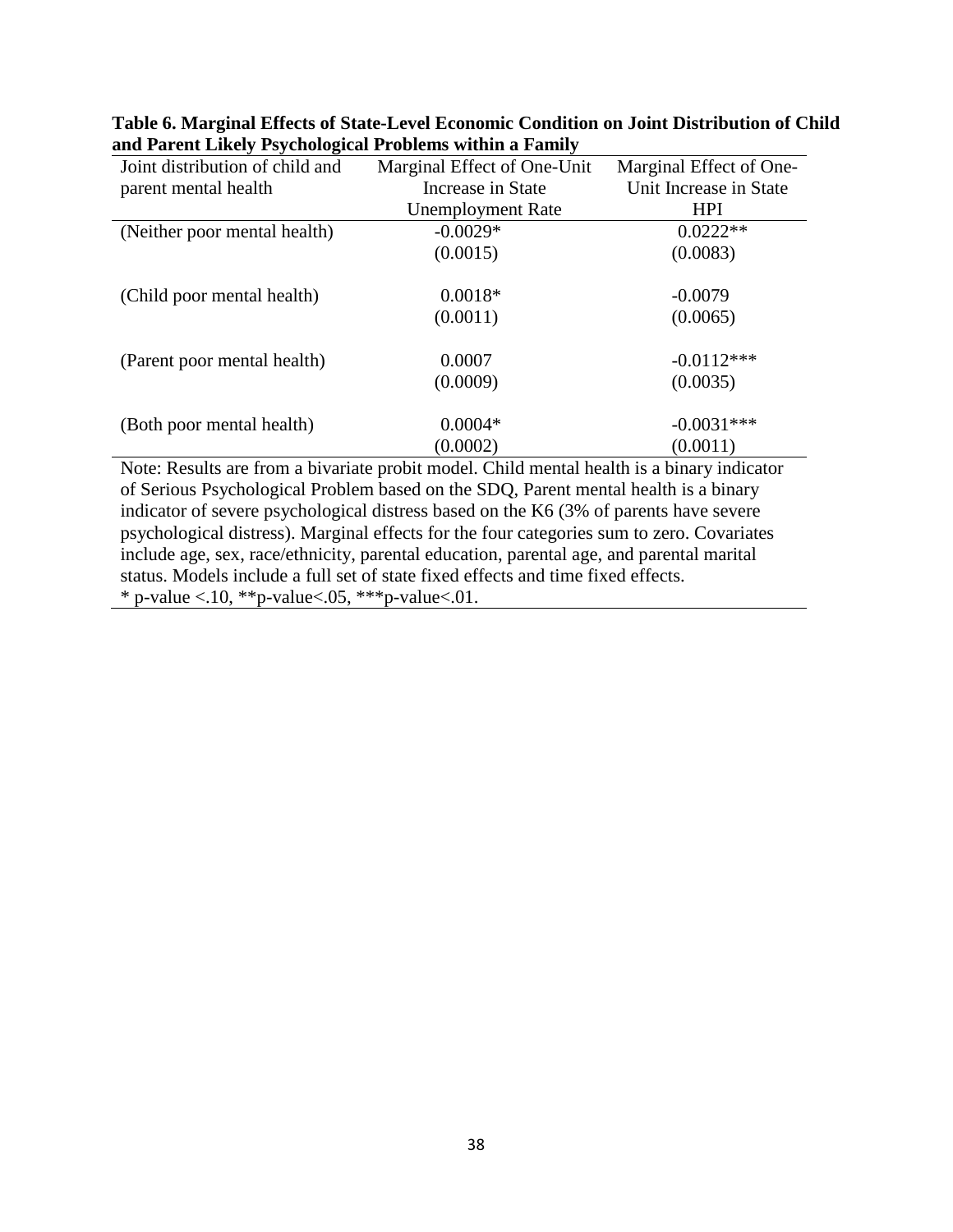|                                                               | Panel A. Effects of State Unemployment Rate   |            |  |  |  |
|---------------------------------------------------------------|-----------------------------------------------|------------|--|--|--|
|                                                               | 1.                                            | 2.         |  |  |  |
| <b>Marginal Effect</b>                                        | $0.00091**$                                   | $0.00113*$ |  |  |  |
| (SE)                                                          | (0.0004)                                      | (0.00058)  |  |  |  |
|                                                               |                                               |            |  |  |  |
| Mean of DV                                                    | 0.024                                         | 0.024      |  |  |  |
| Relative Effect of 1-SD improvement<br>in economic conditions | $-5.7\%$                                      | $-7.1%$    |  |  |  |
|                                                               | Panel B. Effects of State Housing Price Index |            |  |  |  |
|                                                               | 1.                                            | 2.         |  |  |  |
| <b>Marginal Effect</b>                                        | $-0.0041*$                                    | $-0.0015$  |  |  |  |
| (SE)                                                          | (0.0023)                                      | (0.0024)   |  |  |  |
|                                                               |                                               |            |  |  |  |
| Mean of DV                                                    | 0.024                                         | 0.024      |  |  |  |
| Relative Effect of 1-SD improvement<br>in economic conditions | $-3.2%$                                       | 1.2%       |  |  |  |
| Sample size                                                   | 240,006                                       | 240,006    |  |  |  |
| Area-Specific Linear Time Trends                              | N <sub>o</sub>                                | Yes        |  |  |  |

# **Table 7. Probit Models of Special Education or Early Intervention Services for Emotional or Behavioral Problems**

Note: Results are from probit models with robust standard errors clustered on the state.

Covariates include age, sex, race/ethnicity, parental education, parental age, and parental marital status. Models include a full set of state fixed effects and time fixed effects.

\* p-value <.10, \*\*p-value <.05, \*\*\*p-value <.01.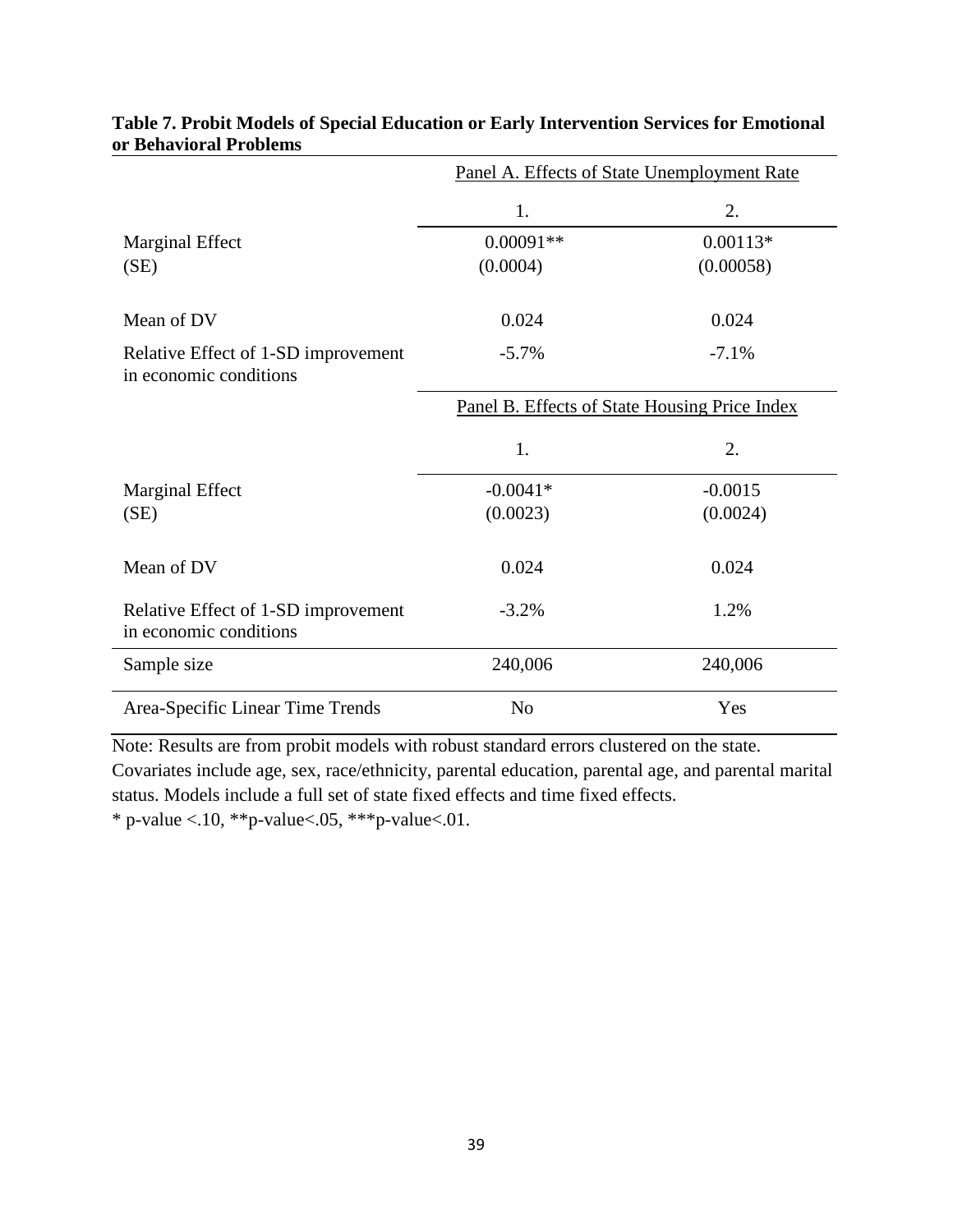|                                                                   | Panel A. State-level Unemployment     |                                      |                      |                          |                            |                                    |
|-------------------------------------------------------------------|---------------------------------------|--------------------------------------|----------------------|--------------------------|----------------------------|------------------------------------|
|                                                                   | 1. Less than<br><b>College Degree</b> | 2. At least<br><b>College Degree</b> | 3. White             | 4. Non-<br>white         | 5. Both Parents<br>Working | 6. At least 1<br>unemployed parent |
| Marginal Effect<br>(SE)                                           | $0.003**$<br>(0.002)                  | 0.003<br>(0.002)                     | $0.004**$<br>(0.002) | $0.003**$<br>(0.001)     | 0.001<br>(0.001)           | 0.006<br>(0.004)                   |
| Mean of DV                                                        | 0.050                                 | 0.024                                | 0.042                | 0.039                    | 0.027                      | 0.055                              |
| Relative Effect of 1-<br>SD improvement in<br>economic conditions | $-9.1%$                               | $-18.9%$                             | $-13.3%$             | $-11.6%$                 | $-5.6%$                    | $-16.5%$                           |
|                                                                   |                                       |                                      |                      | Panel B. State-level HPI |                            |                                    |
|                                                                   | 1. Less than<br>College Degree        | 2. At least<br>College Degree        | 3. White             | 4. Non-<br>white         | 5. Both Parents<br>Working | 6. At least 1<br>unemployed parent |
| Marginal Effect<br>(SE)                                           | $-0.020**$<br>(0.008)                 | $-0.004$<br>(0.007)                  | $-0.014*$<br>(0.007) | $-0.014$<br>(0.010)      | $-0.006$<br>(0.008)        | $-0.012$<br>(0.027)                |
| Mean of DV                                                        | 0.050                                 | 0.024                                | 0.042                | 0.039                    | 0.027                      | 0.055                              |
| Relative Effect of 1-<br>SD improvement in<br>economic conditions | $-7.6%$                               | $-3.2%$                              | $-6.3%$              | $-6.8\%$                 | $-4.2%$                    | $-4.1%$                            |
| Sample size                                                       | 65,563                                | 28,564                               | 46,990               | 47,219                   | 39,300                     | 6,335                              |

# **Table 8. Probability of Likely Psychological Problem, based on SDQ Scale - Heterogeneous Effects by Household Education. Race/Ethnicity, and Parental Employment**

Note: Results are from probit models with robust standard errors clustered on the state. SDQ is the Strengths and Difficulties Scale. Covariates include age, sex, race/ethnicity, parental education, parental age, and parental marital status. Models include a full set of state fixed effects and time fixed effects.

\*p-value <.10, \*\*p-value <.05, \*\*\*p-value <.01.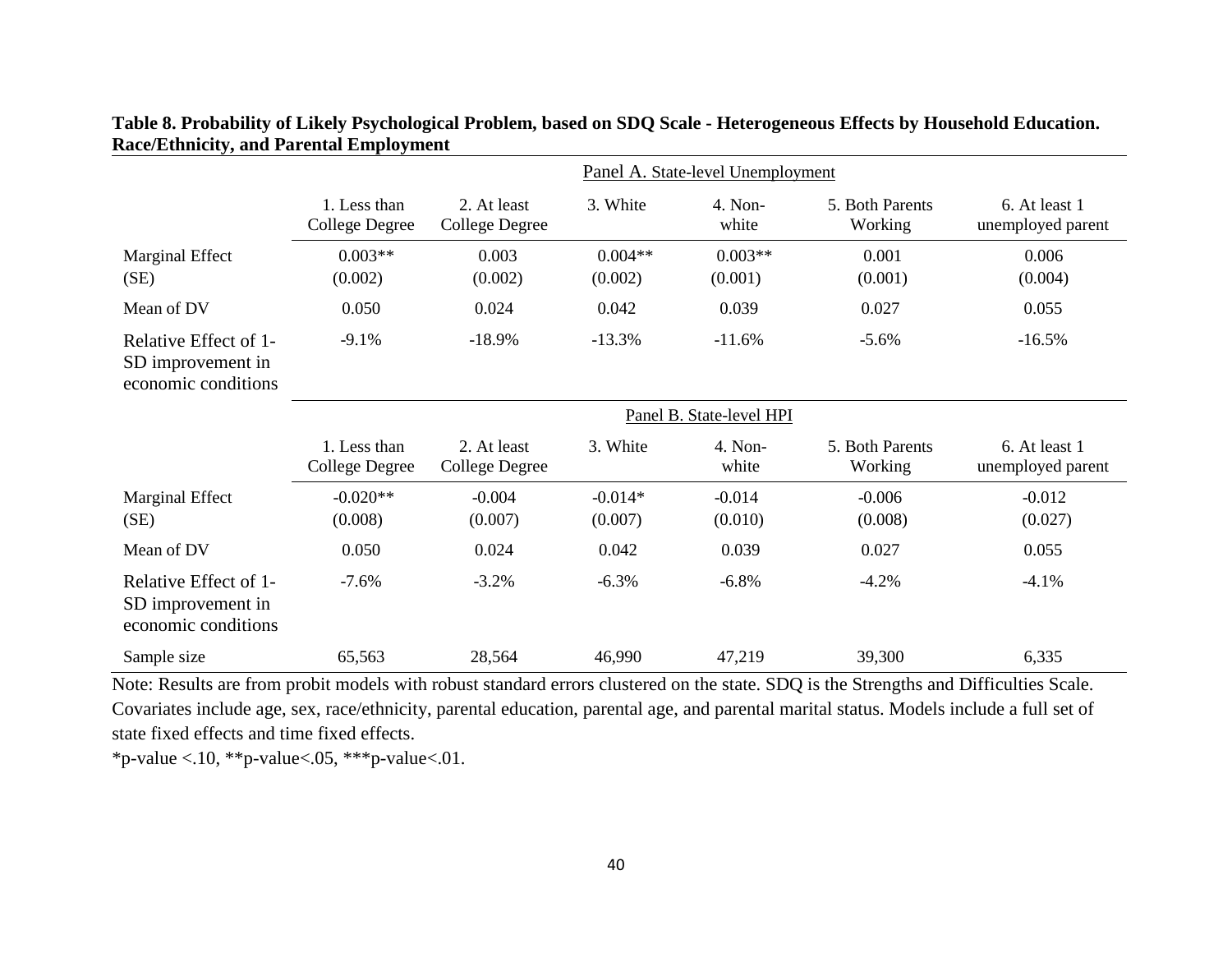|                                                                   | Panel A. State Unemployment Rate      |                               |                      |                                    |                            |                                    |
|-------------------------------------------------------------------|---------------------------------------|-------------------------------|----------------------|------------------------------------|----------------------------|------------------------------------|
|                                                                   | 1. Less than<br><b>College Degree</b> | 2. At least<br>College Degree | 3. White             | 4. Non-<br>white                   | 5. Both Parents<br>Working | 6. At least 1<br>unemployed parent |
| Marginal Effect<br>(SE)                                           | $0.0043***$<br>(0.0014)               | 0.0018<br>(0.0015)            | 0.0025<br>(0.0016)   | $0.0049***$<br>(0.0011)            | 0.0017<br>(0.0014)         | 0.0012<br>(0.0044)                 |
| Mean of DV                                                        | 0.058                                 | 0.038                         | 0.056                | 0.044                              | 0.035                      | 0.077                              |
| Relative Effect of 1-<br>SD improvement in<br>economic conditions | $-11.2%$                              | $-7.2%$                       | $-6.7%$              | $-16.8%$                           | $-7.3%$                    | $-2.4%$                            |
|                                                                   |                                       |                               |                      | Panel B. State Housing Price Index |                            |                                    |
|                                                                   | 1. Less than<br>College Degree        | 2. At least<br>College Degree | 3. White             | 4. Non-<br>white                   | 5. Both Parents<br>Working | 6. At least 1<br>unemployed parent |
| Marginal Effect<br>(SE)                                           | $-0.023***$<br>(0.007)                | $-0.013$<br>(0.009)           | $-0.017*$<br>(0.009) | $-0.019**$<br>(0.009)              | $-0.0088$<br>(0.0074)      | $-0.0385*$<br>(0.0219)             |
| Mean of DV                                                        | 0.058                                 | 0.038                         | 0.056                | 0.044                              | 0.035                      | 0.077                              |
| Relative Effect of 1-<br>SD improvement in<br>economic conditions | $-7.5%$                               | $-6.5\%$                      | $-5.8%$              | $-8.2%$                            | $-4.8%$                    | $-9.5%$                            |
| Sample size                                                       | 76,581                                | 33,686                        | 54,425               | 55,842                             | 36,460                     | 40,028                             |

**Table 9. Probability of Likely Psychological Problem, based on Emotional Difficulty Score - Heterogeneous Effects by Household Education. Race/Ethnicity, and Parental Employment**

Note: Results are from probit models with robust standard errors clustered on the MSA. Covariates include age, sex, race/ethnicity, parental education, parental age, and parental marital status. Models include a full set of state fixed effects and time fixed effects. \*p-value <.10, \*\*p-value <.05, \*\*\*p-value <.01.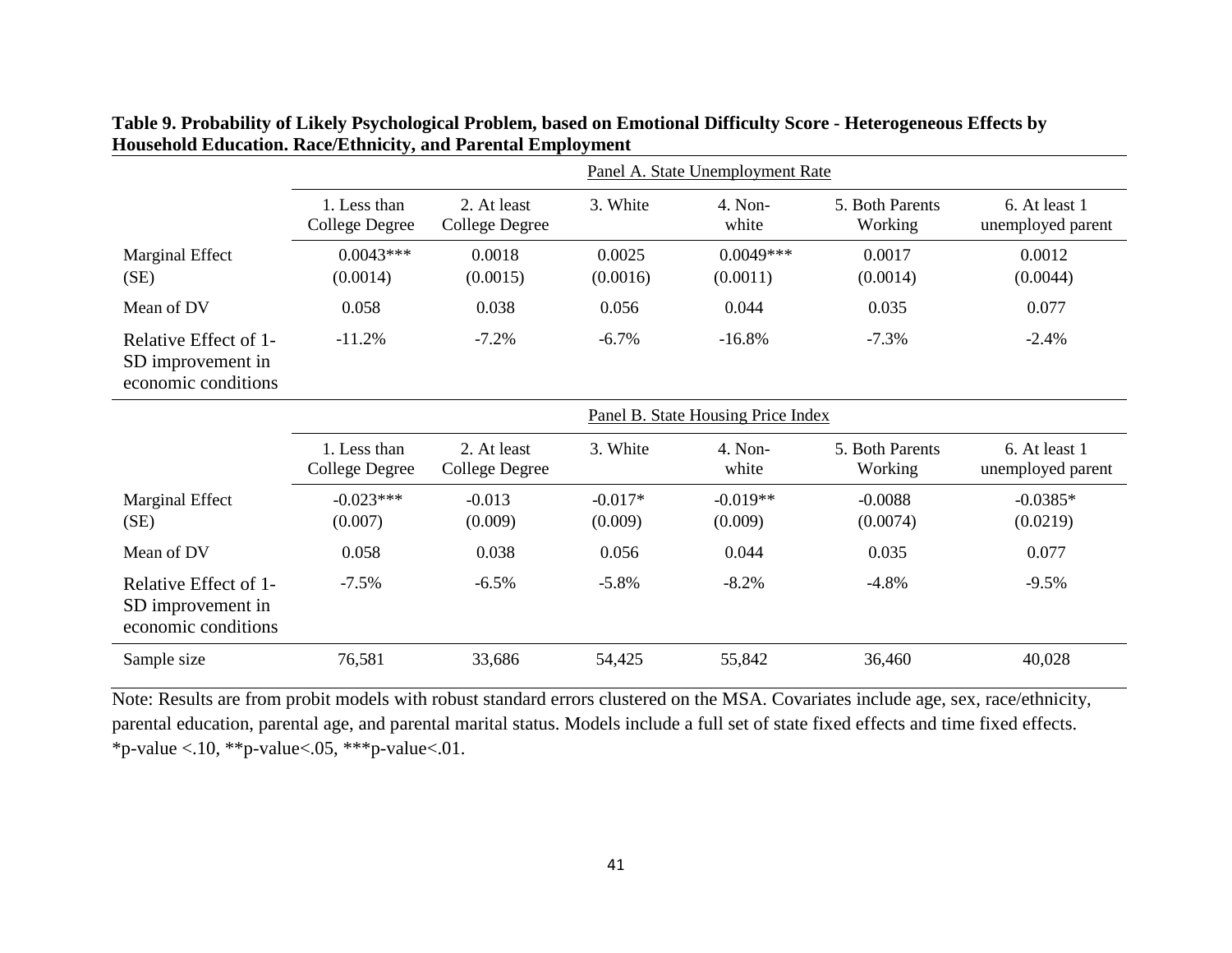|                                | (1)<br>Bottom quintile of<br>predicted<br>employment                                | (2)<br>Three middle quintiles<br>of predicted<br>employment                                      | (3)<br>Top quintile of predicted<br>employment |  |  |  |  |  |
|--------------------------------|-------------------------------------------------------------------------------------|--------------------------------------------------------------------------------------------------|------------------------------------------------|--|--|--|--|--|
|                                | <u> Panel A. Outcome = Whether Any Parent is Unemployed and Looking for</u><br>Work |                                                                                                  |                                                |  |  |  |  |  |
| <b>Marginal Effect</b><br>(SE) | $0.0155***$<br>(0.0028)                                                             | $0.0117***$<br>(0.0019)                                                                          | 0.0025<br>(0.0018)                             |  |  |  |  |  |
| Mean of DV                     | 0.106                                                                               | 0.069                                                                                            | 0.034                                          |  |  |  |  |  |
| Sample size                    | 20,678                                                                              | 69,703                                                                                           | 20,726                                         |  |  |  |  |  |
|                                |                                                                                     | Panel B. Outcome = Family Income $(\$)$                                                          |                                                |  |  |  |  |  |
| <b>Marginal Effect</b><br>(SE) | $-692.21**$<br>(327.64)                                                             | $-1,454.19***$<br>(431.96)                                                                       | $-2,559.84**$<br>(1,109.03)                    |  |  |  |  |  |
| Mean of DV                     | \$32,256                                                                            | \$66,154                                                                                         | \$108,887                                      |  |  |  |  |  |
| Sample size                    | 20,678                                                                              | 69,703                                                                                           | 20,726                                         |  |  |  |  |  |
|                                |                                                                                     | <u> Panel C. Outcome = Likely Psychological Problem (based on SDQ)</u>                           |                                                |  |  |  |  |  |
| <b>Marginal Effect</b><br>(SE) | $-0.0011$<br>(0.002)                                                                | $0.0037**$<br>(0.0017)                                                                           | $0.0034*$<br>(0.0019)                          |  |  |  |  |  |
| Mean of DV                     | 0.053                                                                               | 0.043                                                                                            | 0.029                                          |  |  |  |  |  |
| Sample size                    | 17,402                                                                              | 58,946                                                                                           | 17,626                                         |  |  |  |  |  |
|                                |                                                                                     | <u> Panel D. Outcome = Likely Psychological Problem (based on Emotional</u><br>Difficulty score) |                                                |  |  |  |  |  |
| <b>Marginal Effect</b>         | $0.0070***$                                                                         | $0.0026*$                                                                                        | $0.0027*$                                      |  |  |  |  |  |
| (SE)                           | (0.0024)                                                                            | (0.0013)                                                                                         | (0.0016)                                       |  |  |  |  |  |
| Mean of DV                     | 0.053                                                                               | 0.054                                                                                            | 0.042                                          |  |  |  |  |  |
| Sample size                    | 20,410                                                                              | 68,987                                                                                           | 20,533                                         |  |  |  |  |  |

**Table 10. Effects of Unemployment Rate on Health and Economic Outcomes, by Household Predicted Employment**

Note: Results in Panels A-B are from OLS models, and results in Panels C-D are from Probit models. Robust standard errors are clustered on the state. SDQ is the Strengths and Difficulties Scale. Covariates include age, sex, race/ethnicity, parental education, parental age, and parental marital status. Models include a full set of state fixed effects and time fixed effects. Household predicted employment is described in the text. \*p-value <.10, \*\*p-value <.05, \*\*\*p-value <.01.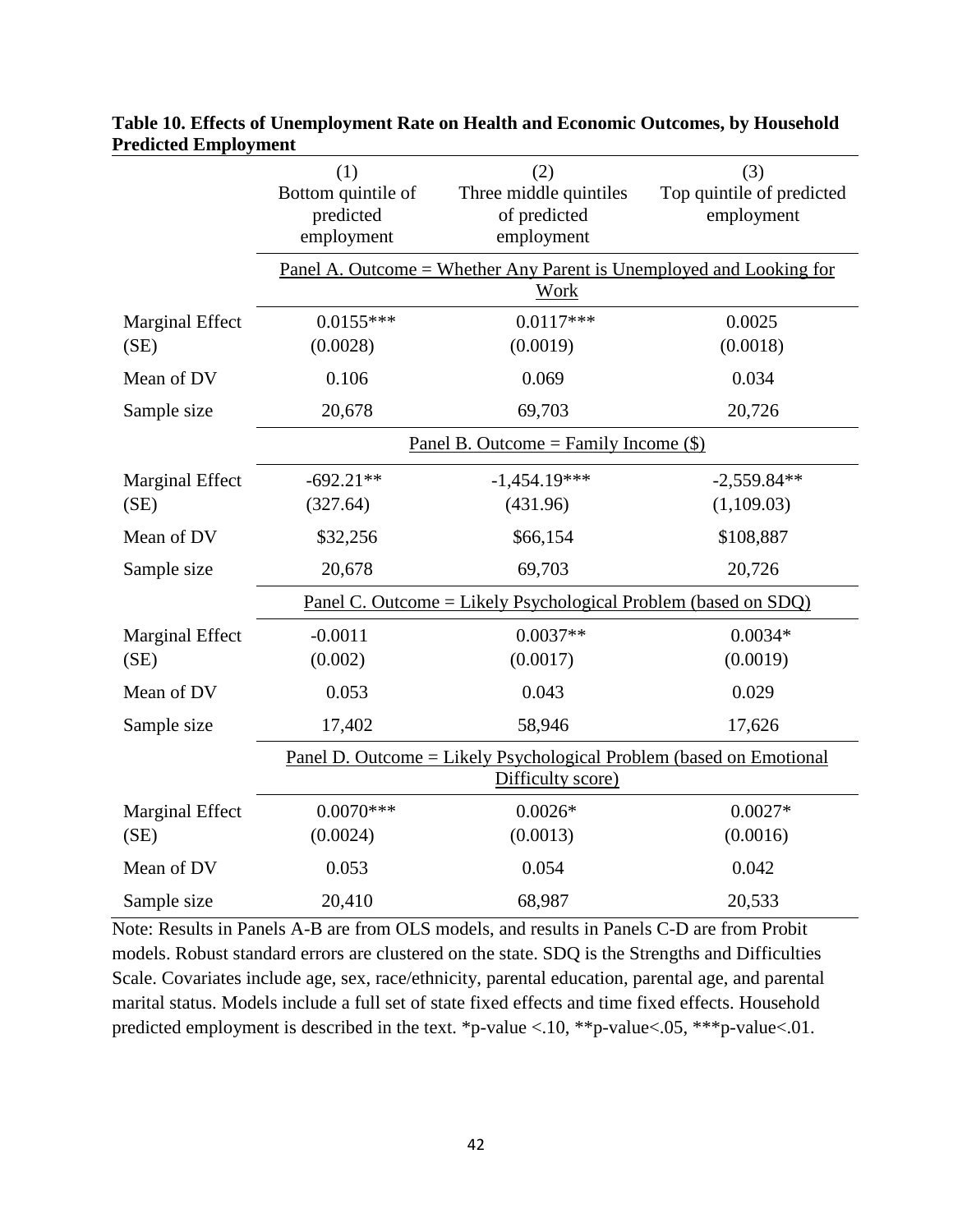|                                     | OLS: Mental Health Severity (0-10) |                         |                            |                         | Probit: Likely Psychological Problem (0/1) |                         |                            |                         |
|-------------------------------------|------------------------------------|-------------------------|----------------------------|-------------------------|--------------------------------------------|-------------------------|----------------------------|-------------------------|
|                                     | (1a)<br>Separate<br>Models         | (1b)<br>Single<br>Model | (2a)<br>Separate<br>Models | (2b)<br>Single<br>Model | (3a)<br>Separate<br>Models                 | (3b)<br>Single<br>Model | (4a)<br>Separate<br>Models | (4b)<br>Single<br>Model |
|                                     |                                    |                         |                            |                         | Panel A. State-Level Unemployment          |                         |                            |                         |
| Marginal Effect<br>(SE)             | $0.0263*$<br>(0.0132)              | 0.0095<br>(0.0178)      | $0.0434**$<br>(0.0163)     | 0.0273<br>(0.0236)      | $0.0030**$<br>(0.0012)                     | 0.0021<br>(0.0016)      | $0.0037***$<br>(0.0014)    | 0.0029<br>(0.0020)      |
|                                     |                                    |                         |                            |                         | Panel B. State-Level HPI                   |                         |                            |                         |
| Marginal Effect<br>(SE)             | $-0.179**$<br>(0.068)              | $-0.150$<br>(0.091)     | $-0.185**$<br>(0.084)      | $-0.115$<br>(0.121)     | $-0.014**$<br>(0.006)                      | $-0.0080$<br>(0.0080)   | $-0.014*$<br>(0.007)       | $-0.0065$<br>(0.0097)   |
| Sample size                         | 94,229                             |                         | 94,229                     |                         | 94,229                                     |                         | 94,229                     |                         |
| Area-specific linear time<br>trends | N <sub>o</sub>                     | N <sub>o</sub>          | Yes                        | Yes                     | N <sub>o</sub>                             | N <sub>o</sub>          | Yes                        | Yes                     |

**Appendix Table 1. Comparing Independent Effects of Unemployment Rates and HPI with Effects from separate models of, SDQ Outcomes** 

Note: Results are from OLS and probit models with robust standard errors clustered on the state. SDQ is the Strengths and Difficulties Scale, which ranges from 0 to 10, and was coded so that higher scores reflect worse mental health. Covariates include age, sex, race/ethnicity, parental education, parental age, and parental marital status. Models include a full set of state fixed effects and time fixed effects.

\*p-value <.10, \*\*p-value <.05, \*\*\*p-value <.01.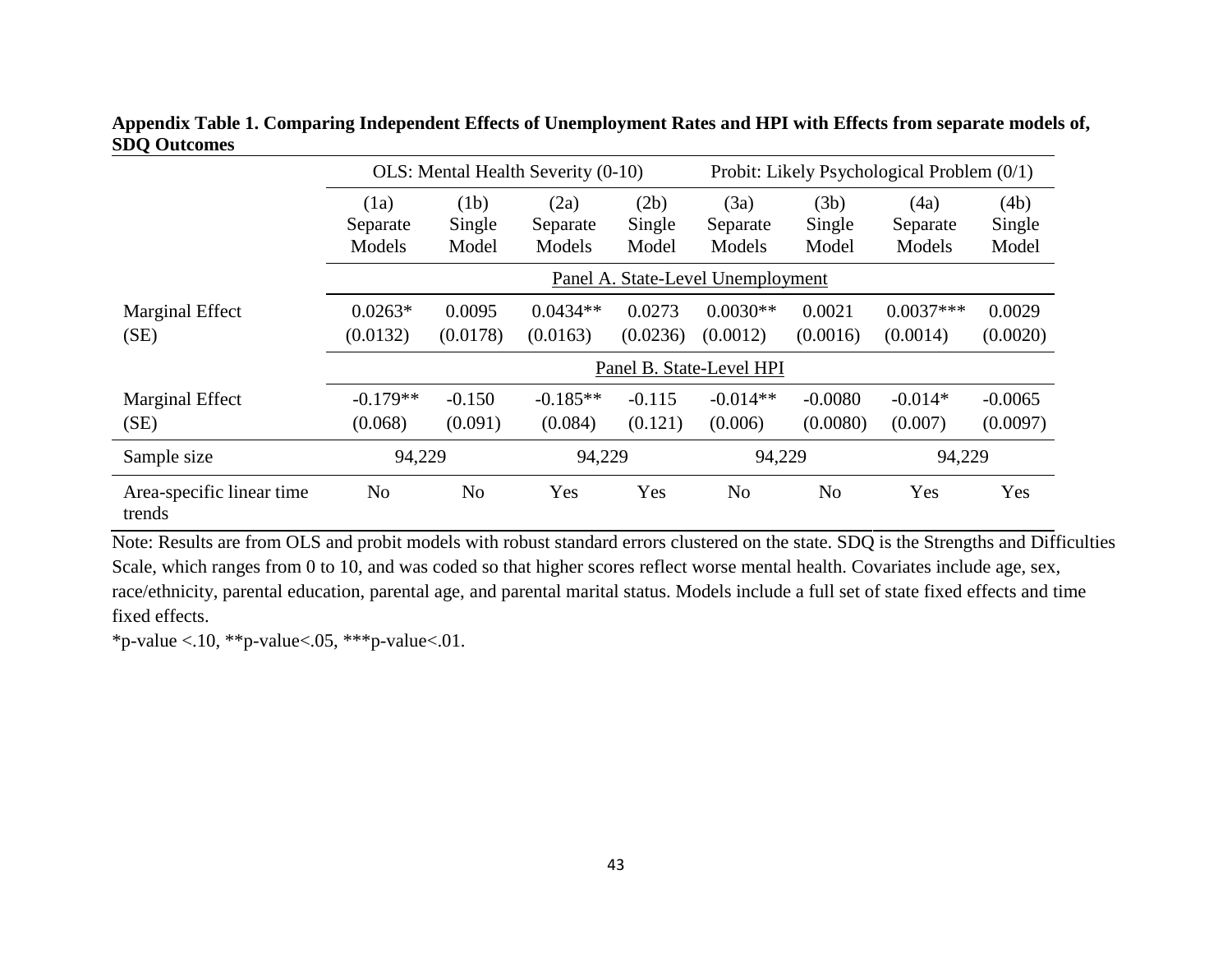|                                     | OLS: Mental Health Severity (0-3) |                         |                            | Probit: Likely Psychological Problem (0/1) |                            |                         |                            |                         |
|-------------------------------------|-----------------------------------|-------------------------|----------------------------|--------------------------------------------|----------------------------|-------------------------|----------------------------|-------------------------|
|                                     | (1a)<br>Separate<br>Models        | (1b)<br>Single<br>Model | (2a)<br>Separate<br>Models | (2b)<br>Single<br>Model                    | (3a)<br>Separate<br>Models | (3b)<br>Single<br>Model | (4a)<br>Separate<br>Models | (4b)<br>Single<br>Model |
|                                     | Panel A. State-Level Unemployment |                         |                            |                                            |                            |                         |                            |                         |
| <b>Marginal Effect</b>              | $0.0084**$                        | 0.0025                  | 0.0082                     | 0.0014                                     | $0.0035***$                | 0.0023                  | $0.0053***$                | $0.0039*$               |
| (SE)                                | (0.0035)                          | (0.0049)                | (0.0053)                   | (0.0069)                                   | (0.0011)                   | (0.0014)                | (0.0016)                   | (0.0020)                |
|                                     | Panel B. State-Level HPI          |                         |                            |                                            |                            |                         |                            |                         |
| Marginal Effect                     | $-0.065***$                       | $-0.057**$              | $-0.061***$                | $-0.058*$                                  | $-0.020***$                | $-0.0125*$              | $-0.024***$                | $-0.0135$               |
| (SE)                                | (0.015)                           | (0.023)                 | (0.019)                    | (0.029)                                    | (0.005)                    | (0.0074)                | (0.007)                    | (0.0085)                |
| Sample size                         | 110,267<br>110,267                |                         | 110,267                    |                                            | 110,267                    |                         |                            |                         |
| Area-specific linear time<br>trends | N <sub>o</sub>                    | N <sub>o</sub>          | Yes                        | Yes                                        | N <sub>o</sub>             | N <sub>o</sub>          | Yes                        | Yes                     |

**Appendix Table 2. Comparing Independent Effects of Unemployment Rates and HPI with Effects from Separate Models, Outcomes Based on Emotional Difficulty Score** 

Note: Results are from OLS and probit models with robust standard errors clustered on the state. The Emotional Difficulty score ranges from 0 to 3, and was coded so that higher scores reflect worse mental health. Covariates include age, sex, race/ethnicity, parental education, parental age, and parental marital status. Models include a full set of state fixed effects and time fixed effects. \*p-value <.10, \*\*p-value <.05, \*\*\*p-value <.01.